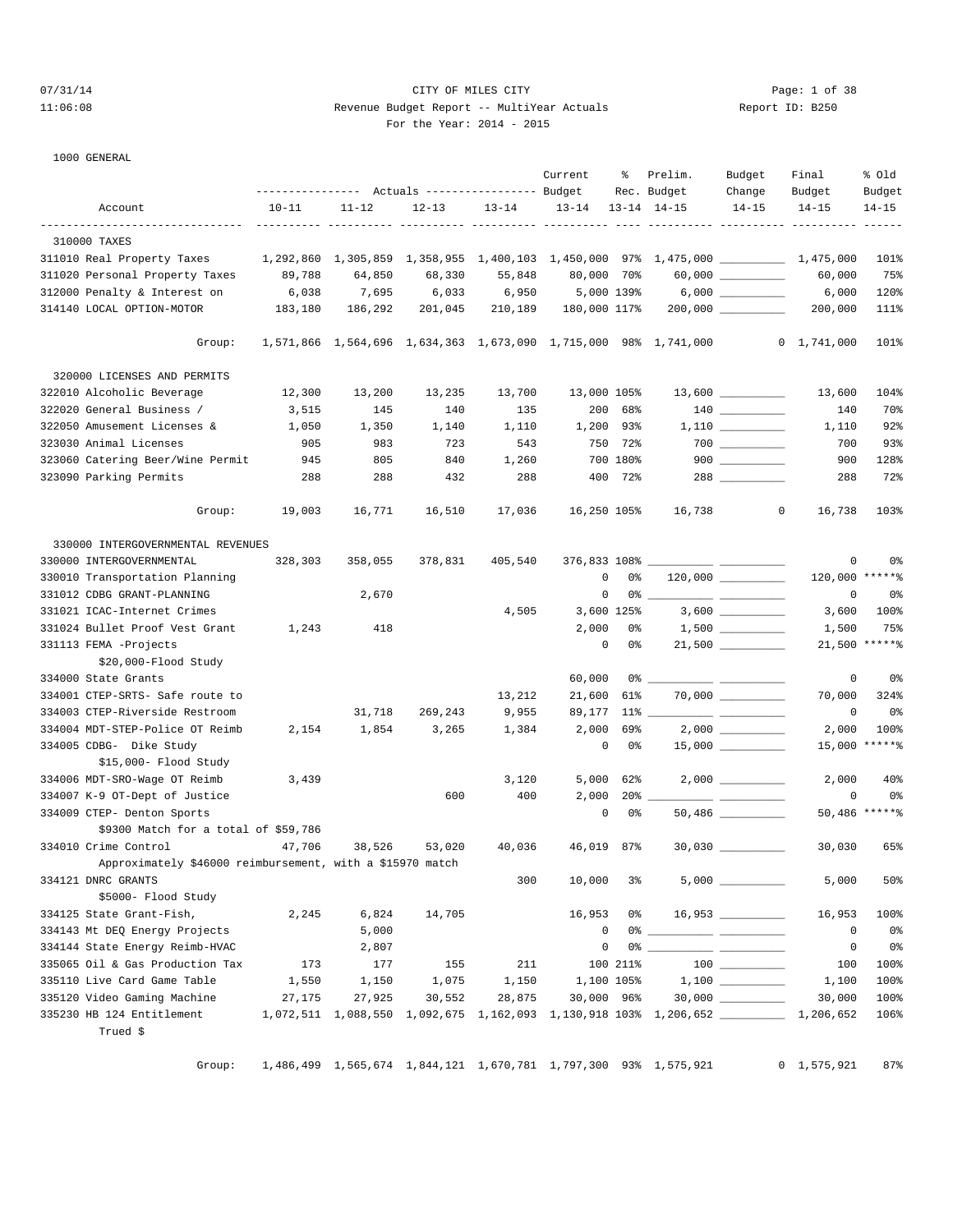1000 GENERAL

# 07/31/14 Page: 2 of 38 11:06:08 Revenue Budget Report -- MultiYear Actuals Report ID: B250 For the Year: 2014 - 2015

|                                                                             | --------------- Actuals ---------------- Budget |                              |                |           | Current                     | ႜ               | Prelim.<br>Rec. Budget | Budget<br>Change                                                                                                                                                                                                                                                                                                                                                                                                                                                                | Final<br>Budget         | % old<br>Budget |
|-----------------------------------------------------------------------------|-------------------------------------------------|------------------------------|----------------|-----------|-----------------------------|-----------------|------------------------|---------------------------------------------------------------------------------------------------------------------------------------------------------------------------------------------------------------------------------------------------------------------------------------------------------------------------------------------------------------------------------------------------------------------------------------------------------------------------------|-------------------------|-----------------|
| Account                                                                     | $10 - 11$                                       | $11 - 12$                    | $12 - 13$      | $13 - 14$ | $13 - 14$                   |                 | $13 - 14$ $14 - 15$    | $14 - 15$                                                                                                                                                                                                                                                                                                                                                                                                                                                                       | $14 - 15$               | $14 - 15$       |
|                                                                             |                                                 | <u>------ ---------- -</u> - | ---- ---       |           | ---- ----                   |                 |                        |                                                                                                                                                                                                                                                                                                                                                                                                                                                                                 |                         |                 |
| 340000 Charges for Services                                                 |                                                 |                              |                |           |                             |                 |                        |                                                                                                                                                                                                                                                                                                                                                                                                                                                                                 |                         |                 |
| 341010 Sale of Maps and                                                     |                                                 | 55                           | 91             | 445       |                             | $0***8$         |                        |                                                                                                                                                                                                                                                                                                                                                                                                                                                                                 |                         | 100 ******      |
| 341014 Board of Appeals, Zone                                               |                                                 | 2,040                        | 625            | 200       |                             | 775 26%         |                        | 200                                                                                                                                                                                                                                                                                                                                                                                                                                                                             | 200                     | 25%             |
| 341015 Subdivision Review                                                   |                                                 | 2,090                        | 1,717          | 1,210     |                             | $0***$ $*$      |                        |                                                                                                                                                                                                                                                                                                                                                                                                                                                                                 | $\mathbf 0$             | 0%              |
| 341030 Police Services                                                      | 108                                             | 192                          | 83             | 139       |                             | 100 139%        |                        |                                                                                                                                                                                                                                                                                                                                                                                                                                                                                 | 100                     | 100%            |
| 341071 Site Plan Review Fee                                                 |                                                 | 110                          | 295            | 920       |                             | 200 460%        |                        |                                                                                                                                                                                                                                                                                                                                                                                                                                                                                 | 500                     | 250%            |
| 341075 Serv/Cnty-Interlocal Agmt                                            | 102,951                                         | 56,401                       | 62,363         | 74,753    | 74,350 101%<br>$\mathbf{0}$ |                 |                        |                                                                                                                                                                                                                                                                                                                                                                                                                                                                                 | 74,350                  | 100%            |
| 341076 FY09/10 PLANNING REVENUE                                             |                                                 |                              | 22,283         |           | $\mathbf 0$                 |                 |                        |                                                                                                                                                                                                                                                                                                                                                                                                                                                                                 | 0                       | 0 <sub>8</sub>  |
| 342010 Law Enforcement Fees                                                 |                                                 |                              | 2,630          |           |                             |                 |                        |                                                                                                                                                                                                                                                                                                                                                                                                                                                                                 | $\mathsf 0$             | 0 <sub>8</sub>  |
| 342011 Fees/DUI Blood Test                                                  |                                                 |                              |                |           | 0                           | 0%              |                        |                                                                                                                                                                                                                                                                                                                                                                                                                                                                                 | 4,000                   | $*****$         |
| 342013 Flood Plain Fees                                                     |                                                 | 4,125                        | 2,975          | 3,125     | 3,000 104%                  |                 |                        |                                                                                                                                                                                                                                                                                                                                                                                                                                                                                 | 2,000                   | 66%             |
| 342014 SRO-County/School Dist.                                              |                                                 |                              |                | 32,538    | 34,810 93%                  |                 |                        |                                                                                                                                                                                                                                                                                                                                                                                                                                                                                 | 34,810                  | 100%<br>$*****$ |
| 342020 Special F Serv                                                       |                                                 | 350                          | 29             | 175       |                             | $0***8$         |                        | 175 _________                                                                                                                                                                                                                                                                                                                                                                                                                                                                   | 175                     |                 |
| 342021 District Hydrant Flow                                                | 4,850                                           | 4,850                        | 4,850          | 4,850     |                             | 4,500 108%      |                        |                                                                                                                                                                                                                                                                                                                                                                                                                                                                                 | 4,850                   | 107%            |
| 342022 Special F Ser/Fire                                                   | 35,242                                          | 33,994                       | 36,620         | 33,812    | 35,000 97%                  |                 |                        | 48,000 __________                                                                                                                                                                                                                                                                                                                                                                                                                                                               | 48,000                  | 137%            |
| 342025 Fire Dept Equip                                                      | 3,830                                           | 5,875                        | 3,733          | 2,715     |                             | 3,500 78%       |                        |                                                                                                                                                                                                                                                                                                                                                                                                                                                                                 | 2,000                   | 57%             |
| 343015 Prkg Vio/On Street                                                   | 215                                             |                              |                |           | 0                           | 0 %             |                        | $\frac{1}{1-\frac{1}{1-\frac{1}{1-\frac{1}{1-\frac{1}{1-\frac{1}{1-\frac{1}{1-\frac{1}{1-\frac{1}{1-\frac{1}{1-\frac{1}{1-\frac{1}{1-\frac{1}{1-\frac{1}{1-\frac{1}{1-\frac{1}{1-\frac{1}{1-\frac{1}{1-\frac{1}{1-\frac{1}{1-\frac{1}{1-\frac{1}{1-\frac{1}{1-\frac{1}{1-\frac{1}{1-\frac{1}{1-\frac{1}{1-\frac{1}{1-\frac{1}{1-\frac{1}{1-\frac{1}{1-\frac{1}{1-\frac{1}{1-\frac{1}{1-\frac{1}{1-\frac{1}{1-\frac{1$                                                           | $\mathbf 0$             | 0 <sub>8</sub>  |
| 344010 Animal Control/Pound Fees                                            | 5,115                                           | 5,878                        | 6,311          | 6,351     |                             | 5,000 127%      |                        |                                                                                                                                                                                                                                                                                                                                                                                                                                                                                 | 5,000                   | 100%            |
| 346020 Park Fees                                                            | 3,750                                           | 3,410                        | 2,580          | 2,011     |                             | 2,500 80%       |                        |                                                                                                                                                                                                                                                                                                                                                                                                                                                                                 | 1,500                   | 60%             |
| 346030 Swimming Pool Fees                                                   | 4,741                                           | 5,989                        | 8,497          | 14,292    |                             | 6,000 238%      |                        |                                                                                                                                                                                                                                                                                                                                                                                                                                                                                 | 10,000                  | 166%            |
| Group:                                                                      | 160,802                                         | 125,359                      | 155,682        | 177,536   | 169,735 105%                |                 | 187,585                |                                                                                                                                                                                                                                                                                                                                                                                                                                                                                 | 0<br>187,585            | 110%            |
| 350000 FINES AND FORFEITURES                                                |                                                 |                              |                |           |                             |                 |                        |                                                                                                                                                                                                                                                                                                                                                                                                                                                                                 |                         |                 |
| 351030 Fines/Surcharges/etc                                                 | 157,844                                         | 151,386                      | 178,957        | 201,828   | 145,000 139%                |                 |                        |                                                                                                                                                                                                                                                                                                                                                                                                                                                                                 | 180,000                 | 124%            |
| 351031 Adm Fees (Court)                                                     |                                                 |                              |                |           |                             | $0\qquad 0$ %   |                        | $25,000$ __________                                                                                                                                                                                                                                                                                                                                                                                                                                                             | 25,000                  | $****$ $-$      |
| 351035 Animal Control Court                                                 | 9,209                                           | 8,120                        | 7,530          | 8,645     |                             | 7,500 115%      |                        |                                                                                                                                                                                                                                                                                                                                                                                                                                                                                 | 7,500                   | 100%            |
| 351036 Restitution Collection                                               | 625                                             | 17                           | 675            | 99        |                             | $0***8$         |                        |                                                                                                                                                                                                                                                                                                                                                                                                                                                                                 | 0                       | 0 <sub>8</sub>  |
| Group:                                                                      | 167,678                                         | 159,523                      | 187,162        | 210,572   | 152,500 138%                |                 | 212,500                |                                                                                                                                                                                                                                                                                                                                                                                                                                                                                 | $\mathbf{0}$<br>212,500 | 139%            |
| 360000 MISCELLANEOUS REVENUE                                                |                                                 |                              |                |           |                             |                 |                        |                                                                                                                                                                                                                                                                                                                                                                                                                                                                                 |                         |                 |
| 361005 MidRivers Franchise Fees                                             | 79,969                                          | 81,243                       | 86,291         | 85,033    | 105,000 81%                 |                 |                        |                                                                                                                                                                                                                                                                                                                                                                                                                                                                                 | 105,000                 | 100%            |
| Per Midrivers, they recommended keeping this account the same as last year. |                                                 |                              |                |           |                             |                 |                        |                                                                                                                                                                                                                                                                                                                                                                                                                                                                                 |                         |                 |
| 361010 Land Rental                                                          | 20,880                                          | 23,699                       | 16,368         | 32,542    | 22,000 148%                 |                 |                        | $32,000$ __________                                                                                                                                                                                                                                                                                                                                                                                                                                                             | 32,000                  | 145%            |
| 361020 Building Rentals                                                     | 16,200                                          | 16,200                       | 16,200         | 16,200    | 16,000 101%                 |                 |                        |                                                                                                                                                                                                                                                                                                                                                                                                                                                                                 | 16,100                  | 100%            |
| 362000 Insurance Proceeds                                                   | 4,744                                           |                              |                |           |                             |                 |                        | $\overline{\phantom{a}}$ $\overline{\phantom{a}}$ $\overline{\phantom{a}}$ $\overline{\phantom{a}}$ $\overline{\phantom{a}}$ $\overline{\phantom{a}}$ $\overline{\phantom{a}}$ $\overline{\phantom{a}}$ $\overline{\phantom{a}}$ $\overline{\phantom{a}}$ $\overline{\phantom{a}}$ $\overline{\phantom{a}}$ $\overline{\phantom{a}}$ $\overline{\phantom{a}}$ $\overline{\phantom{a}}$ $\overline{\phantom{a}}$ $\overline{\phantom{a}}$ $\overline{\phantom{a}}$ $\overline{\$ | 0                       | 0%              |
| 362020 MISC REVENUE                                                         | 3,060                                           |                              | 3, 114 24, 176 | 4,499     | 2,000 225%                  |                 |                        |                                                                                                                                                                                                                                                                                                                                                                                                                                                                                 | 4,000                   | 200%            |
| 362022 Health Ins-MMIA Emp                                                  | $-16, 285$                                      | $-2,338$                     | $-2,131$       |           | 0                           |                 | 0 %                    |                                                                                                                                                                                                                                                                                                                                                                                                                                                                                 | 0                       | 0 <sub>8</sub>  |
| 362070 WAGE ANALYSIS                                                        |                                                 | 3,350                        |                |           | 0                           |                 |                        |                                                                                                                                                                                                                                                                                                                                                                                                                                                                                 | $\mathsf 0$             | 0 <sub>8</sub>  |
| 365000 Contributions and                                                    | 120                                             | 150                          | 11,195         | 5,100     |                             | 5,000 102%      |                        | 5,000                                                                                                                                                                                                                                                                                                                                                                                                                                                                           | 5,000                   | 100%            |
| 365010 RIVERSIDE PARK                                                       |                                                 |                              |                | 35        |                             | $0***$ $*$      |                        |                                                                                                                                                                                                                                                                                                                                                                                                                                                                                 | 0                       | 0%              |
| 365011 Police Dept                                                          |                                                 |                              |                |           | $\mathbf 0$                 | 0%              |                        |                                                                                                                                                                                                                                                                                                                                                                                                                                                                                 | 20,000                  | $*****$         |
| 365020 Private Grant                                                        | 1,500                                           |                              |                |           | 0                           |                 | $0\,$ $\,$             | $\frac{1}{1-\frac{1}{2}}\left( \frac{1}{\sqrt{2}}\right) \left( \frac{1}{\sqrt{2}}\right) \left( \frac{1}{\sqrt{2}}\right) \left( \frac{1}{\sqrt{2}}\right) \left( \frac{1}{\sqrt{2}}\right) \left( \frac{1}{\sqrt{2}}\right) \left( \frac{1}{\sqrt{2}}\right) \left( \frac{1}{\sqrt{2}}\right) \left( \frac{1}{\sqrt{2}}\right) \left( \frac{1}{\sqrt{2}}\right) \left( \frac{1}{\sqrt{2}}\right) \left( \frac{1}{\sqrt{2}}\right) \left( \frac{1}{\sqrt{2}}\right$            | $\mathbf 0$             | 0 <sub>8</sub>  |
| 366040 Misc.-BHS                                                            | 1,500                                           | 775                          | 975            | 900       |                             | 800 113%        |                        | 800                                                                                                                                                                                                                                                                                                                                                                                                                                                                             | 800                     | 100%            |
| 366050 Sale of Junk/Salvage-PD                                              | 325                                             |                              | 135            | 3,190     |                             | $0***8$         |                        |                                                                                                                                                                                                                                                                                                                                                                                                                                                                                 | 1,000                   | *****%          |
| 367000 Sale of Junk or Salvage                                              |                                                 | 500                          |                | 63        |                             | $0$ **** $^{-}$ |                        |                                                                                                                                                                                                                                                                                                                                                                                                                                                                                 | 0                       | 0%              |
| Group:                                                                      | 112,013                                         | 126,693                      | 153,209        | 147,562   | 150,800 98%                 |                 | 183,900                |                                                                                                                                                                                                                                                                                                                                                                                                                                                                                 | 0<br>183,900            | 121%            |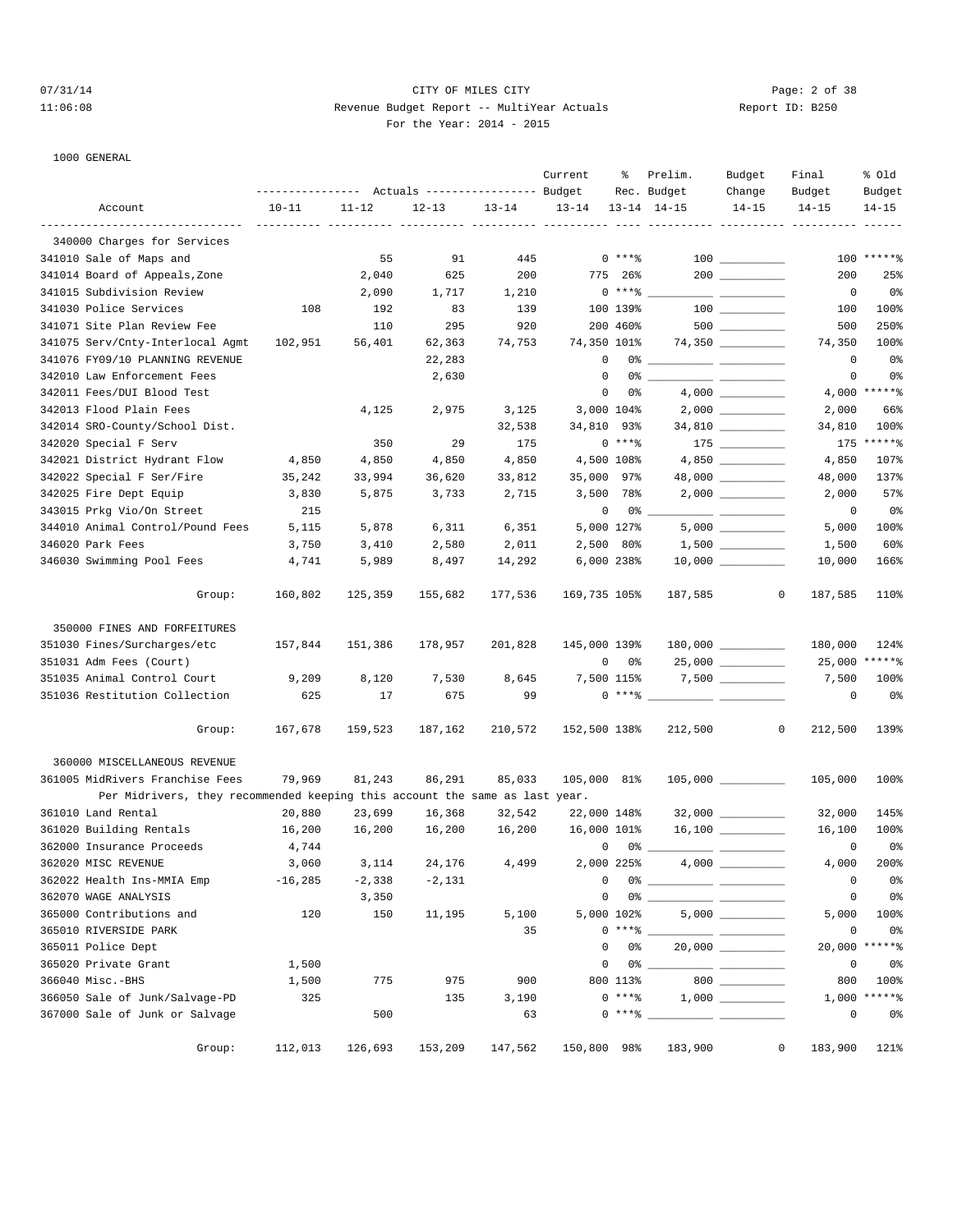# 07/31/14 Page: 3 of 38 11:06:08 Revenue Budget Report -- MultiYear Actuals Report ID: B250 For the Year: 2014 - 2015

| $\sim$ | ror une m |  |
|--------|-----------|--|
|        |           |  |

| 1000 GENERAL                                     |           |                 |                                                                 |                       |                   |                                        |                  |                |                |
|--------------------------------------------------|-----------|-----------------|-----------------------------------------------------------------|-----------------------|-------------------|----------------------------------------|------------------|----------------|----------------|
|                                                  |           |                 |                                                                 |                       | Current % Prelim. |                                        | Budget           | Final          | % old          |
|                                                  |           |                 |                                                                 |                       |                   | Rec. Budget                            | Change           | Budget         | Budget         |
| Account                                          | $10 - 11$ | $11 - 12$       | $12 - 13$                                                       | $13 - 14$             | $13 - 14$         | $13 - 14$ $14 - 15$                    | $14 - 15$        | $14 - 15$      | $14 - 15$      |
| 370000 INVESTMENT EARNINGS                       |           |                 |                                                                 |                       |                   |                                        |                  |                |                |
| 371010 Investment Earnings                       | 6,582     | 2,672           |                                                                 |                       |                   | 2,158 1,974 2,000 99% 1,600            |                  | 1,600          | 80%            |
| Group:                                           | 6,582     | 2,672           |                                                                 | 2,158 1,974 2,000 99% |                   |                                        | 1,600<br>$\circ$ | 1,600          | 80%            |
| 380000 OTHER FINANCING SOURCES                   |           |                 |                                                                 |                       |                   |                                        |                  |                |                |
| 381070 Proceeds from                             | 53,500    |                 |                                                                 |                       | $\mathbf{0}$      | $0$ 왕 아이는 아이들은 아이들의 사람들은 아이들이 아이들이 있다. |                  | $^{\circ}$     | 0 <sub>8</sub> |
| 382010 Sale of Fixed Assets                      |           |                 | 5,000                                                           |                       | $\Omega$          |                                        |                  | 0              | 0%             |
| 382020 Compensation for Loss of                  |           |                 | $-5,000$                                                        | 2,242                 |                   |                                        |                  | $\Omega$       | 0 <sup>°</sup> |
| 383000 Interfund Operating                       |           | 435,775 425,074 | 496,595                                                         | 512,008               | 512,939 100%      |                                        | 548,759          | 548,759        | 106%           |
| Permissive Levy \$ 162064                        |           |                 |                                                                 |                       |                   |                                        |                  |                |                |
| Dispatch wages from 911 emergency \$112,820      |           |                 |                                                                 |                       |                   |                                        |                  |                |                |
| Ambulance for Dispatch \$ 10,000                 |           |                 |                                                                 |                       |                   |                                        |                  |                |                |
| Adm Fees \$ 214775                               |           |                 |                                                                 |                       |                   |                                        |                  |                |                |
| Ltg Dist $$6250$                                 |           |                 |                                                                 |                       |                   |                                        |                  |                |                |
| Planners wages from 204, 205, 5210, 5310-\$42850 |           |                 |                                                                 |                       |                   |                                        |                  |                |                |
|                                                  |           |                 | Group: 489,275 425,074 496,595 514,250                          |                       | 512,939 100%      | 548,759                                | $\circ$          | 548,759        | 106%           |
| Fund:                                            |           |                 | 4,013,718 3,986,462 4,489,800 4,412,801 4,516,524 98% 4,468,003 |                       |                   |                                        |                  | 0, 4, 468, 003 | 98%            |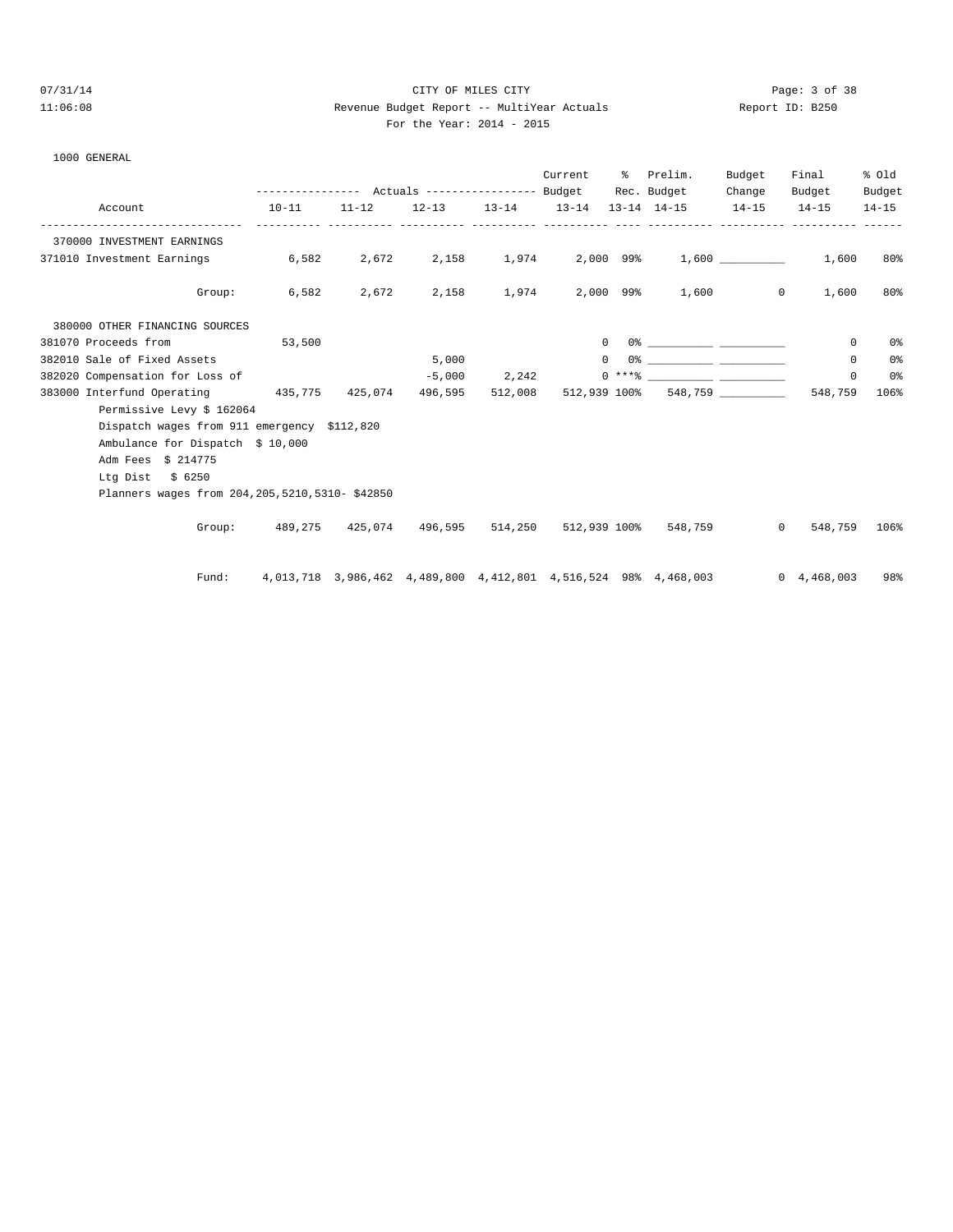#### 07/31/14 Page: 4 of 38 11:06:08 Revenue Budget Report -- MultiYear Actuals Report ID: B250 For the Year: 2014 - 2015

|  | For the Year: $2014 - 20$ |  |  |
|--|---------------------------|--|--|
|  |                           |  |  |

| Report ID: B25 |  |  |
|----------------|--|--|
|                |  |  |

|                                                                                                      |           |           |           |        | Current              | ွေ | Prelim.<br>Rec. Budget                                       | Budget<br>Change                 | Final<br>Budget | % old<br>Budget |
|------------------------------------------------------------------------------------------------------|-----------|-----------|-----------|--------|----------------------|----|--------------------------------------------------------------|----------------------------------|-----------------|-----------------|
| Account                                                                                              | $10 - 11$ | $11 - 12$ | $12 - 13$ |        | $13 - 14$ $13 - 14$  |    | $13 - 14$ $14 - 15$                                          | $14 - 15$                        | $14 - 15$       | $14 - 15$       |
| 340000 Charges for Services                                                                          |           |           |           |        |                      |    |                                                              |                                  |                 |                 |
| 341075 Serv/Cnty-Interlocal Agmt 37,542                                                              |           | 37,889    | 38,267    | 38,645 |                      |    |                                                              |                                  | 39,023          | 101%            |
| 346070 Library Fees<br>4,737 4,097                                                                   |           |           | 4,220     | 3,802  |                      |    | 4,000 95% 4,000                                              |                                  | 4,000           | 100%            |
| 346074 Book Sales                                                                                    | 57        | 220       | 437       | 646    |                      |    | 400 162% 400                                                 |                                  | 400             | 100%            |
| Group:                                                                                               | 42,336    | 42,206    | 42,924    | 43,093 |                      |    | 42,667 101% 43,423                                           | $\overline{0}$                   | 43,423          | 101%            |
| 360000 MISCELLANEOUS REVENUE                                                                         |           |           |           |        |                      |    |                                                              |                                  |                 |                 |
| 362020 MISC REVENUE                                                                                  |           |           | 92        | 112    |                      |    | $0***$ $\qquad \qquad \qquad$                                |                                  | 0               | 0%              |
| 365000 Contributions and                                                                             |           |           | 29,032    |        | $\circ$              |    |                                                              |                                  | 0               | 0%              |
| 365035 Donation-Library Board of                                                                     |           |           | 4,201     | 7,050  |                      |    |                                                              |                                  | 0               | 0%              |
| Group:                                                                                               |           |           | 33,325    | 7,162  |                      |    | $0$ *** $8$                                                  | $0 \qquad \qquad$<br>$\mathbf 0$ | $\mathbf 0$     | 0%              |
| 380000 OTHER FINANCING SOURCES                                                                       |           |           |           |        |                      |    |                                                              |                                  |                 |                 |
| 383000 Interfund Operating                                                                           |           |           |           |        |                      |    | 266,597 309,632 277,928 283,487 283,487 100% 287,739 287,739 |                                  |                 | 101%            |
| Money from General Fund for Libary operation. Calculated at last years Revenue \$<br>283487 x 1.50%. |           |           |           |        |                      |    |                                                              |                                  |                 |                 |
| Group:                                                                                               | 266,597   | 309,632   | 277,928   |        | 283,487 283,487 100% |    | 287,739                                                      | $\overline{0}$                   | 287,739         | 101%            |
| Fund:                                                                                                | 308,933   | 351,838   |           |        |                      |    | 354,177 333,742 326,154 102% 331,162                         | $\mathbf{0}$                     | 331,162         | 101%            |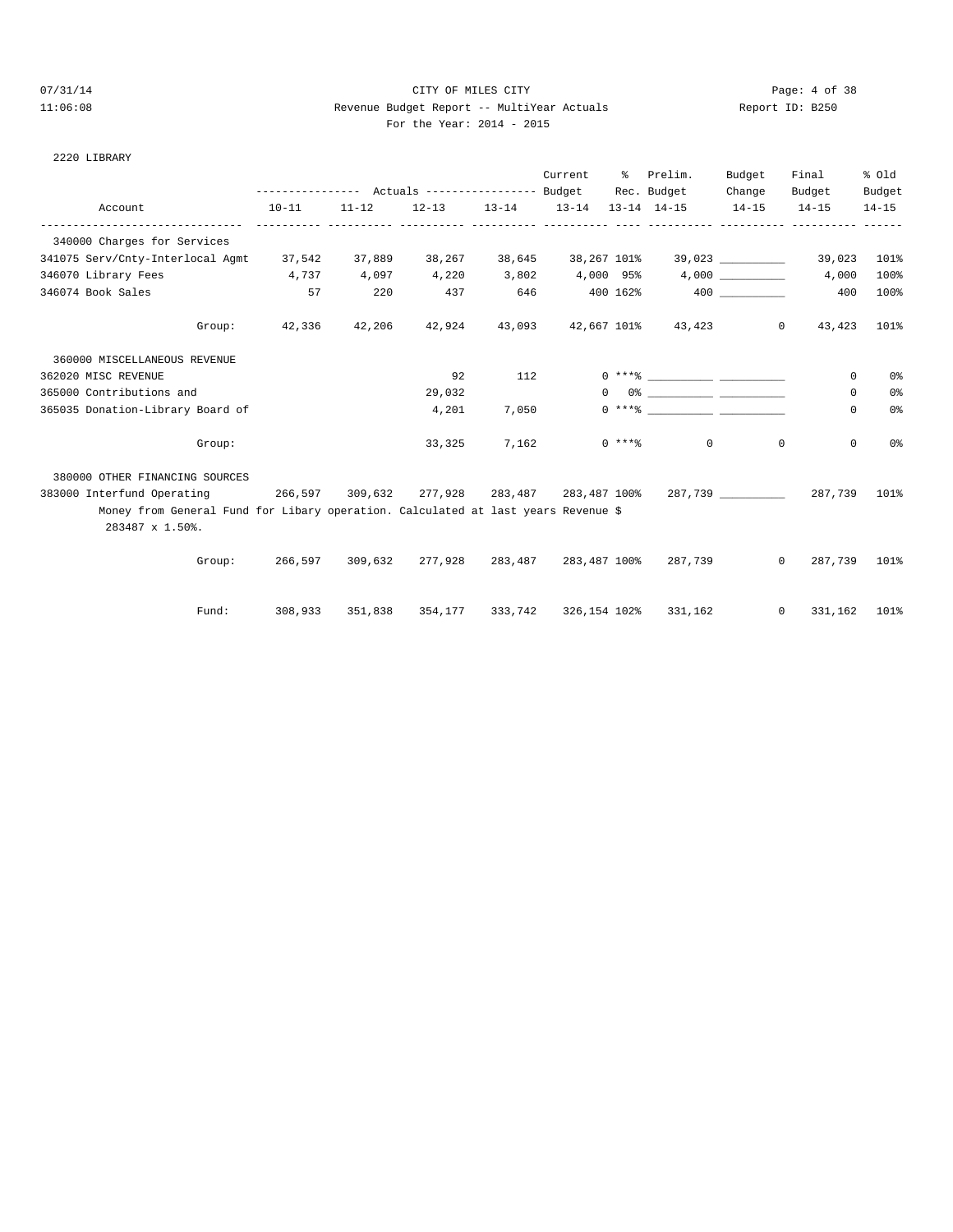# 07/31/14 Page: 5 of 38 11:06:08 Revenue Budget Report -- MultiYear Actuals Report ID: B250 For the Year: 2014 - 2015

| 2250 Planning & Community Serv |                                                             |           |  |         |              |                        |                                                                                                                                                                                                                             |             |             |                |
|--------------------------------|-------------------------------------------------------------|-----------|--|---------|--------------|------------------------|-----------------------------------------------------------------------------------------------------------------------------------------------------------------------------------------------------------------------------|-------------|-------------|----------------|
|                                |                                                             |           |  | Current |              | % Prelim.              | Budget                                                                                                                                                                                                                      | Final       |             | % old          |
|                                | --------------- Actuals ---------------- Budget Rec. Budget |           |  |         |              |                        | Change                                                                                                                                                                                                                      | Budget      |             | Budget         |
| Account                        | $10 - 11$                                                   | $11 - 12$ |  |         |              |                        | $12-13$ $13-14$ $13-14$ $13-14$ $14-15$ $14-15$                                                                                                                                                                             | $14 - 15$   |             | $14 - 15$      |
| 340000 Charges for Services    |                                                             |           |  |         |              |                        |                                                                                                                                                                                                                             |             |             |                |
| 341014 Board of Appeals, Zone  | 575                                                         |           |  |         | $\Omega$     |                        |                                                                                                                                                                                                                             |             | $\mathbf 0$ | 0 <sup>8</sup> |
| 342013 Flood Plain Fees 1,250  |                                                             |           |  |         | $\mathbf{0}$ |                        |                                                                                                                                                                                                                             |             | $\mathbf 0$ | 0%             |
| Group:                         | 1,825                                                       |           |  |         | $\Omega$     | 0 응                    | $\circ$                                                                                                                                                                                                                     | $\mathbf 0$ | 0           | 0 <sup>8</sup> |
| 360000 MISCELLANEOUS REVENUE   |                                                             |           |  |         |              |                        |                                                                                                                                                                                                                             |             |             |                |
| 362020 MISC REVENUE            | 214                                                         |           |  |         | $\Omega$     |                        | $0$ % and $0$ % and $0$ % and $0$ % and $0$ % and $0$ % and $0$ % and $0$ % and $0$ % and $0$ % and $0$ % and $0$ % and $0$ % and $0$ % and $0$ % and $0$ % and $0$ % and $0$ % and $0$ % and $0$ % and $0$ % and $0$ % and |             | $\mathbf 0$ | 0%             |
| Group:                         | 214                                                         |           |  |         | $\Omega$     | 0 응                    | $\Omega$                                                                                                                                                                                                                    | 0           | 0           | 0%             |
| 380000 OTHER FINANCING SOURCES |                                                             |           |  |         |              |                        |                                                                                                                                                                                                                             |             |             |                |
| 383000 Interfund Operating     | 177,848                                                     | 408       |  |         | $\Omega$     | $0$ % 이 아이에 이 아이에 있어요. |                                                                                                                                                                                                                             |             | 0           | 0 <sup>8</sup> |
| Group:                         | 177,848                                                     | 408       |  |         | $\Omega$     | 0 응                    | $\mathbf{0}$                                                                                                                                                                                                                | 0           | 0           | 0 <sup>°</sup> |
|                                |                                                             |           |  |         |              |                        |                                                                                                                                                                                                                             |             |             |                |
| Fund:                          | 179,887                                                     | 408       |  |         | $\Omega$     | 0%                     | $\mathbf 0$                                                                                                                                                                                                                 | $\mathbf 0$ | 0           | በ%             |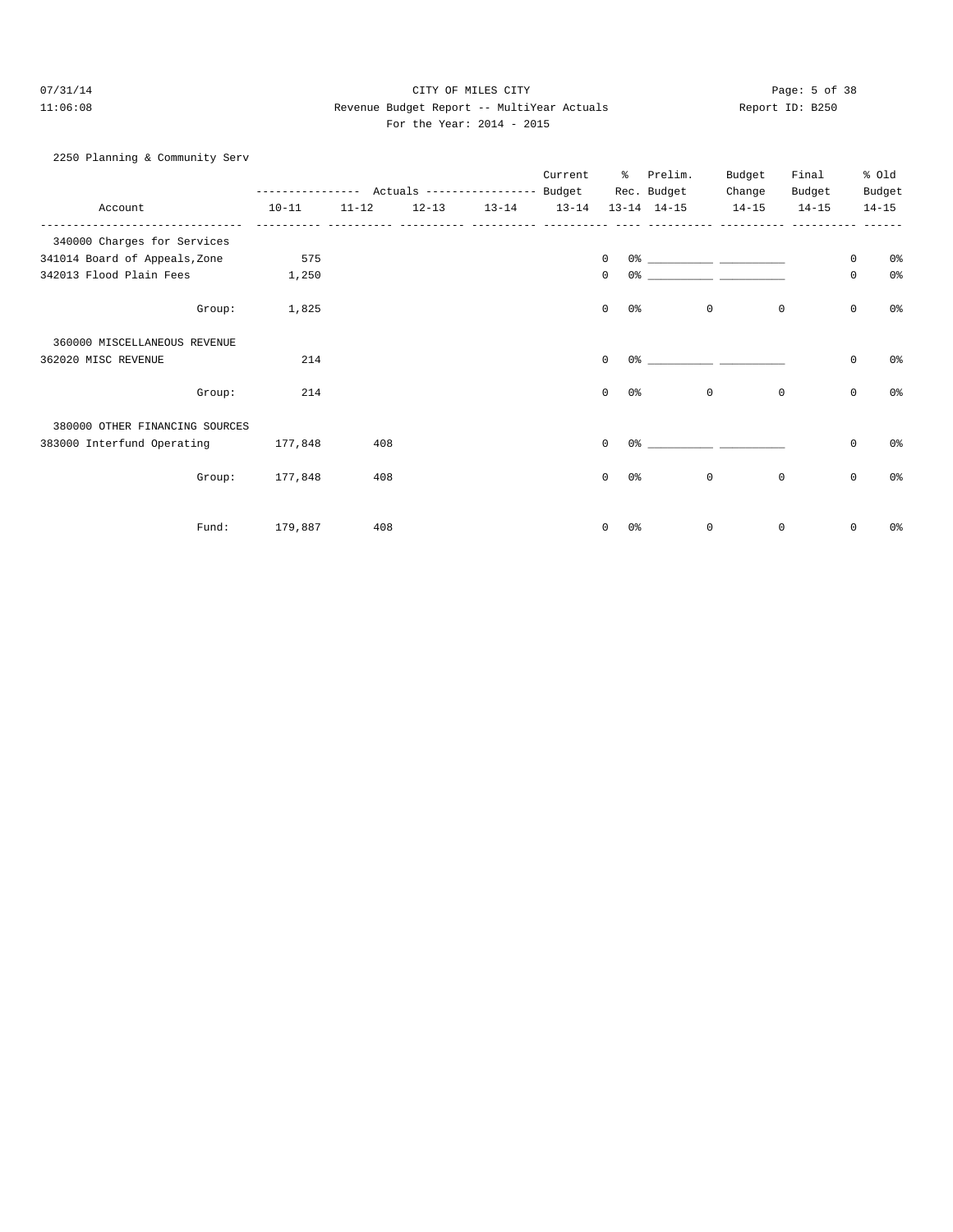# 07/31/14 Page: 6 of 38 11:06:08 Revenue Budget Report -- MultiYear Actuals Report ID: B250 For the Year: 2014 - 2015

#### 2260 EMERGENCY DISASTER

|                                   |           |                 |                           |                | Current   | ွေ                         | Prelim.             | Budget      | Final     |             | % old          |
|-----------------------------------|-----------|-----------------|---------------------------|----------------|-----------|----------------------------|---------------------|-------------|-----------|-------------|----------------|
|                                   |           | $- - - - - - -$ | Actuals ----------------- |                | Budget    |                            | Rec. Budget         | Change      | Budget    |             | Budget         |
| Account                           | $10 - 11$ | $11 - 12$       | $12 - 13$                 | $13 - 14$      | $13 - 14$ |                            | $13 - 14$ $14 - 15$ | $14 - 15$   | $14 - 15$ |             | $14 - 15$      |
| 310000 TAXES                      |           |                 |                           |                |           |                            |                     |             |           |             |                |
| 311010 Real Property Taxes        |           | 12,096          | 194                       | 84             |           |                            | $0$ *** $8$         |             |           | $\mathbf 0$ | 0%             |
| 311020 Personal Property Taxes    |           | 560             | 47                        | $\overline{2}$ |           | $0***8$                    |                     |             |           | $\mathbf 0$ | 0 <sup>o</sup> |
| 312000 Penalty & Interest on      |           | 6               | 27                        | 53             |           | $0***8$                    |                     |             |           | $\mathbf 0$ | 0 <sup>o</sup> |
|                                   | Group:    | 12,662          | 268                       | 139            |           | $0$ ****                   | $\mathbf 0$         | $\mathbf 0$ |           | $\mathbb O$ | 0 <sup>o</sup> |
| 330000 INTERGOVERNMENTAL REVENUES |           |                 |                           |                |           |                            |                     |             |           |             |                |
| 331113 FEMA -Projects             |           | 326,665         | 62,522                    |                |           | 0 %<br>$\Omega$            |                     |             |           | $\mathbf 0$ | 0 <sup>o</sup> |
|                                   | Group:    | 326,665         | 62,522                    |                |           | 0 <sup>°</sup><br>$\Omega$ | $\mathbf 0$         | $\mathbf 0$ |           | $\mathbb O$ | 0 <sup>o</sup> |
|                                   | Fund:     | 339,327         | 62,790                    | 139            |           | $0***8$                    | $\mathbf 0$         | 0           |           | $\mathbb O$ | 0%             |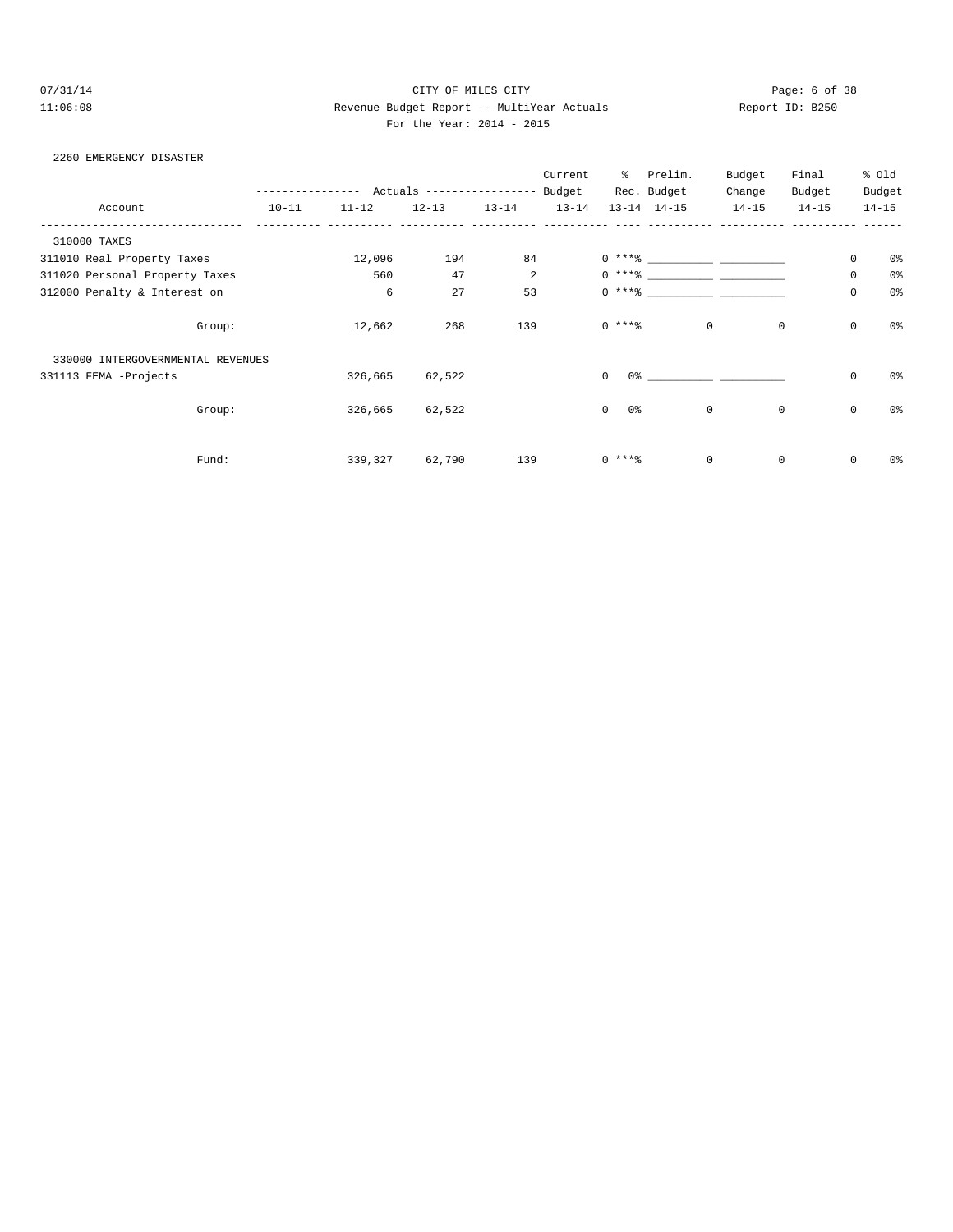# 07/31/14 Page: 7 of 38 11:06:08 Revenue Budget Report -- MultiYear Actuals Report ID: B250 For the Year: 2014 - 2015

#### 2270 Health

|                                |                  |           |                            |           | Current     | $\frac{1}{6}$ | Prelim.             | Budget    | Final     | % old     |
|--------------------------------|------------------|-----------|----------------------------|-----------|-------------|---------------|---------------------|-----------|-----------|-----------|
|                                | ---------------- |           | Actuals ------------------ |           | Budget      |               | Rec. Budget         | Change    | Budget    | Budget    |
| Account                        | $10 - 11$        | $11 - 12$ | $12 - 13$                  | $13 - 14$ | $13 - 14$   |               | $13 - 14$ $14 - 15$ | $14 - 15$ | $14 - 15$ | $14 - 15$ |
| 340000 Charges for Services    |                  |           |                            |           |             |               |                     |           |           |           |
| 344030 Health Inspection Fees  | 2,766            | 7,655     | 12,887                     | 660       | 15,000      | $4\%$         |                     | 15,000    | 15,000    | 100%      |
| Group:                         | 2,766            | 7,655     | 12,887                     | 660       | 15,000      | $4\%$         | 15,000              | 0         | 15,000    | 100%      |
| 380000 OTHER FINANCING SOURCES |                  |           |                            |           |             |               |                     |           |           |           |
| 383000 Interfund Operating     | 1,000            | 30,000    | 30,000                     | 30,000    | 30,000 100% |               |                     | 30,000    | 30,000    | 100%      |
| Group:                         | 1,000            | 30,000    | 30,000                     | 30,000    | 30,000 100% |               | 30,000              | 0         | 30,000    | 100%      |
| Fund:                          | 3,766            | 37,655    | 42,887                     | 30,660    | 45,000 68%  |               | 45,000              | 0         | 45,000    | 100%      |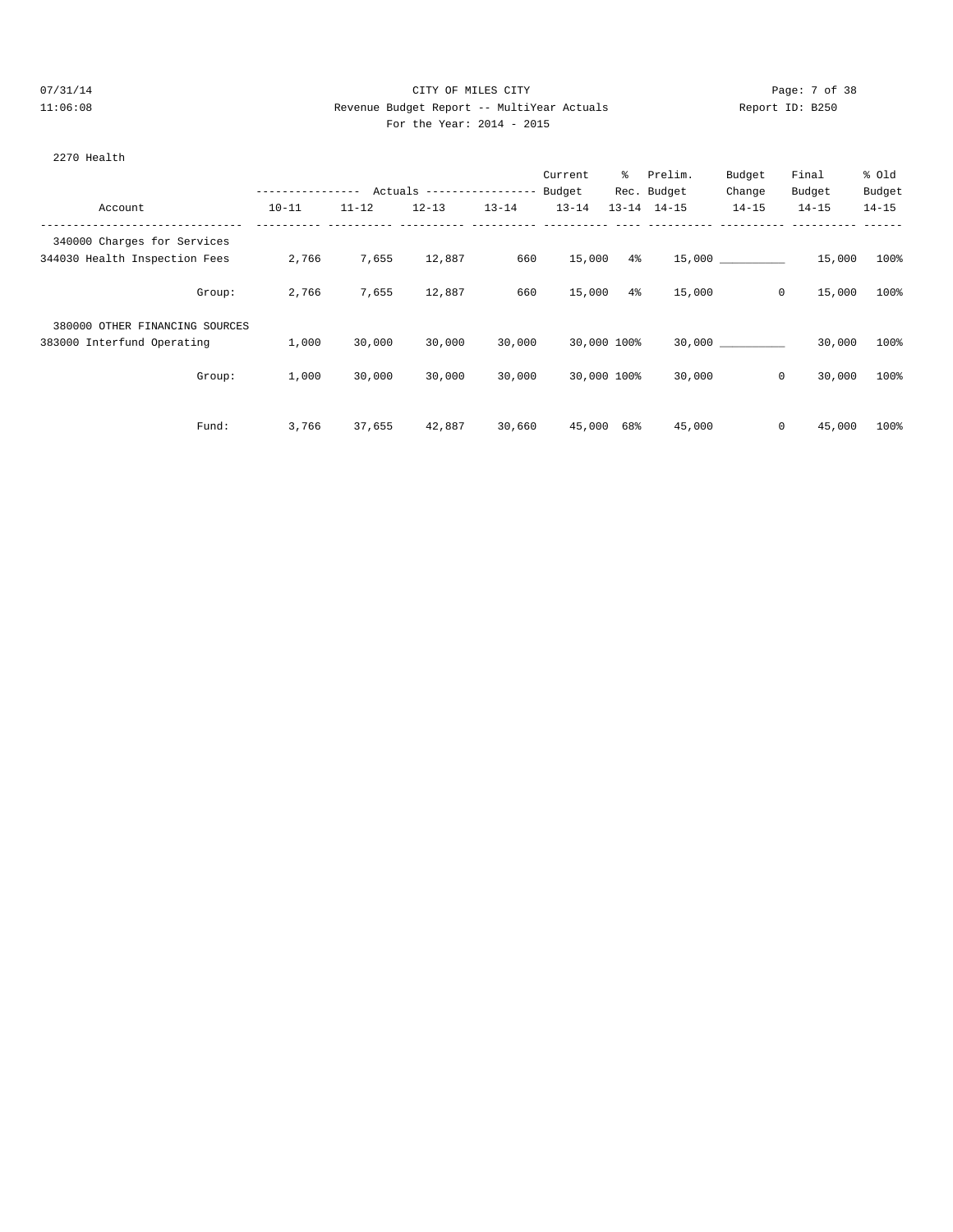# 07/31/14 Page: 8 of 38 11:06:08 Revenue Budget Report -- MultiYear Actuals Report ID: B250 For the Year: 2014 - 2015

|  | 2350 Local Government/Study Commission |  |
|--|----------------------------------------|--|

|                            |           |           |                           |           | Current   | ႜႜၟ           | Prelim.             | Budget      | Final           | % old           |
|----------------------------|-----------|-----------|---------------------------|-----------|-----------|---------------|---------------------|-------------|-----------------|-----------------|
|                            |           |           | Actuals ----------------- |           | Budget    |               | Rec. Budget         | Change      | Budget          | Budget          |
| Account                    | $10 - 11$ | $11 - 12$ | $12 - 13$                 | $13 - 14$ | $13 - 14$ |               | $13 - 14$ $14 - 15$ | $14 - 15$   | $14 - 15$       | $14 - 15$       |
| 310000 TAXES               |           |           |                           |           |           |               |                     |             |                 |                 |
| 311010 Real Property Taxes |           |           |                           |           |           | 0%<br>$\circ$ |                     | 14, 142     | $14,142$ ****** |                 |
| Group:                     |           |           |                           |           |           | 0%<br>$\circ$ | 14,142              | $\mathbf 0$ | $14,142$ ****** |                 |
| Fund:                      |           |           |                           |           |           | 0%<br>$\circ$ | 14,142              | 0           |                 | $14,142$ ****** |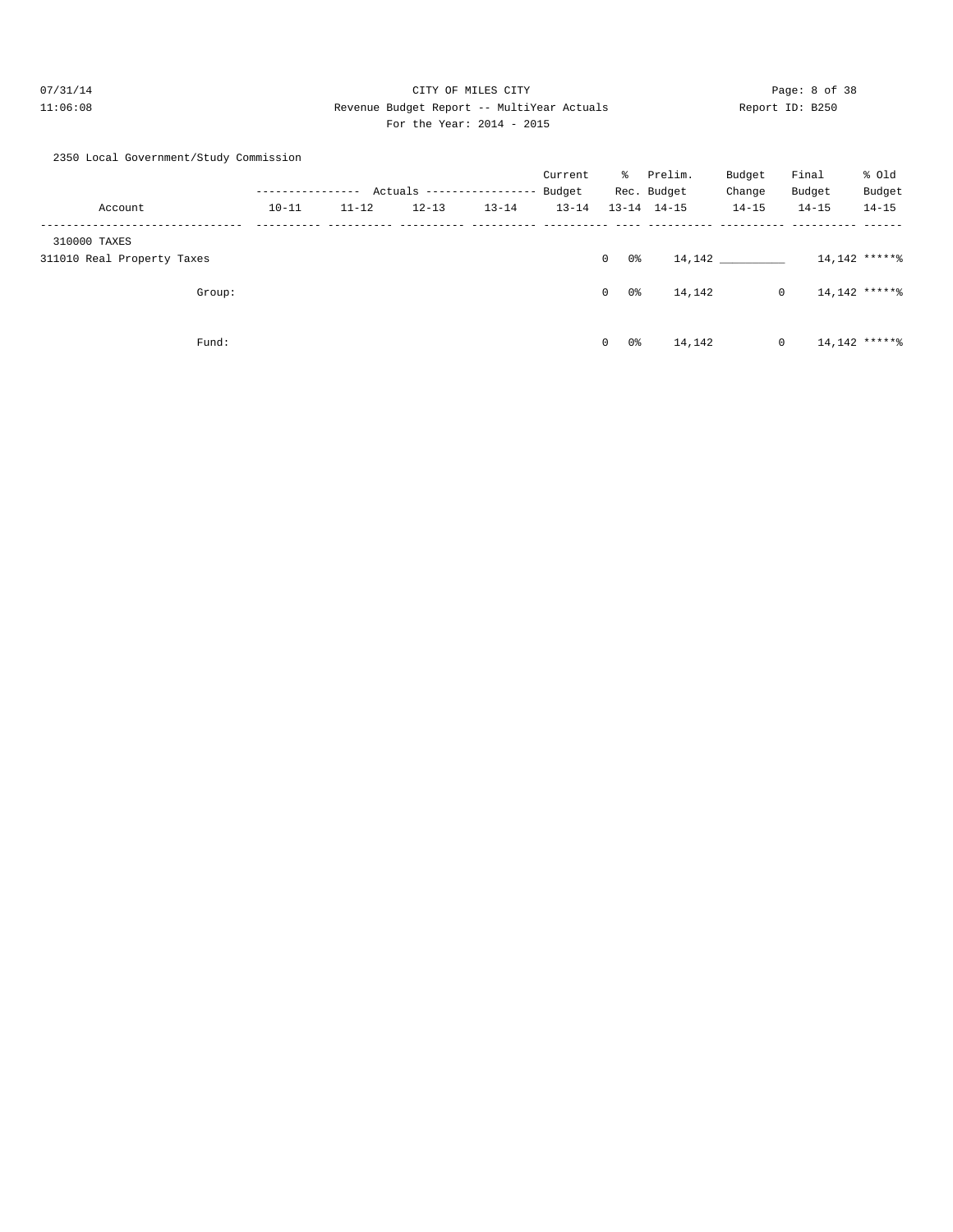# 07/31/14 Page: 9 of 38 11:06:08 Revenue Budget Report -- MultiYear Actuals Report ID: B250 For the Year: 2014 - 2015

| 2372 Permissive Medical Levy                                                              |                                                             |           |                         |       |                   |                                                         |                |              |           |
|-------------------------------------------------------------------------------------------|-------------------------------------------------------------|-----------|-------------------------|-------|-------------------|---------------------------------------------------------|----------------|--------------|-----------|
|                                                                                           |                                                             |           |                         |       | Current % Prelim. |                                                         | Budget         | Final        | % old     |
|                                                                                           | --------------- Actuals ---------------- Budget Rec. Budget |           |                         |       |                   |                                                         | Change         | Budget       | Budget    |
| Account                                                                                   | $10 - 11$                                                   | $11 - 12$ | $12-13$ $13-14$ $13-14$ |       |                   | 13-14 14-15 14-15                                       |                | $14 - 15$    | $14 - 15$ |
| 310000 TAXES                                                                              |                                                             |           |                         |       |                   |                                                         |                |              |           |
| 311010 Real Property Taxes 32,005 43,081 132,981 137,566 91,209 151% 162,064 162,064 177% |                                                             |           |                         |       |                   |                                                         |                |              |           |
| Subject to change after June 30th.                                                        |                                                             |           |                         |       |                   |                                                         |                |              |           |
| 311020 Personal Property Taxes 2,529                                                      |                                                             |           |                         |       |                   |                                                         |                | $\mathbf 0$  | 0%        |
| 312000 Penalty & Interest on 114                                                          |                                                             | 162       | 196                     |       |                   |                                                         |                | $\mathbf 0$  | 0%        |
|                                                                                           | Group: 34,648 45,358 139,647 143,384 93,754 153% 162,064 0  |           |                         |       |                   |                                                         |                | 162,064 172% |           |
| 380000 OTHER FINANCING SOURCES                                                            |                                                             |           |                         |       |                   |                                                         |                |              |           |
| 383000 Interfund Operating                                                                |                                                             |           |                         |       | 7,875             |                                                         |                | 0            | 0%        |
| Group:                                                                                    |                                                             |           |                         | 7,875 |                   | $0$ ****                                                | $\mathbf{0}$   | $\mathbf 0$  | 0 %       |
| Fund:                                                                                     |                                                             |           |                         |       |                   | 34,648  45,358  139,647  151,259  93,754  161%  162,064 | $\overline{0}$ | 162,064 172% |           |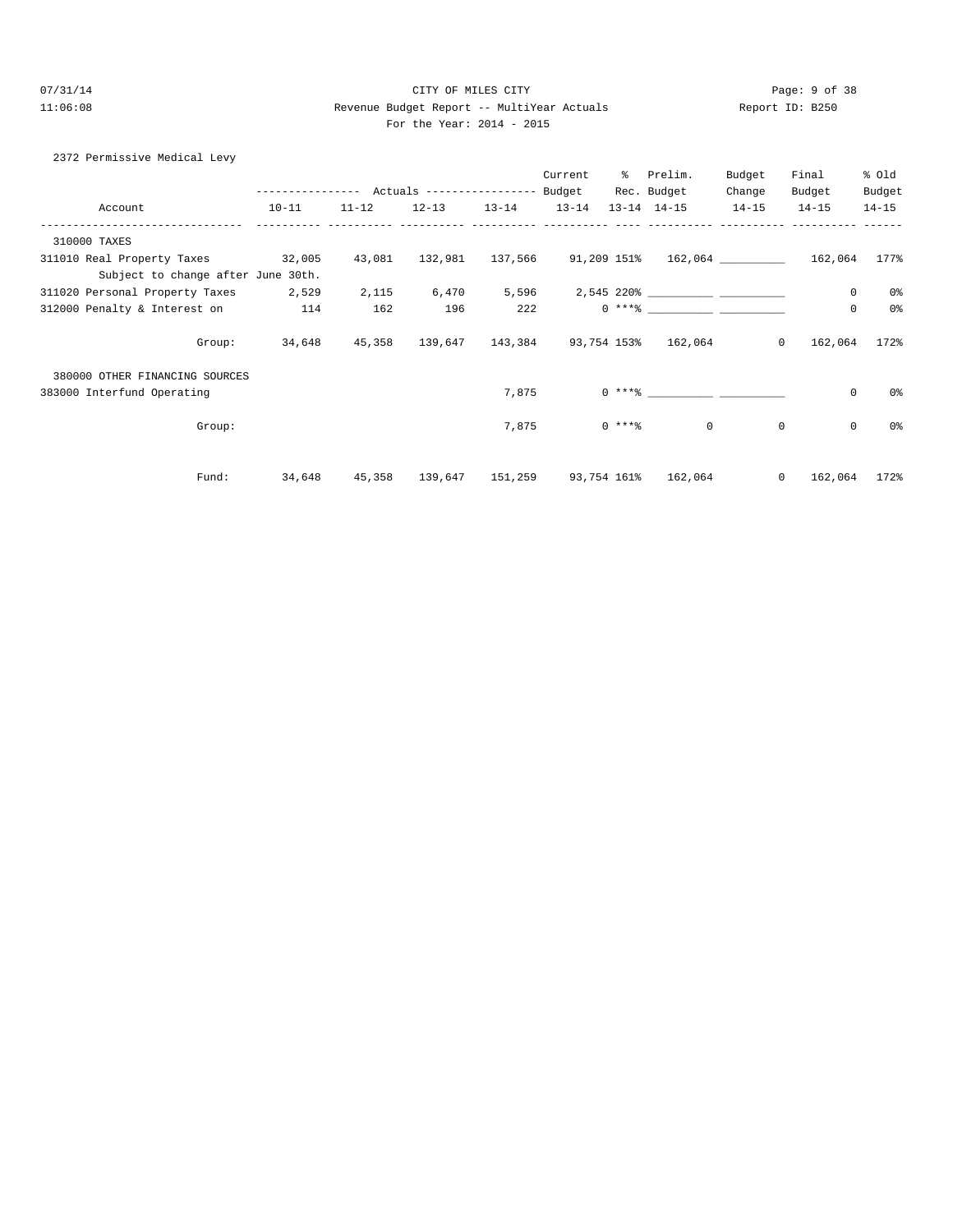# 07/31/14 Page: 10 of 38 11:06:08 Revenue Budget Report -- MultiYear Actuals Report ID: B250 For the Year: 2014 - 2015

# 2394 BUILDING CODE ENFORCEMENT

|                             | ---------------- |           | Actuals ------------------ |           | Current<br>Budget | ိ | Prelim.<br>Rec. Budget | Budget<br>Change | Final<br>Budget | % old<br>Budget |
|-----------------------------|------------------|-----------|----------------------------|-----------|-------------------|---|------------------------|------------------|-----------------|-----------------|
| Account                     | $10 - 11$        | $11 - 12$ | $12 - 13$                  | $13 - 14$ | $13 - 14$         |   | $13 - 14$ $14 - 15$    | $14 - 15$        | $14 - 15$       | $14 - 15$       |
| 320000 LICENSES AND PERMITS |                  |           |                            |           |                   |   |                        |                  |                 |                 |
| 323010 Building & Related   | 77,428           | 111,664   | 104,082                    | 141,986   | 97,000 146%       |   |                        | 75,000           | 75,000          | 77%             |
| Group:                      | 77.428           | 111,664   | 104,082                    | 141,986   | 97,000 146%       |   | 75,000                 | $\mathbf{0}$     | 75,000          | 77%             |
| Fund:                       | 77.428           | 111,664   | 104,082                    | 141,986   | 97,000 146%       |   | 75,000                 | $\mathbf{0}$     | 75,000          | 77%             |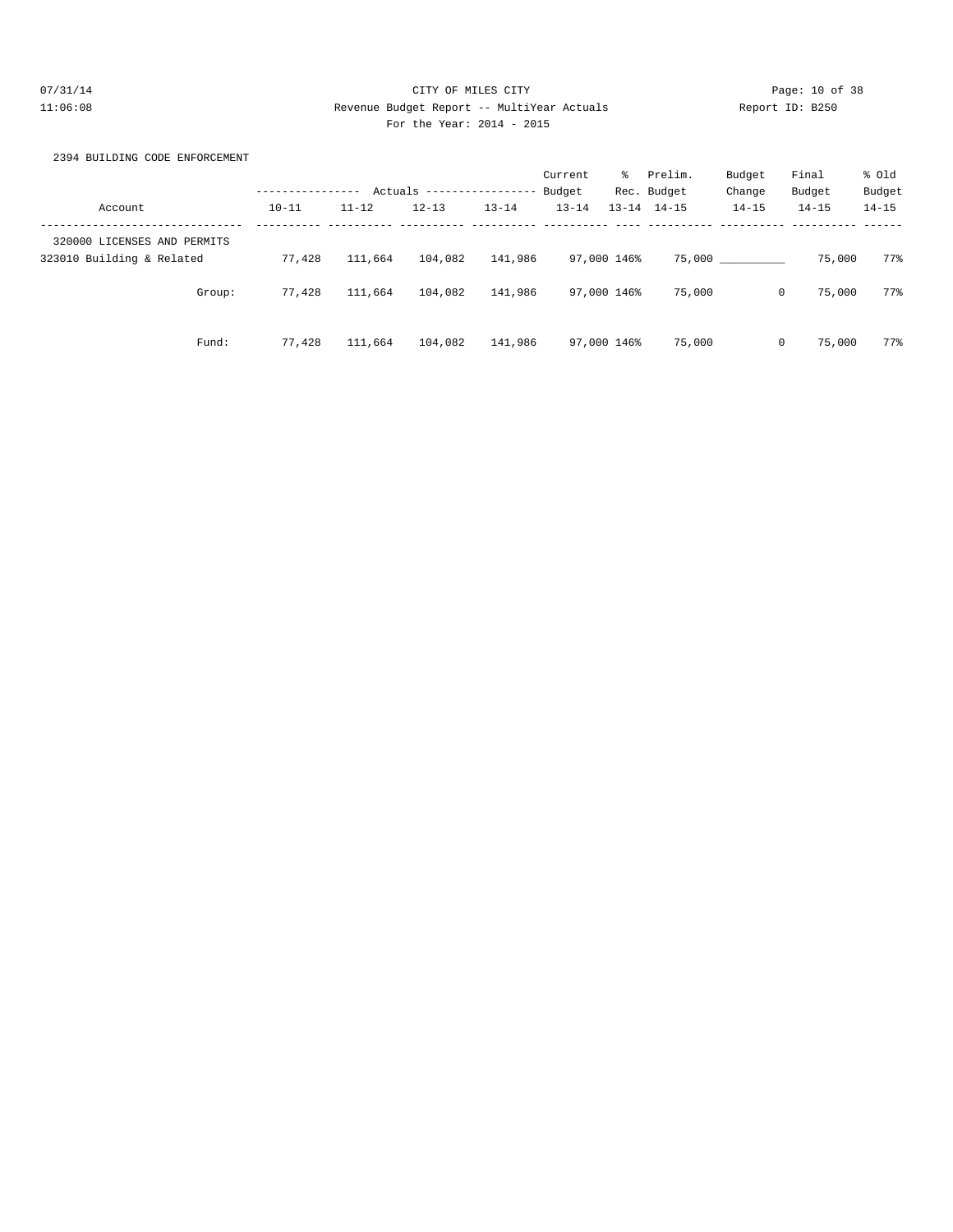# 07/31/14 Page: 11 of 38 11:06:08 Revenue Budget Report -- MultiYear Actuals Report ID: B250 For the Year: 2014 - 2015

#### 2400 LTG M D#165-(Gen City)

|                                  |                                            |           |                                             |           | Current   | ႜႜၟ      | Prelim.             | Budget      | Final           | % old     |
|----------------------------------|--------------------------------------------|-----------|---------------------------------------------|-----------|-----------|----------|---------------------|-------------|-----------------|-----------|
|                                  | ---------------- Actuals ----------------- |           |                                             |           | Budget    |          | Rec. Budget         | Change      | Budget          | Budget    |
| Account                          | $10 - 11$                                  | $11 - 12$ | $12 - 13$                                   | $13 - 14$ | $13 - 14$ |          | $13 - 14$ $14 - 15$ | $14 - 15$   | $14 - 15$       | $14 - 15$ |
| 360000 MISCELLANEOUS REVENUE     |                                            |           |                                             |           |           |          |                     |             |                 |           |
| 363010 Maintenance Assessments   | 134,809                                    | 172,181   | 171,793  152,450  160,056  95%              |           |           |          |                     |             | 149,556 149,556 | 93%       |
| 363040 Penalty & Interest on 933 |                                            | 1,356     | 1,210                                       | 1,400     |           | 500 280% |                     | 500 000     | 500             | 100%      |
| Group:                           |                                            |           | 135,742 173,537 173,003 153,850 160,556 96% |           |           |          | 150,056             | $^{\circ}$  | 150,056         | 93%       |
| 370000 INVESTMENT EARNINGS       |                                            |           |                                             |           |           |          |                     |             |                 |           |
| 371010 Investment Earnings       | 137                                        | 67        | 96                                          | 78        | 100       | 78%      |                     | 100         | 100             | 100%      |
| Group:                           | 137                                        | 67        | 96                                          | 78        | 100       | 78%      | 100                 | $\mathbf 0$ | 100             | 100%      |
| Fund:                            | 135,879                                    | 173,604   | 173,099 153,928 160,656 96%                 |           |           |          | 150,156             | $\circ$     | 150,156         | 93%       |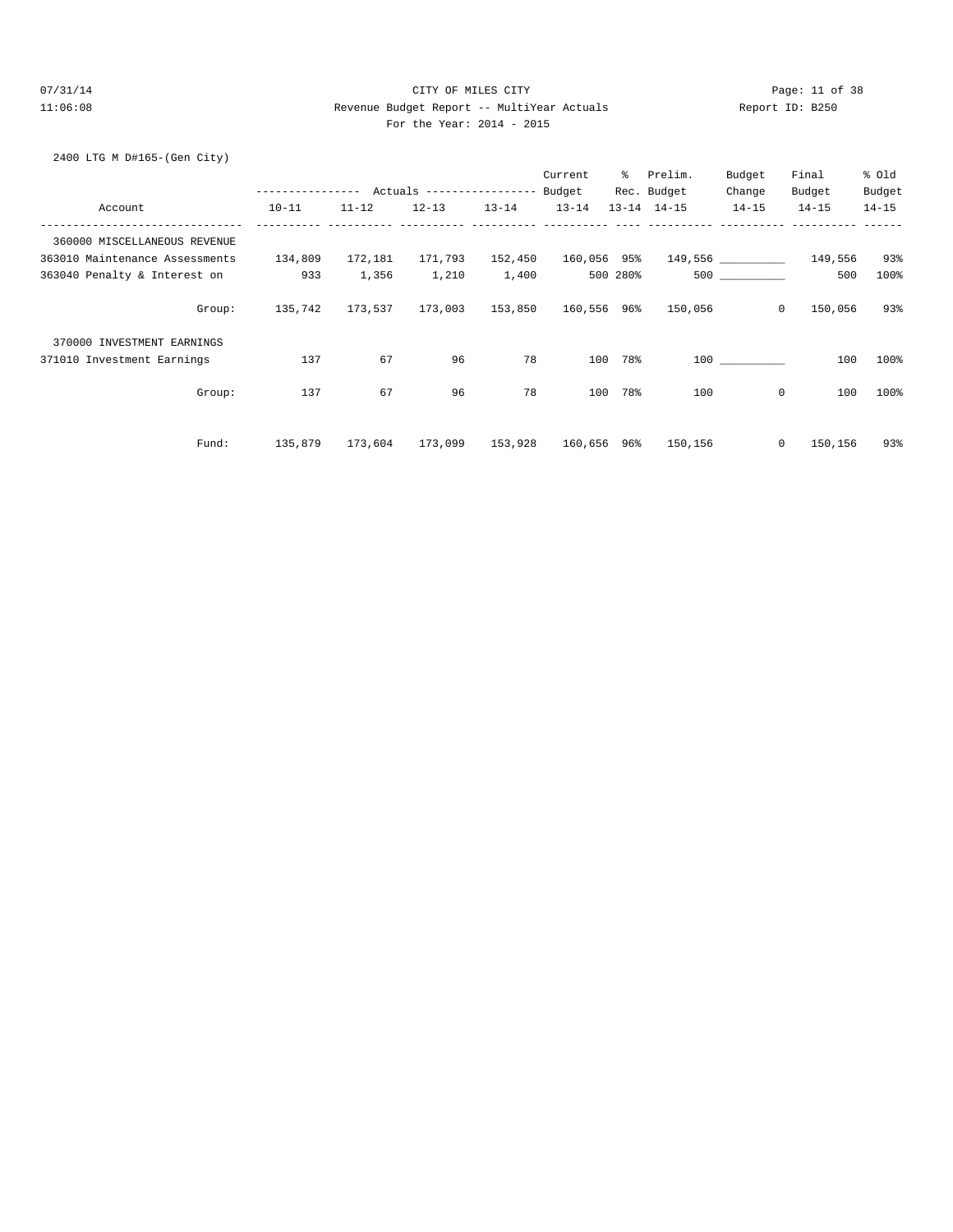# 07/31/14 Page: 12 of 38 11:06:08 Revenue Budget Report -- MultiYear Actuals Report ID: B250 For the Year: 2014 - 2015

# 2420 LTG M D#167-(MilesAddn Etc)

|                                |           |               |           |           | Current   | ႜၟ         | Prelim.             | Budget    | Final                    | % old     |
|--------------------------------|-----------|---------------|-----------|-----------|-----------|------------|---------------------|-----------|--------------------------|-----------|
|                                |           |               |           |           |           |            | Rec. Budget         | Change    | Budget                   | Budget    |
| Account                        | $10 - 11$ | $11 - 12$     | $12 - 13$ | $13 - 14$ | $13 - 14$ |            | $13 - 14$ $14 - 15$ | $14 - 15$ | $14 - 15$                | $14 - 15$ |
| 360000 MISCELLANEOUS REVENUE   |           |               |           |           |           |            |                     |           |                          |           |
| 363010 Maintenance Assessments | 18,306    | 35,062        | 27,331    | 27,530    |           | 28,900 95% |                     | 27, 235   | 27,235                   | 94%       |
| 363040 Penalty & Interest on   | 180       | 483           | 231       | 265       |           | 100 265%   |                     | 100 000   | 100                      | 100%      |
| Group:                         |           | 18,486 35,545 | 27,562    | 27,795    |           |            | 29,000 96% 27,335   |           | $\overline{0}$<br>27,335 | 94%       |
| 370000 INVESTMENT EARNINGS     |           |               |           |           |           |            |                     |           |                          |           |
| 371010 Investment Earnings     | 42        | 12            | 21        | 16        |           |            | $0$ *** $8$         |           | $\mathsf 0$              | 0%        |
| Group:                         | 42        | 12            | 21        | 16        |           | $0$ ****   | $\mathbf{0}$        |           | 0<br>0                   | 0%        |
| Fund:                          | 18,528    | 35,557        | 27,583    | 27,811    |           | 29,000 96% | 27,335              |           | $\circ$<br>27,335        | 94%       |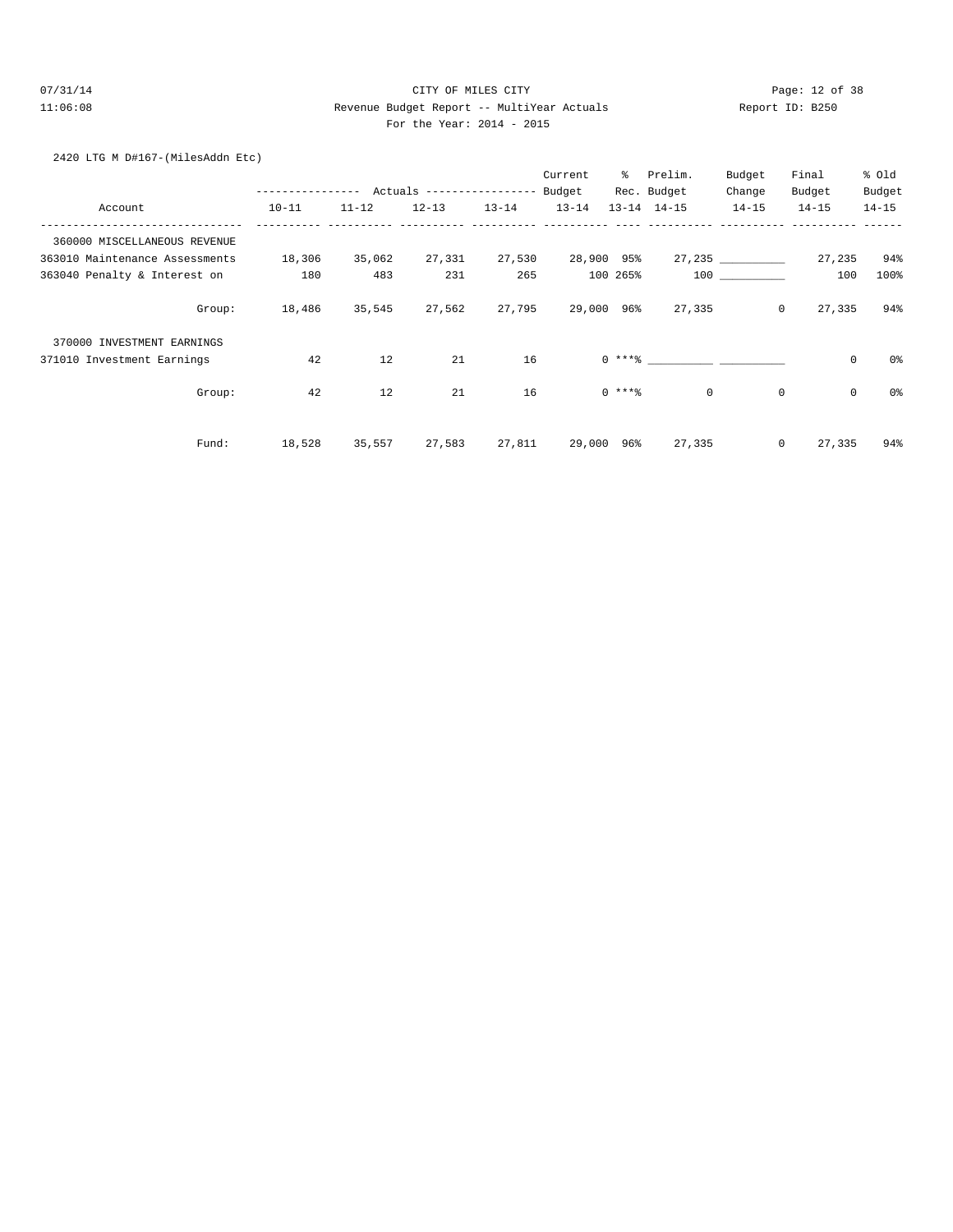# 07/31/14 Page: 13 of 38 11:06:08 Revenue Budget Report -- MultiYear Actuals Report ID: B250 For the Year: 2014 - 2015

# 2430 LTG M D#171-(Balsam Est)

|                                |                |              |                            |                | Current          | ွေ         | Prelim.                                    | Budget    | Final                      | % Old     |
|--------------------------------|----------------|--------------|----------------------------|----------------|------------------|------------|--------------------------------------------|-----------|----------------------------|-----------|
|                                | -------------  |              | Actuals ------------------ |                | Budget           |            | Rec. Budget                                | Change    | Budget                     | Budget    |
| Account                        | $10 - 11$      | $11 - 12$    | $12 - 13$                  | $13 - 14$      | $13 - 14$        |            | $13 - 14$ $14 - 15$                        | $14 - 15$ | $14 - 15$                  | $14 - 15$ |
| 360000 MISCELLANEOUS REVENUE   |                |              |                            |                |                  |            |                                            |           |                            |           |
| 363010 Maintenance Assessments | 2,282          |              |                            |                |                  |            | $4,027$ 2,506 2,599 2,604 100% 2,604 2,604 |           | 2,604                      | $100\%$   |
| 363040 Penalty & Interest on   | $\overline{a}$ | 6            | $\overline{3}$             | $\overline{4}$ |                  |            | $0***$ $****$                              |           | $\mathbb O$                | 0%        |
| Group:                         | 2,284          | 4,033        | 2,509                      |                | 2,603 2,604 100% |            | 2,604                                      |           | $\circ$<br>2,604           | 100%      |
| 370000 INVESTMENT EARNINGS     |                |              |                            |                |                  |            |                                            |           |                            |           |
| 371010 Investment Earnings     | 2              | $\mathbf{1}$ | 2                          | <sup>1</sup>   |                  |            |                                            |           | $\mathsf 0$                | 0%        |
| Group:                         | $\overline{a}$ | $\mathbf{1}$ | 2                          | $\mathbf{1}$   |                  | $0$ ****   | $\Omega$                                   |           | $\mathbf 0$<br>$\mathbf 0$ | 0%        |
| Fund:                          | 2,286          | 4,034        | 2,511                      | 2,604          |                  | 2,604 100% | 2,604                                      |           | 0<br>2,604                 | 100%      |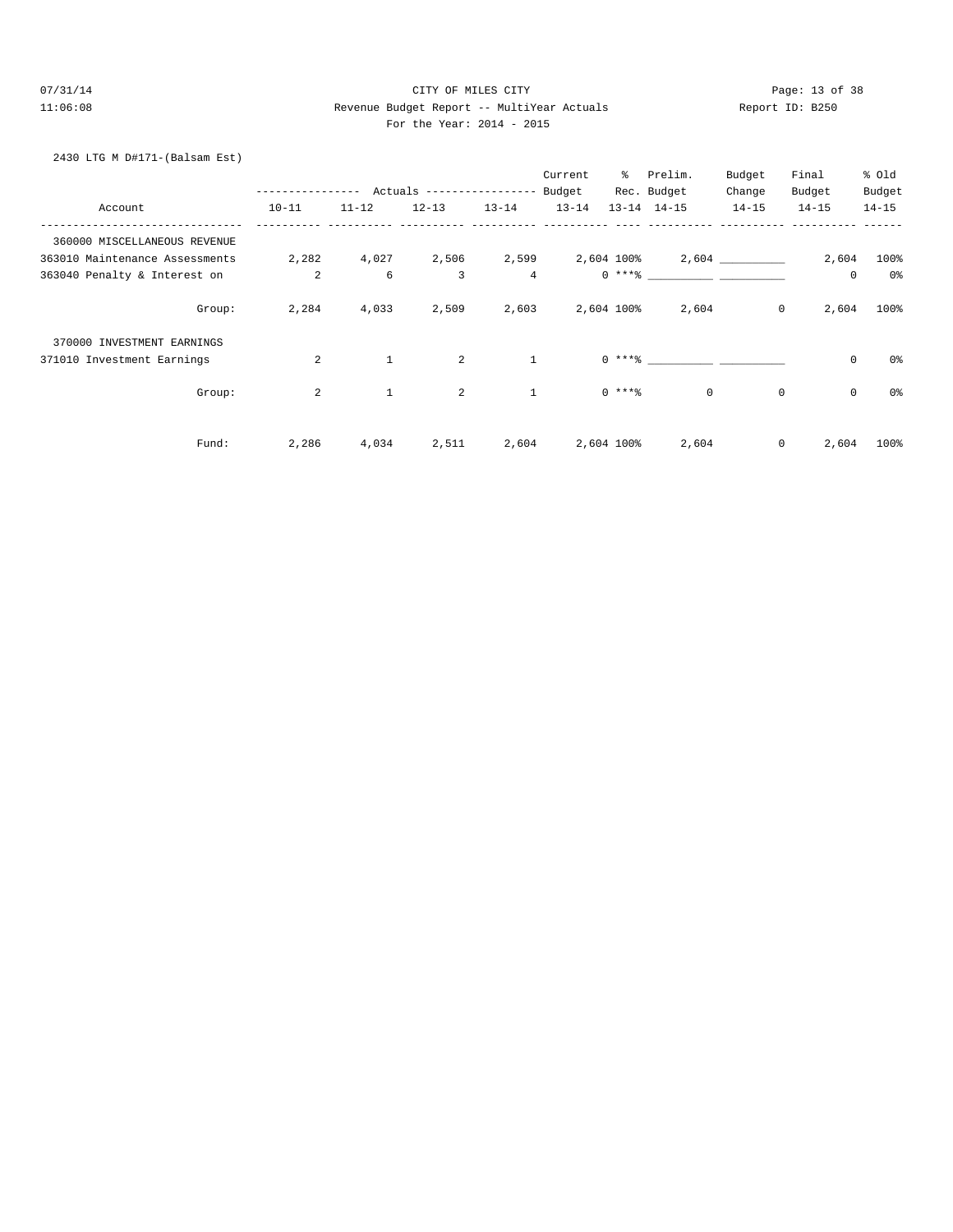# 07/31/14 Page: 14 of 38 11:06:08 Revenue Budget Report -- MultiYear Actuals Report ID: B250 For the Year: 2014 - 2015

# 2440 LTG M D#172-(Main Str)

|                                |                                            |           |           |           | Current   | ိ          | Prelim.             | Budget                                                                                                                                                                                                                          | Final                | % old     |
|--------------------------------|--------------------------------------------|-----------|-----------|-----------|-----------|------------|---------------------|---------------------------------------------------------------------------------------------------------------------------------------------------------------------------------------------------------------------------------|----------------------|-----------|
|                                | ---------------- Actuals ----------------- |           |           |           | Budget    |            | Rec. Budget         | Change                                                                                                                                                                                                                          | Budget               | Budget    |
| Account                        | $10 - 11$                                  | $11 - 12$ | $12 - 13$ | $13 - 14$ | $13 - 14$ |            | $13 - 14$ $14 - 15$ | $14 - 15$                                                                                                                                                                                                                       | $14 - 15$            | $14 - 15$ |
| 360000 MISCELLANEOUS REVENUE   |                                            |           |           |           |           |            |                     |                                                                                                                                                                                                                                 |                      |           |
| 363010 Maintenance Assessments | 13,447                                     | 25,078    | 9,192     | 8,949     |           | 8,393 107% |                     |                                                                                                                                                                                                                                 | 8,393                | 100%      |
| 363040 Penalty & Interest on   | 122                                        | 132       | 69        | 152       |           | 100 152%   |                     | 100 000                                                                                                                                                                                                                         | 100                  | 100%      |
| Group:                         | 13,569                                     | 25,210    | 9,261     | 9,101     |           | 8,493 107% | 8,493               |                                                                                                                                                                                                                                 | $\circ$<br>8,493     | 100%      |
| 370000 INVESTMENT EARNINGS     |                                            |           |           |           |           |            |                     |                                                                                                                                                                                                                                 |                      |           |
| 371010 Investment Earnings     | 64                                         | 31        | 37        | 16        |           | 50 32%     |                     | 50 30 30 30 31 32 33 40 33 40 34 35 40 35 40 35 40 35 40 35 40 35 40 35 40 35 40 35 40 35 40 35 40 35 40 35 40 35 40 35 40 35 40 35 40 35 40 35 40 35 40 35 40 35 40 35 40 35 40 35 40 35 40 35 40 35 40 35 40 35 40 35 40 35 4 | 50                   | 100%      |
| Group:                         | 64                                         | 31        | 37        | 16        |           | 50 32%     | 50                  |                                                                                                                                                                                                                                 | 50<br>$\mathbf 0$    | 100%      |
| Fund:                          | 13,633                                     | 25,241    | 9,298     | 9,117     |           | 8,543 107% | 8,543               |                                                                                                                                                                                                                                 | $\mathbf 0$<br>8,543 | 100%      |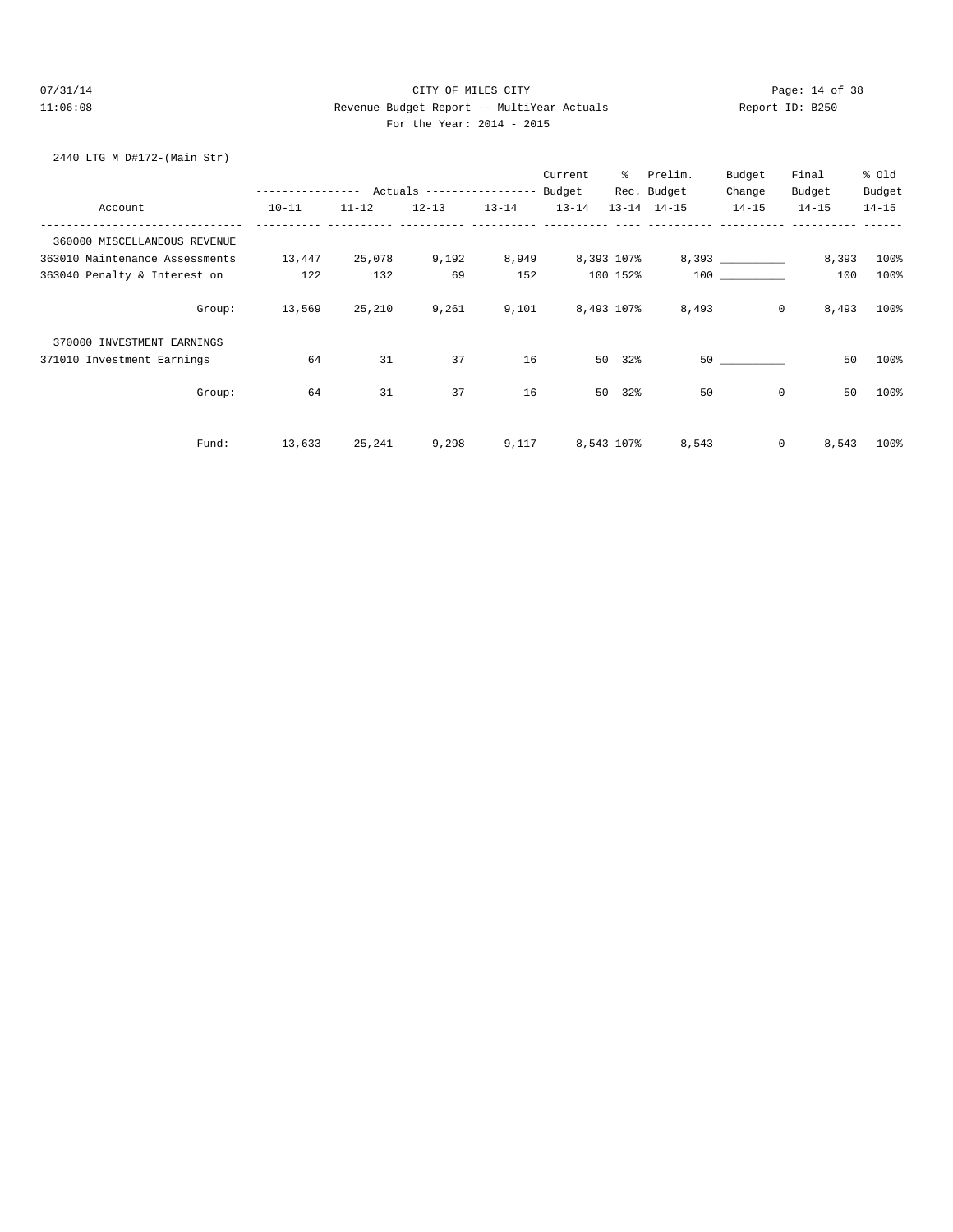# 07/31/14 Page: 15 of 38 11:06:08 Revenue Budget Report -- MultiYear Actuals Report ID: B250 For the Year: 2014 - 2015

# 2450 LTG M D#195-(SG-Trico)

|                                |                  |                 |                           |           | Current   | ့ $\sim$ | Prelim.                                                                                                                                                                                                                                                                                                                                                                                                                                                                                                             | Budget      | Final       | % old          |
|--------------------------------|------------------|-----------------|---------------------------|-----------|-----------|----------|---------------------------------------------------------------------------------------------------------------------------------------------------------------------------------------------------------------------------------------------------------------------------------------------------------------------------------------------------------------------------------------------------------------------------------------------------------------------------------------------------------------------|-------------|-------------|----------------|
|                                | ---------------- |                 | Actuals ----------------- |           | Budget    |          | Rec. Budget                                                                                                                                                                                                                                                                                                                                                                                                                                                                                                         | Change      | Budget      | Budget         |
| Account                        | $10 - 11$        | $11 - 12$       | $12 - 13$                 | $13 - 14$ | $13 - 14$ |          | $13 - 14$ $14 - 15$                                                                                                                                                                                                                                                                                                                                                                                                                                                                                                 | $14 - 15$   | $14 - 15$   | $14 - 15$      |
| 360000 MISCELLANEOUS REVENUE   |                  |                 |                           |           |           |          |                                                                                                                                                                                                                                                                                                                                                                                                                                                                                                                     |             |             |                |
| 363010 Maintenance Assessments | 6,629            | 4,710           | 4,456                     | 5,761     | 6,114 94% |          |                                                                                                                                                                                                                                                                                                                                                                                                                                                                                                                     | 6,114       | 6,114       | $100\%$        |
| 363040 Penalty & Interest on   | 35               | 303             | $7\phantom{.0}$           | 8         |           |          | $0 \xrightarrow{***\text{\texttt{\%}}}\xrightarrow{\hspace*{1.5cm}}\xrightarrow{\hspace*{1.5cm}}\xrightarrow{\hspace*{1.5cm}}\xrightarrow{\hspace*{1.5cm}}\xrightarrow{\hspace*{1.5cm}}\xrightarrow{\hspace*{1.5cm}}\xrightarrow{\hspace*{1.5cm}}\xrightarrow{\hspace*{1.5cm}}\xrightarrow{\hspace*{1.5cm}}\xrightarrow{\hspace*{1.5cm}}\xrightarrow{\hspace*{1.5cm}}\xrightarrow{\hspace*{1.5cm}}\xrightarrow{\hspace*{1.5cm}}\xrightarrow{\hspace*{1.5cm}}\xrightarrow{\hspace*{1.5cm}}\xrightarrow{\hspace*{1.5$ |             | 0           | 0%             |
| Group:                         | 6,664            | 5,013           | 4,463                     | 5,769     | 6,114 94% |          | 6,114                                                                                                                                                                                                                                                                                                                                                                                                                                                                                                               | $\circ$     | 6,114       | 100%           |
| 370000 INVESTMENT EARNINGS     |                  |                 |                           |           |           |          |                                                                                                                                                                                                                                                                                                                                                                                                                                                                                                                     |             |             |                |
| 371010 Investment Earnings     | 11               | $7\phantom{.0}$ | $\overline{4}$            | 2         |           |          | $0***$ $\frac{1}{2}$                                                                                                                                                                                                                                                                                                                                                                                                                                                                                                |             | $\mathsf 0$ | 0%             |
| Group:                         | 11               | $7\overline{ }$ | $\overline{4}$            | 2         |           | $0$ **** | $\circ$                                                                                                                                                                                                                                                                                                                                                                                                                                                                                                             | $\mathbf 0$ | $\mathbf 0$ | 0 <sup>°</sup> |
| Fund:                          | 6,675            | 5,020           | 4,467                     | 5,771     | 6,114 94% |          | 6,114                                                                                                                                                                                                                                                                                                                                                                                                                                                                                                               | 0           | 6,114       | 100%           |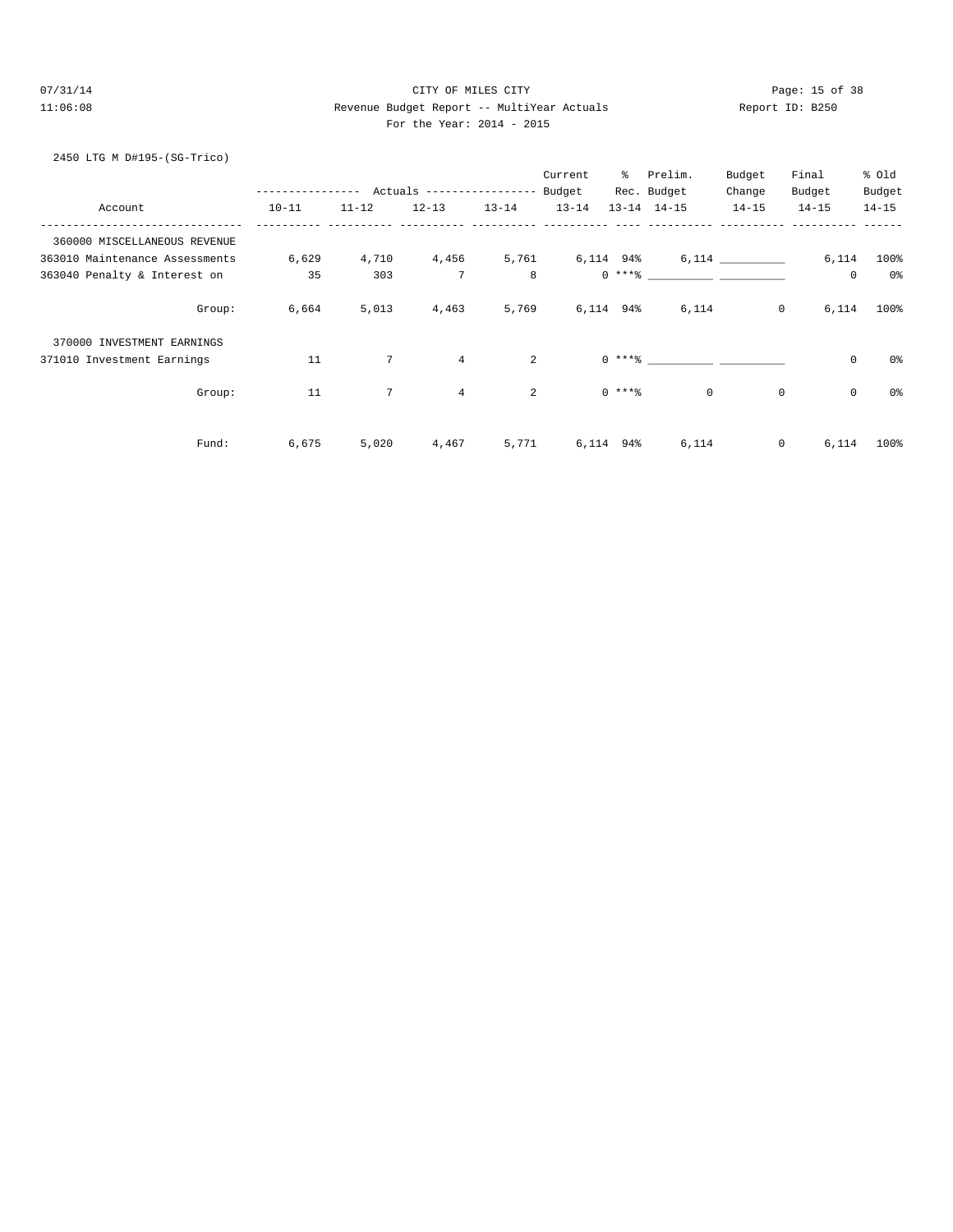# 07/31/14 Page: 16 of 38 11:06:08 Revenue Budget Report -- MultiYear Actuals Report ID: B250 For the Year: 2014 - 2015

#### 2470 LTG M D#202-(SG-MDU&NV)

|                                |           |           |                            |                | Current          | ွေ         | Prelim.               | Budget    | Final                      | % old     |
|--------------------------------|-----------|-----------|----------------------------|----------------|------------------|------------|-----------------------|-----------|----------------------------|-----------|
|                                | .         |           | Actuals ------------------ |                | Budget           |            | Rec. Budget           | Change    | Budget                     | Budget    |
| Account                        | $10 - 11$ | $11 - 12$ | $12 - 13$                  | $13 - 14$      | $13 - 14$        |            | $13 - 14$ $14 - 15$   | $14 - 15$ | $14 - 15$                  | $14 - 15$ |
| 360000 MISCELLANEOUS REVENUE   |           |           |                            |                |                  |            |                       |           |                            |           |
| 363010 Maintenance Assessments | 4,544     | 9,629     | 7,567                      | 7,730          | 7,615 102%       |            |                       | 7,615     | 7,615                      | $100\%$   |
| 363040 Penalty & Interest on   | 17        | 94        | 33                         | 43             |                  | 10 430%    |                       | 10        | 10                         | 100%      |
| Group:                         | 4,561     | 9,723     | 7,600                      |                | 7,773 7,625 102% |            | 7,625                 |           | $\mathbf 0$<br>7,625       | 100%      |
| 370000 INVESTMENT EARNINGS     |           |           |                            |                |                  |            |                       |           |                            |           |
| 371010 Investment Earnings     | 8         | 2         | $\overline{4}$             | $\overline{3}$ |                  |            | $0$ *** $\frac{1}{6}$ |           | $\mathsf 0$                | 0%        |
| Group:                         | 8         | 2         | $\overline{4}$             | $\overline{3}$ |                  | $0***8$    | $\circ$               |           | $\mathbf 0$<br>$\mathbf 0$ | 0%        |
| Fund:                          | 4,569     | 9,725     | 7,604                      | 7,776          |                  | 7,625 102% | 7,625                 |           | $\mathbf 0$<br>7,625       | 100%      |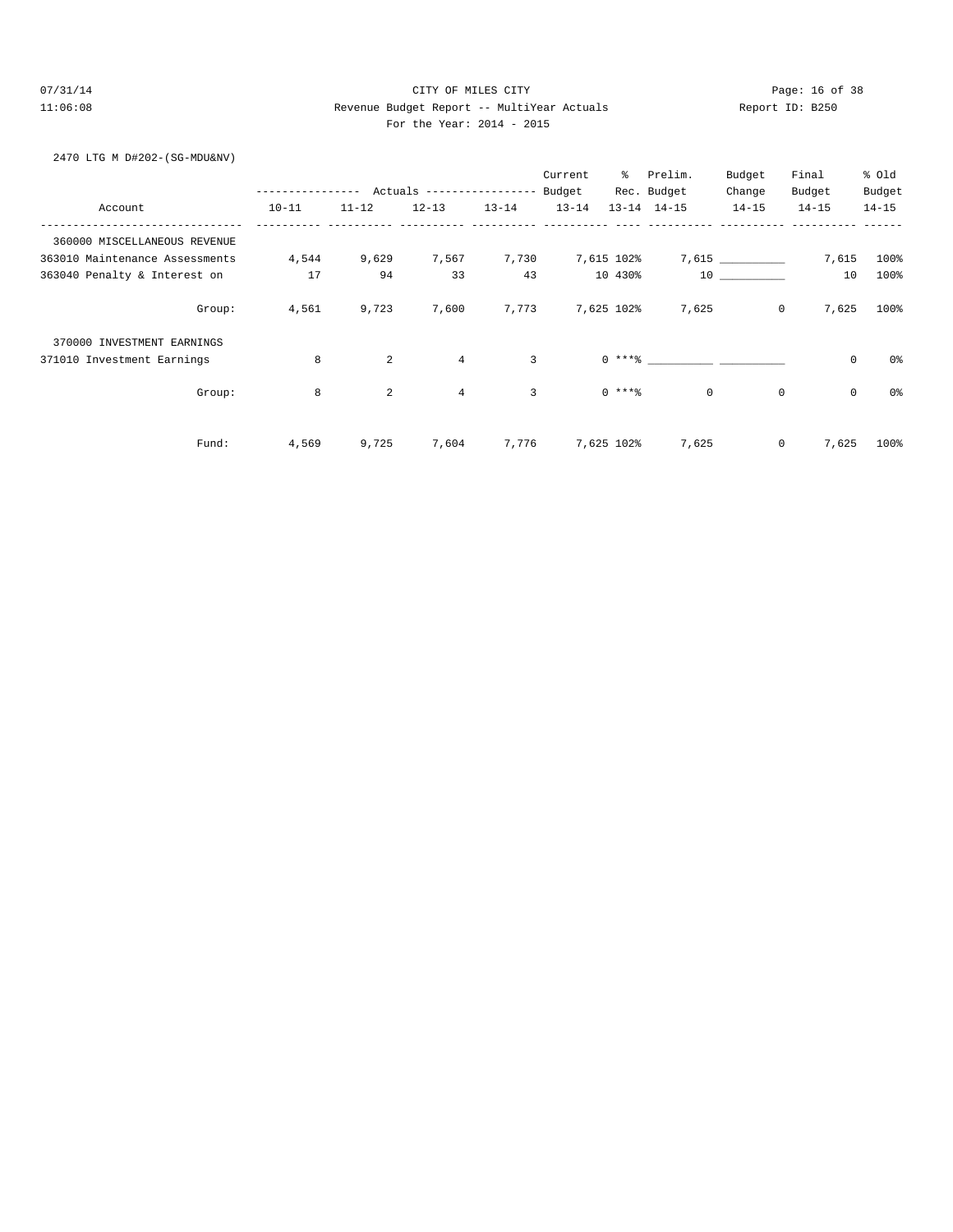# 07/31/14 Page: 17 of 38 11:06:08 Revenue Budget Report -- MultiYear Actuals Report ID: B250 For the Year: 2014 - 2015

#### 2480 LTG M M#173-(Milestown Estates)

|                                |           |           |                           |                | Current   | ៖        | Prelim.             | Budget      | Final       | % old     |
|--------------------------------|-----------|-----------|---------------------------|----------------|-----------|----------|---------------------|-------------|-------------|-----------|
|                                |           |           | Actuals ----------------- |                | Budget    |          | Rec. Budget         | Change      | Budget      | Budget    |
| Account                        | $10 - 11$ | $11 - 12$ | $12 - 13$                 | $13 - 14$      | $13 - 14$ |          | $13 - 14$ $14 - 15$ | $14 - 15$   | $14 - 15$   | $14 - 15$ |
| 360000 MISCELLANEOUS REVENUE   |           |           |                           |                |           |          |                     |             |             |           |
| 363010 Maintenance Assessments | 449       | 257       | 1,434                     | 888            |           | 794 112% |                     | 794 794     | 794         | 100%      |
| 363040 Penalty & Interest on   | 146       |           | $\overline{a}$            | 15             |           |          | $0 \times + *$ 8    |             | $\mathsf 0$ | 0%        |
| Group:                         | 595       | 257       | 1,436                     | 903            |           | 794 114% | 794                 | $\mathbf 0$ | 794         | 100%      |
| 370000 INVESTMENT EARNINGS     |           |           |                           |                |           |          |                     |             |             |           |
| 371010 Investment Earnings     | 8         | 2         | 2                         | $\overline{a}$ |           |          | $0$ *** $8$         |             | $\mathbf 0$ | 0%        |
| Group:                         | 8         | 2         | 2                         | $\overline{a}$ |           | $0***$   | $\mathbf 0$         | $\mathbf 0$ | $\mathbf 0$ | 0%        |
| Fund:                          | 603       | 259       | 1,438                     | 905            |           | 794 114% | 794                 | 0           | 794         | 100%      |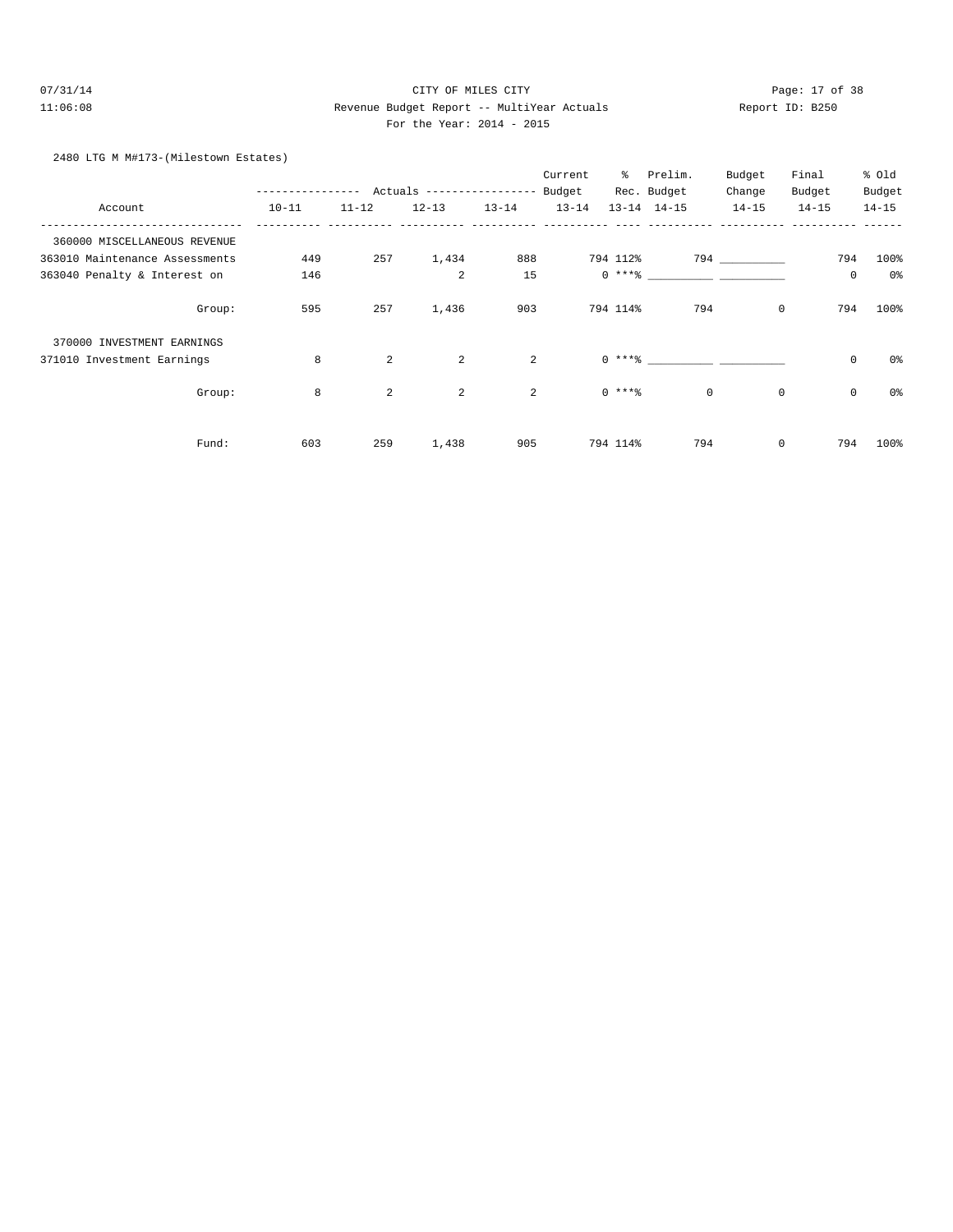# 07/31/14 Page: 18 of 38 11:06:08 Revenue Budget Report -- MultiYear Actuals Report ID: B250 For the Year: 2014 - 2015

#### 2490 Energy Stimulus

|                                   |           |             |           |                            | Current   | ి                              | Prelim.             | Budget                                                                                                                                                                                                                      | Final       |             | % Old          |
|-----------------------------------|-----------|-------------|-----------|----------------------------|-----------|--------------------------------|---------------------|-----------------------------------------------------------------------------------------------------------------------------------------------------------------------------------------------------------------------------|-------------|-------------|----------------|
|                                   |           | $- - - - -$ |           | Actuals ------------------ | Budget    |                                | Rec. Budget         | Change                                                                                                                                                                                                                      | Budget      |             | Budget         |
| Account                           | $10 - 11$ | $11 - 12$   | $12 - 13$ | $13 - 14$                  | $13 - 14$ |                                | $13 - 14$ $14 - 15$ | $14 - 15$                                                                                                                                                                                                                   | $14 - 15$   |             | $14 - 15$      |
| 330000 INTERGOVERNMENTAL REVENUES |           |             |           |                            |           |                                |                     |                                                                                                                                                                                                                             |             |             |                |
| 331990 Federal Stimulus           | 15,465    | 27,635      |           |                            |           | $\mathbf{0}$                   |                     | $0$ % and $0$ % and $0$ % and $0$ % and $0$ % and $0$ % and $0$ % and $0$ % and $0$ % and $0$ % and $0$ % and $0$ % and $0$ % and $0$ % and $0$ % and $0$ % and $0$ % and $0$ % and $0$ % and $0$ % and $0$ % and $0$ % and |             | $\mathbb O$ | 0%             |
| Group:                            | 15,465    | 27,635      |           |                            |           | $\mathbf{0}$<br>0%             |                     | $\mathbf{0}$                                                                                                                                                                                                                | $\mathbf 0$ | $\mathbb O$ | 0%             |
| 360000 MISCELLANEOUS REVENUE      |           |             |           |                            |           |                                |                     |                                                                                                                                                                                                                             |             |             |                |
| 366050 Sale of Junk/Salvage-PD    | 222       |             |           |                            |           | $\mathbf 0$<br>0 %             |                     |                                                                                                                                                                                                                             |             | $\mathbb O$ | 0%             |
| 367000 Sale of Junk or Salvage    |           | $-156$      |           |                            |           | $\mathbf 0$<br>0%              |                     |                                                                                                                                                                                                                             |             | $\mathbf 0$ | 0 <sup>°</sup> |
| Group:                            | 222       | $-156$      |           |                            |           | $\mathbf{0}$<br>0 <sup>°</sup> |                     | $\circ$                                                                                                                                                                                                                     | $\mathbf 0$ | $\mathbf 0$ | 0 <sup>8</sup> |
| Fund:                             | 15,687    | 27,479      |           |                            |           | $\mathbf{0}$<br>0%             |                     | $\mathsf{O}$                                                                                                                                                                                                                | 0           | 0           | 0%             |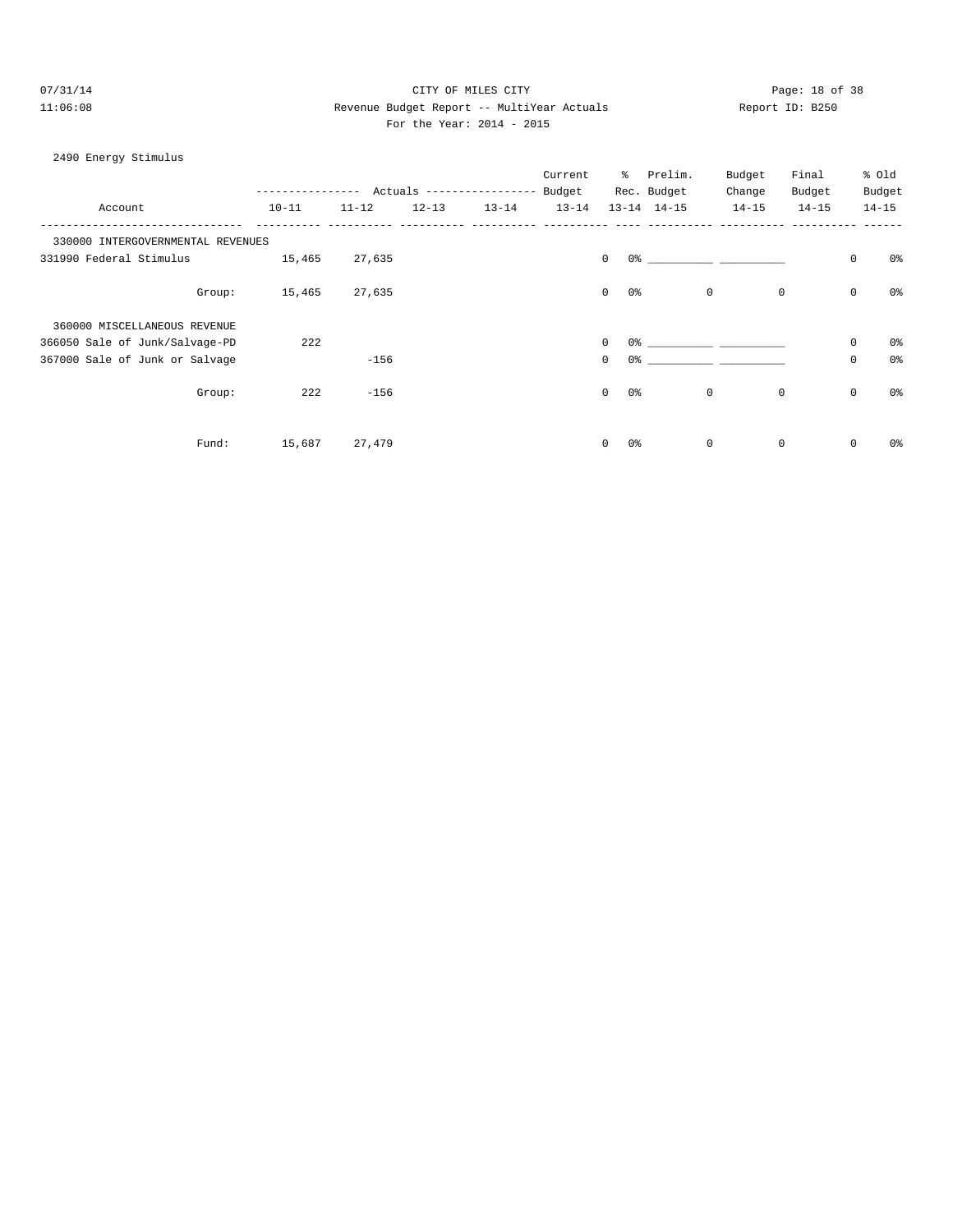# 07/31/14 Page: 19 of 38 11:06:08 Revenue Budget Report -- MultiYear Actuals Report ID: B250 For the Year: 2014 - 2015

2510 STR MAINT DIST #204

|                                                                                                     |           |           |         |                               | Current |                       | % Prelim.<br>Rec. Budget                                       | Budget<br>Change   | Final<br>Budget     | % old<br>Budget |
|-----------------------------------------------------------------------------------------------------|-----------|-----------|---------|-------------------------------|---------|-----------------------|----------------------------------------------------------------|--------------------|---------------------|-----------------|
| Account                                                                                             | $10 - 11$ | $11 - 12$ |         | 12-13 13-14 13-14 13-14 14-15 |         |                       |                                                                | $14 - 15$          | $14 - 15$           | $14 - 15$       |
| 340000 Charges for Services                                                                         |           |           |         |                               |         |                       |                                                                |                    |                     |                 |
| 343011 Street & Roadway Repair                                                                      |           | 30        |         |                               |         | $\mathbf{0}$          |                                                                |                    | $\circ$             | 0%              |
| 343018 Sale of Street & Roadway                                                                     | 105       |           |         |                               |         | $\Omega$              |                                                                |                    | $\Omega$            | 0%              |
| Group:                                                                                              | 105       | 30        |         |                               |         | $\overline{0}$<br>0 응 |                                                                | 0<br>$\mathbf 0$   | $\mathbf 0$         | 0 <sup>°</sup>  |
| 360000 MISCELLANEOUS REVENUE                                                                        |           |           |         |                               |         |                       |                                                                |                    |                     |                 |
| 362020 MISC REVENUE                                                                                 | 463       | 589       | 2,682   |                               |         | 0                     |                                                                |                    | $\circ$             | 0%              |
| 363010 Maintenance Assessments                                                                      | 525,374   | 911,303   | 939,002 | 966,653                       |         |                       |                                                                |                    | 963,243             | 100%            |
| 363040 Penalty & Interest on 2,805                                                                  |           | 5,315     |         |                               |         |                       | $4,142$ $5,810$ $1,000$ $581\%$ $1,000$ $\_\_$                 |                    | 1,000               | 100%            |
| Group:                                                                                              | 528,642   |           |         |                               |         |                       | 917,207  945,826  972,463  964,243  101%  964,243              | $\overline{0}$     | 964,243             | 100%            |
| 370000 INVESTMENT EARNINGS                                                                          |           |           |         |                               |         |                       |                                                                |                    |                     |                 |
| 371010 Investment Earnings                                                                          | 1,064     | 913       | 1,900   |                               | 775     |                       | 400 194%                                                       | 400 000            | 400                 | 100%            |
| Group:                                                                                              | 1,064     | 913       | 1,900   | 775                           |         | 400 194%              |                                                                | 400 000<br>$\circ$ | 400                 | 100%            |
| 380000 OTHER FINANCING SOURCES<br>383000 Interfund Operating 87,176<br>Trued $$$ - posted $6/20/14$ |           | 119,369   | 87,800  |                               |         |                       | 88,212 90,633 97% 86,815 86,815                                |                    |                     | 95%             |
|                                                                                                     |           |           |         |                               |         |                       | Group: 87,176 119,369 87,800 88,212 90,633 97% 86,815          |                    | 0 86,815            | 95%             |
| Fund:                                                                                               |           |           |         |                               |         |                       | 616,987 1,037,519 1,035,526 1,061,450 1,055,276 101% 1,051,458 |                    | $0 \quad 1,051,458$ | 99%             |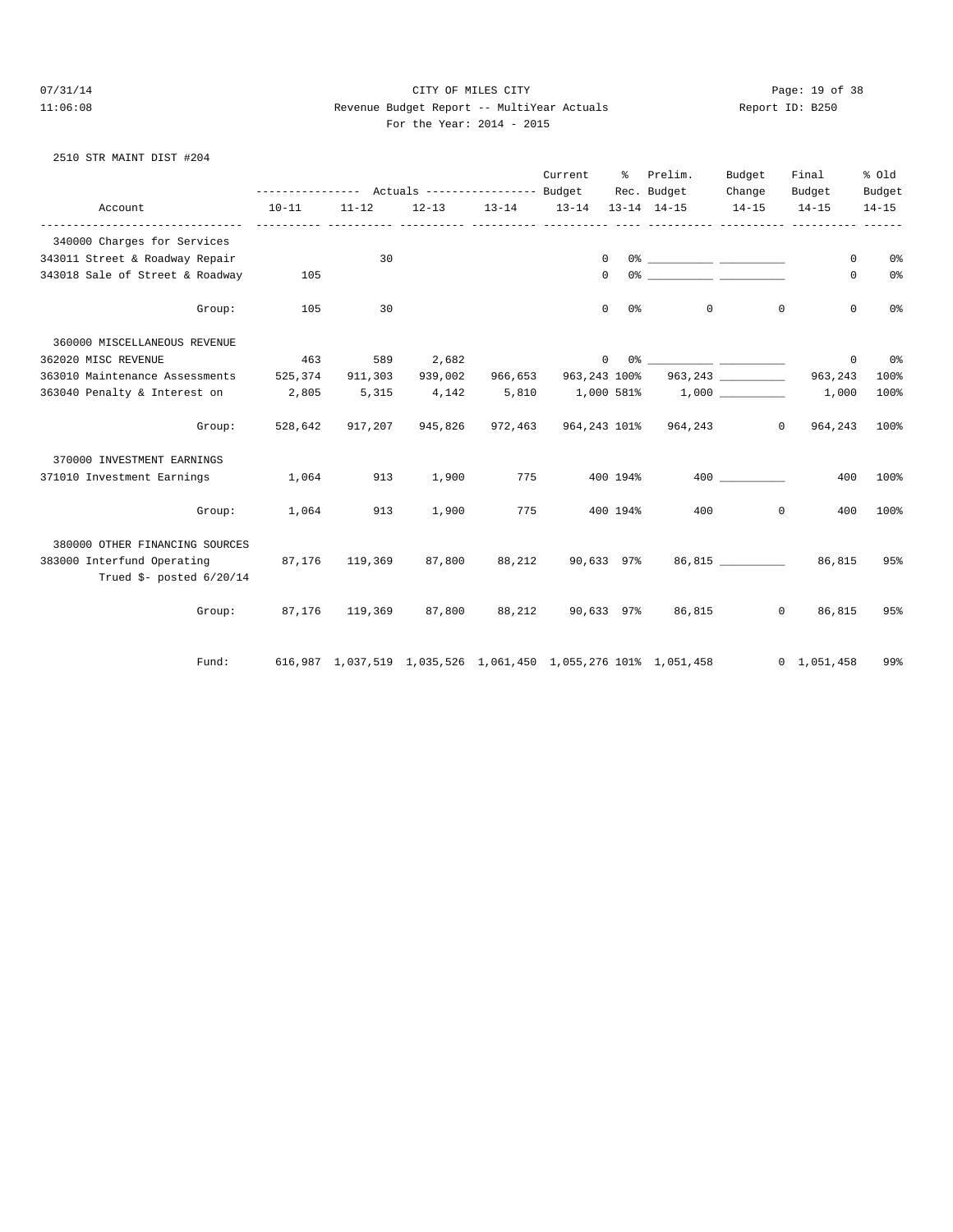# 07/31/14 Page: 20 of 38 11:06:08 Revenue Budget Report -- MultiYear Actuals Report ID: B250 For the Year: 2014 - 2015

#### 2511 STR M#204 Stimulus

|                                   |           |           | Actuals ------------------ |           | Current<br>Budget | ိ                  | Prelim.<br>Rec. Budget | Budget<br>Change | Final<br>Budget |              | % old<br>Budget |
|-----------------------------------|-----------|-----------|----------------------------|-----------|-------------------|--------------------|------------------------|------------------|-----------------|--------------|-----------------|
| Account                           | $10 - 11$ | $11 - 12$ | $12 - 13$                  | $13 - 14$ | $13 - 14$         |                    | $13 - 14$ $14 - 15$    | $14 - 15$        | $14 - 15$       |              | $14 - 15$       |
| 330000 INTERGOVERNMENTAL REVENUES |           |           |                            |           |                   |                    |                        |                  |                 |              |                 |
| 331991 Federal Stimulus           | 11,576    |           |                            |           |                   | 0%<br>$\mathbf{0}$ |                        |                  |                 | $\mathbf 0$  | 0%              |
| Group:                            | 11,576    |           |                            |           |                   | 0%<br>$\circ$      |                        | $\mathbf 0$      | 0               | $\mathbf{0}$ | 0%              |
| Fund:                             | 11,576    |           |                            |           |                   | $\circ$<br>0%      |                        | $\mathbf 0$      | 0               | 0            | 0%              |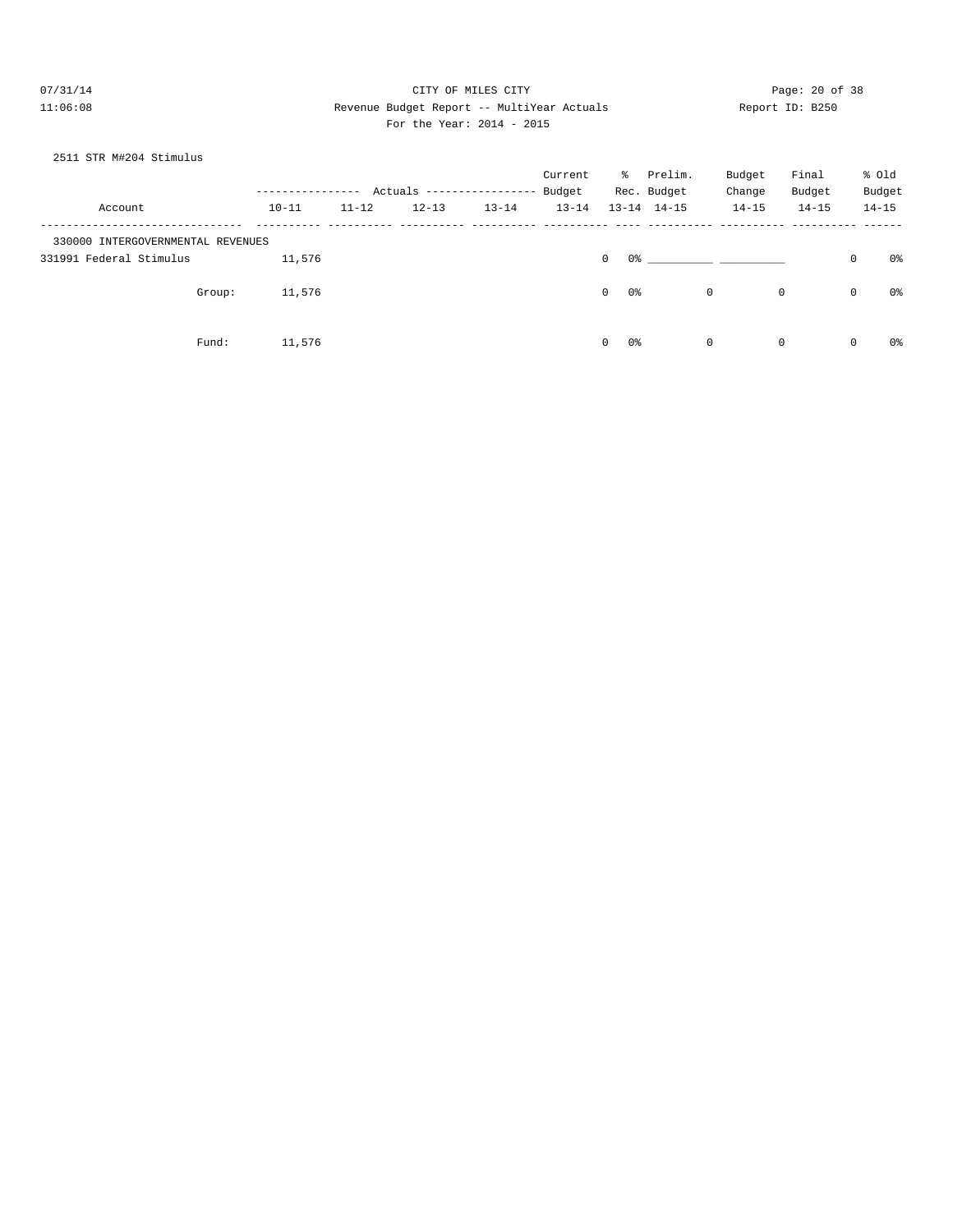# 07/31/14 Page: 21 of 38 11:06:08 Revenue Budget Report -- MultiYear Actuals Report ID: B250 For the Year: 2014 - 2015

#### 2520 STR MAINT DIST #205

|                                                                                                               | --------------- Actuals ---------------- Budget                    |           |                                      |     | Current | ိ        | Prelim.<br>Rec. Budget                                                                                                                                                                                                         | Budget<br>Change | Final<br>Budget           | % old<br>Budget |
|---------------------------------------------------------------------------------------------------------------|--------------------------------------------------------------------|-----------|--------------------------------------|-----|---------|----------|--------------------------------------------------------------------------------------------------------------------------------------------------------------------------------------------------------------------------------|------------------|---------------------------|-----------------|
| Account                                                                                                       | $10 - 11$                                                          | $11 - 12$ |                                      |     |         |          | $12-13$ $13-14$ $13-14$ $13-14$ $14-15$ $14-15$                                                                                                                                                                                |                  | $14 - 15$                 | $14 - 15$       |
| 360000 MISCELLANEOUS REVENUE                                                                                  |                                                                    |           |                                      |     |         |          |                                                                                                                                                                                                                                |                  |                           |                 |
| 362020 MISC REVENUE                                                                                           | 463                                                                |           | 147 622                              |     |         |          |                                                                                                                                                                                                                                |                  | $\circ$                   | 0 <sup>8</sup>  |
| 363010 Maintenance Assessments 131,715                                                                        |                                                                    |           | 233,684 302,054 268,245 258,450 104% |     |         |          |                                                                                                                                                                                                                                |                  | 258,450 258,450           | 100%            |
| 363040 Penalty & Interest on 1,644                                                                            |                                                                    |           |                                      |     |         |          | $2,757$ $1,758$ $3,291$ $1,000$ $329\%$ $1,000$ $1,000$ $1,000$ $1,000$ $1,000$ $1,000$ $1,000$ $1,000$ $1,000$ $1,000$ $1,000$ $1,000$ $1,000$ $1,000$ $1,000$ $1,000$ $1,000$ $1,000$ $1,000$ $1,000$ $1,000$ $1,000$ $1,00$ |                  | 1,000                     | 100%            |
| Group:                                                                                                        | 133,822                                                            | 236,588   |                                      |     |         |          | 304,434 271,536 259,450 105% 259,450                                                                                                                                                                                           |                  | $\overline{0}$<br>259,450 | $100\%$         |
| 370000 INVESTMENT EARNINGS                                                                                    |                                                                    |           |                                      |     |         |          |                                                                                                                                                                                                                                |                  |                           |                 |
| 371010 Investment Earnings                                                                                    | 485                                                                | 404       | 352                                  | 445 |         | 400 111% |                                                                                                                                                                                                                                | 400              | 400                       | 100%            |
| Group:                                                                                                        | 485                                                                | 404       | 352                                  | 445 |         | 400 111% | 400                                                                                                                                                                                                                            | $\Omega$         | 400                       | 100%            |
| 380000 OTHER FINANCING SOURCES                                                                                |                                                                    |           |                                      |     |         |          |                                                                                                                                                                                                                                |                  |                           |                 |
| 383000 Interfund Operating 87,176 89,607 87,800 88,212 90,633 97% 86,816 [199]<br>Trued $$-$ posted $6/20/14$ |                                                                    |           |                                      |     |         |          |                                                                                                                                                                                                                                |                  | 86,816                    | 95%             |
| Group:                                                                                                        | 87,176   89,607   87,800   88,212   90,633 97%   86,816            |           |                                      |     |         |          |                                                                                                                                                                                                                                | $\circ$          | 86,816                    | 95%             |
| Fund:                                                                                                         | 221,483 326,599 392,586 360,193 350,483 103% 346,666     0 346,666 |           |                                      |     |         |          |                                                                                                                                                                                                                                |                  |                           | 98%             |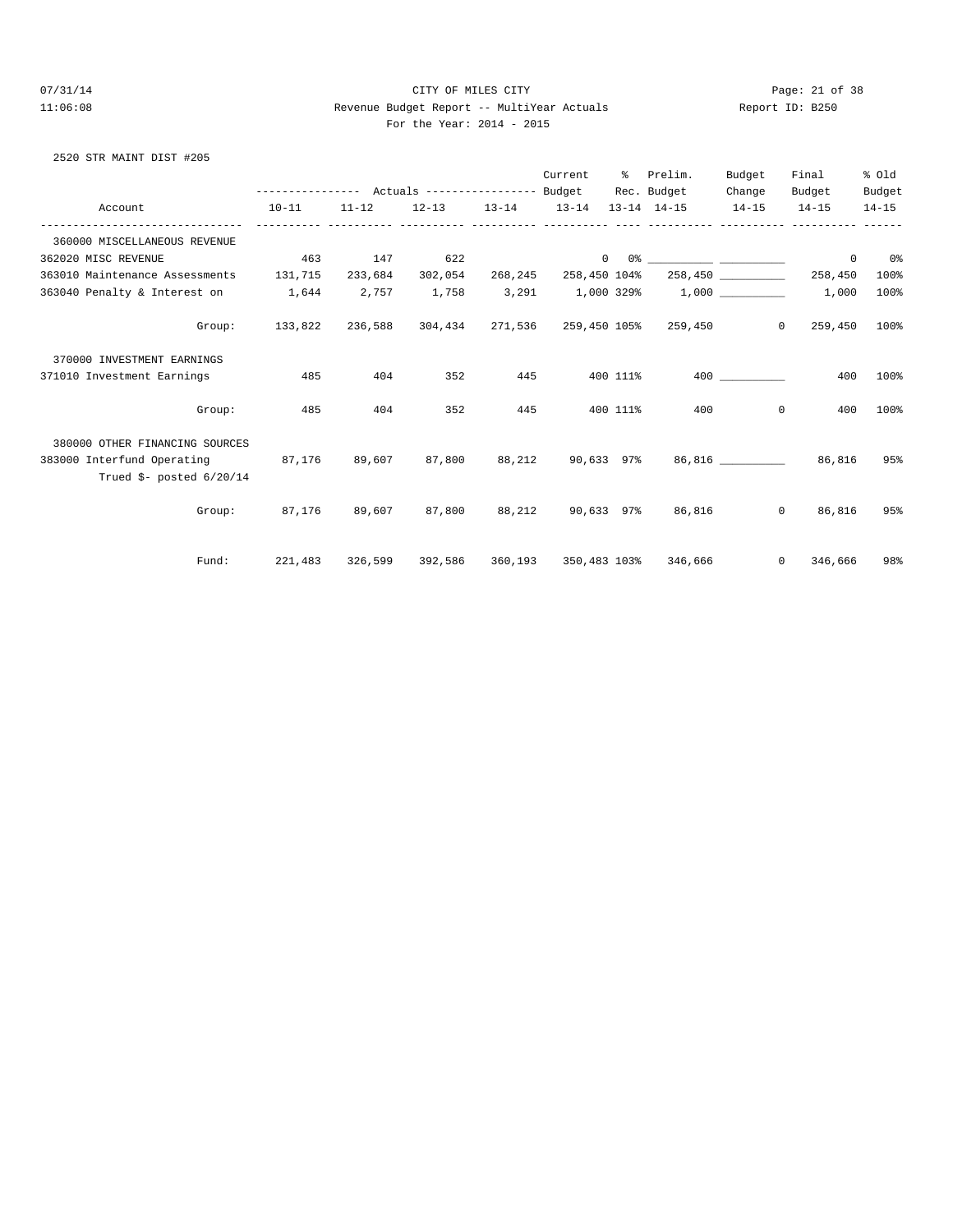# 07/31/14 Page: 22 of 38 11:06:08 Revenue Budget Report -- MultiYear Actuals Report ID: B250 For the Year: 2014 - 2015

#### 2521 STR M#205 Stimulus

|                                   |           |           | Actuals --------------- |           | Current<br>Budget | $\approx$     | Prelim.<br>Rec. Budget |             | Budget<br>Change | Final<br>Budget |              | % old<br>Budget |
|-----------------------------------|-----------|-----------|-------------------------|-----------|-------------------|---------------|------------------------|-------------|------------------|-----------------|--------------|-----------------|
| Account                           | $10 - 11$ | $11 - 12$ | $12 - 13$               | $13 - 14$ | $13 - 14$         |               | $13 - 14$ $14 - 15$    |             | $14 - 15$        | $14 - 15$       |              | $14 - 15$       |
| 330000 INTERGOVERNMENTAL REVENUES |           |           |                         |           |                   |               |                        |             |                  |                 |              |                 |
| 331990 Federal Stimulus           | 3,940     |           |                         |           |                   | $\circ$<br>0% |                        |             |                  |                 | $\mathbf 0$  | 0%              |
| Group:                            | 3,940     |           |                         |           |                   | $\circ$<br>0% |                        | 0           | 0                |                 | 0            | 0%              |
| Fund:                             | 3,940     |           |                         |           |                   | 0%<br>$\circ$ |                        | $\mathbf 0$ | $\mathbf 0$      |                 | $\mathbf{0}$ | 0%              |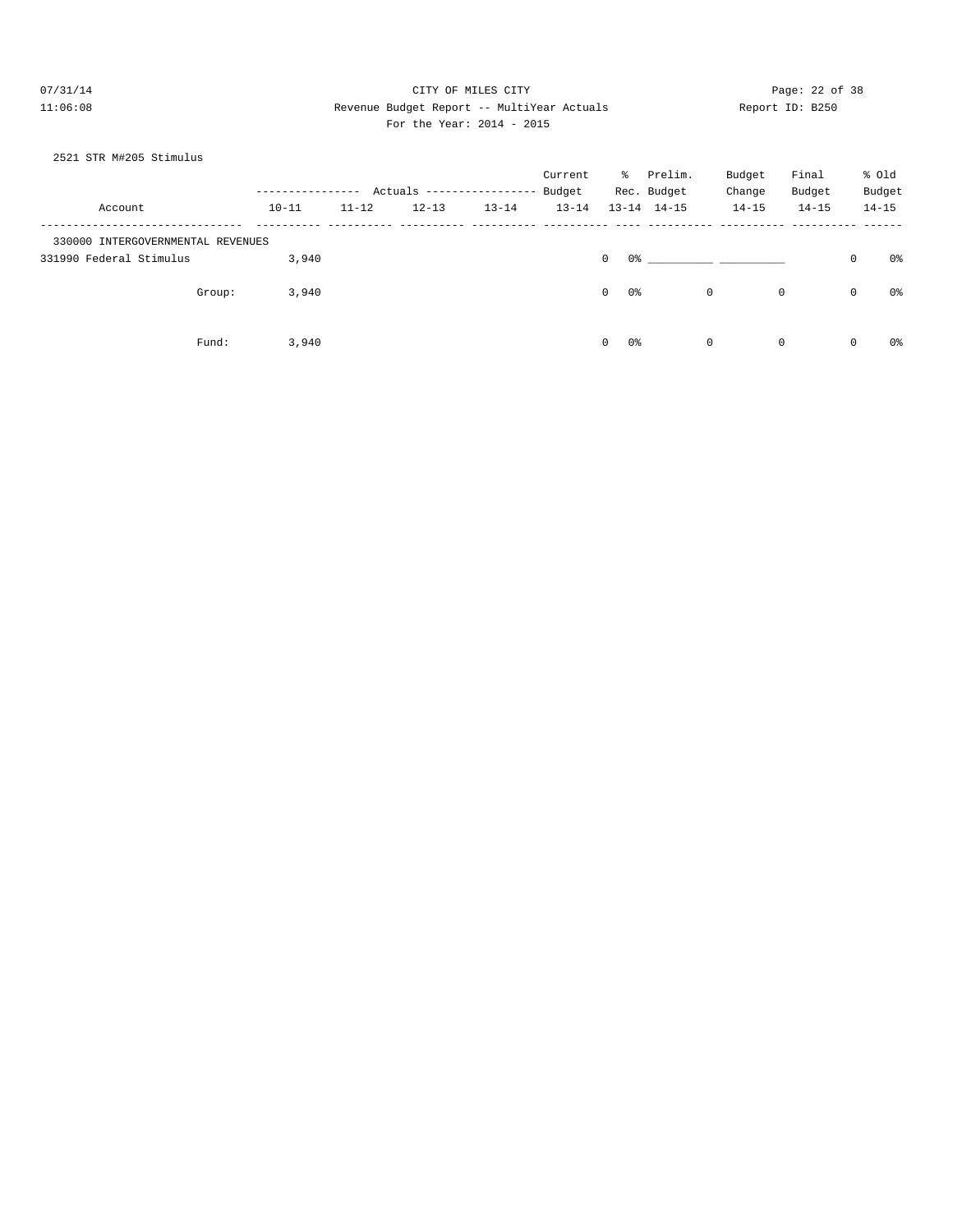# 07/31/14 Page: 23 of 38 11:06:08 Revenue Budget Report -- MultiYear Actuals Report ID: B250 For the Year: 2014 - 2015

#### 2540 STR MAINT DIST#207-(MILESTOWN ESTATES)

|                                  |                                            |                |           |                     | Current  | ႜ              | Prelim.                                                 | Budget      | Final       | % old          |
|----------------------------------|--------------------------------------------|----------------|-----------|---------------------|----------|----------------|---------------------------------------------------------|-------------|-------------|----------------|
|                                  | ---------------- Actuals ----------------- |                |           |                     | Budget   |                | Rec. Budget                                             | Change      | Budget      | Budget         |
| Account                          | $10 - 11$                                  | $11 - 12$      | $12 - 13$ | $13 - 14$ $13 - 14$ |          |                | $13 - 14$ $14 - 15$                                     | $14 - 15$   | $14 - 15$   | $14 - 15$      |
| 360000 MISCELLANEOUS REVENUE     |                                            |                |           |                     |          |                |                                                         |             |             |                |
| 363010 Maintenance Assessments   | 3,215                                      | 4,188          |           |                     |          |                | $4,251$ $4,352$ $4,216$ $103\%$ $4,216$ $103\%$ $4,216$ |             |             | 100%           |
| 363040 Penalty & Interest on 123 |                                            | 52             | 38        | 170                 |          |                | $0***$ $****$                                           |             | 0           | 0 <sup>8</sup> |
| Group:                           | 3,338                                      | 4,240          | 4,289     | 4,522               |          |                | 4,216 107% 4,216                                        | $\circ$     | 4,216       | 100%           |
| 370000 INVESTMENT EARNINGS       |                                            |                |           |                     |          |                |                                                         |             |             |                |
| 371010 Investment Earnings       | $\overline{4}$                             | $\overline{3}$ | 5         | 4                   |          |                | $0***$                                                  |             | $\mathbf 0$ | 0%             |
| Group:                           | $\overline{4}$                             | 3              | 5         | $\overline{4}$      |          | $0$ ****       | $\Omega$                                                | $\mathbf 0$ | 0           | 0 <sup>8</sup> |
| 380000 OTHER FINANCING SOURCES   |                                            |                |           |                     |          |                |                                                         |             |             |                |
| 383000 Interfund Operating       |                                            | 1,770          |           |                     | $\Omega$ |                | $0$ 왕 아이는 아이에게 아이를 하지 않는다.                              |             | $\mathbf 0$ | 0%             |
| Group:                           |                                            | 1,770          |           |                     |          | $\circ$<br>0 % | $\mathbf 0$                                             | $\mathbb O$ | $\mathbf 0$ | 0%             |
| Fund:                            | 3,342                                      | 6,013          | 4,294     | 4,526               |          | 4,216 107%     | 4,216                                                   | 0           | 4,216       | 100%           |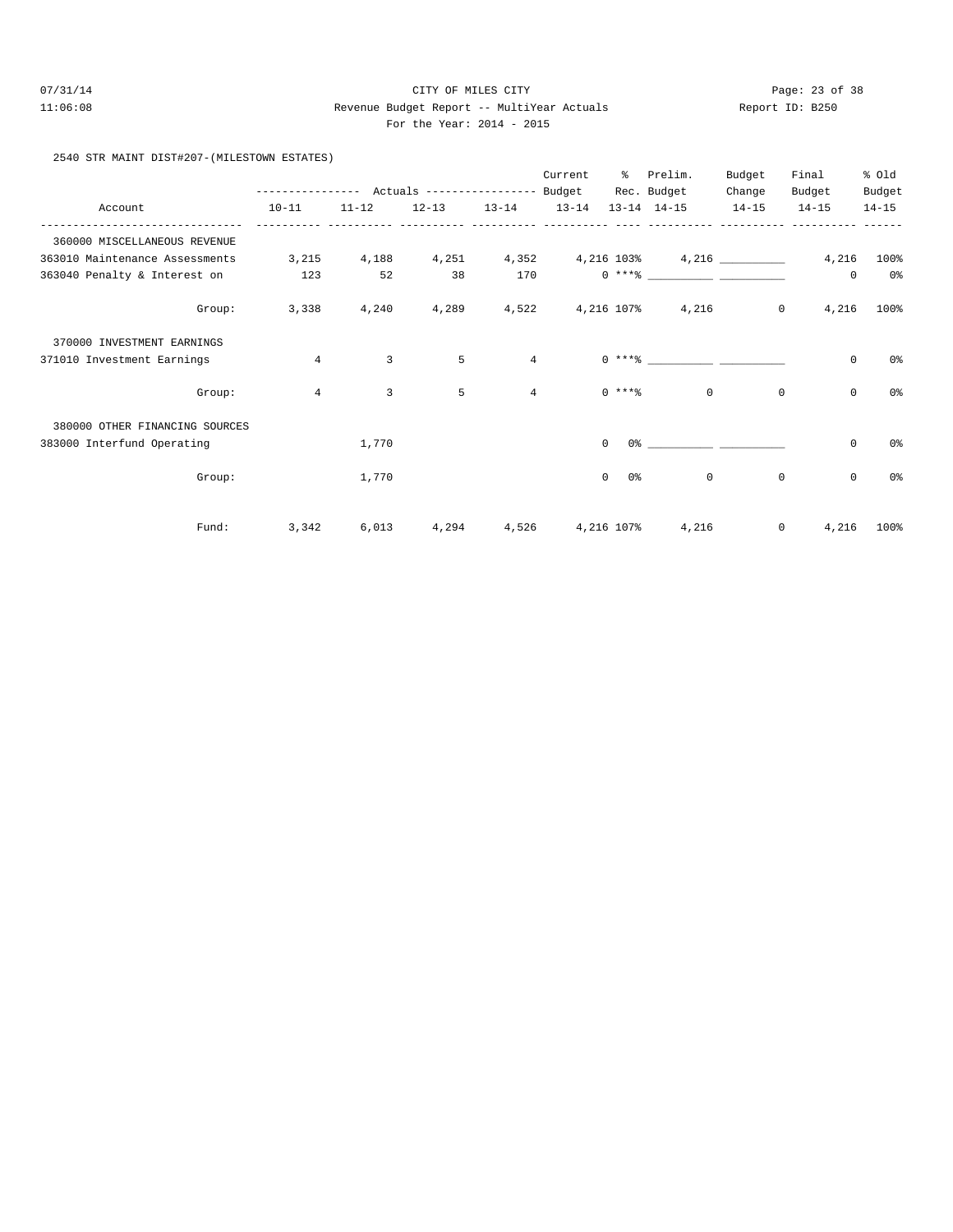# 07/31/14 Page: 24 of 38 11:06:08 Revenue Budget Report -- MultiYear Actuals Report ID: B250 For the Year: 2014 - 2015

#### 2701 Fire Grants

|                                   |        |           |           |           |           | Current   | ႜၟ                  | Prelim.<br>Rec. Budget                                                                                                                                                                                                        | Budget<br>Change | Final<br>Budget |             | % old<br>Budget |
|-----------------------------------|--------|-----------|-----------|-----------|-----------|-----------|---------------------|-------------------------------------------------------------------------------------------------------------------------------------------------------------------------------------------------------------------------------|------------------|-----------------|-------------|-----------------|
| Account                           |        | $10 - 11$ | $11 - 12$ | $12 - 13$ | $13 - 14$ | $13 - 14$ |                     | $13 - 14$ $14 - 15$                                                                                                                                                                                                           | $14 - 15$        | $14 - 15$       |             | $14 - 15$       |
| 330000 INTERGOVERNMENTAL REVENUES |        |           |           |           |           |           |                     |                                                                                                                                                                                                                               |                  |                 |             |                 |
| 331117 FD-Mitigation Grant        |        | 743       |           |           |           |           | $\Omega$            |                                                                                                                                                                                                                               |                  |                 | $\mathbf 0$ | 0%              |
|                                   | Group: | 743       |           |           |           |           | $\mathbf{0}$        | 0 %                                                                                                                                                                                                                           | $\mathbf 0$      | $\mathbf 0$     | $\mathbf 0$ | 0%              |
| 360000 MISCELLANEOUS REVENUE      |        |           |           |           |           |           |                     |                                                                                                                                                                                                                               |                  |                 |             |                 |
| 365040 DONATIONS-FIRE/AMB         |        | 5,250     | 5,250     |           |           |           | $\mathbf 0$         | 0 %                                                                                                                                                                                                                           |                  |                 | $\mathbf 0$ | 0%              |
|                                   | Group: | 5,250     | 5,250     |           |           |           | $\mathbf{0}$<br>0 % |                                                                                                                                                                                                                               | $\circ$          | $\mathbf 0$     | $\mathbb O$ | 0%              |
| 380000 OTHER FINANCING SOURCES    |        |           |           |           |           |           |                     |                                                                                                                                                                                                                               |                  |                 |             |                 |
| 383000 Interfund Operating        |        | 12,500    |           |           |           |           | $\Omega$            | 0.3 - 0.3 - 0.3 - 0.3 - 0.3 - 0.3 - 0.3 - 0.3 - 0.3 - 0.3 - 0.3 - 0.3 - 0.3 - 0.3 - 0.3 - 0.3 - 0.3 - 0.3 - 0.3 - 0.3 - 0.3 - 0.3 - 0.3 - 0.3 - 0.3 - 0.3 - 0.3 - 0.3 - 0.3 - 0.3 - 0.3 - 0.3 - 0.3 - 0.3 - 0.3 - 0.3 - 0.3 - |                  |                 | $\mathbf 0$ | 0%              |
|                                   | Group: | 12,500    |           |           |           |           | $\mathbf{0}$        | 0%                                                                                                                                                                                                                            | 0                | 0               | $\mathbf 0$ | 0%              |
|                                   | Fund:  | 18,493    | 5,250     |           |           |           | $\mathbf 0$         | 0 <sup>8</sup>                                                                                                                                                                                                                | $\mathbf{0}$     | $\mathbf 0$     | $\mathbf 0$ | 0%              |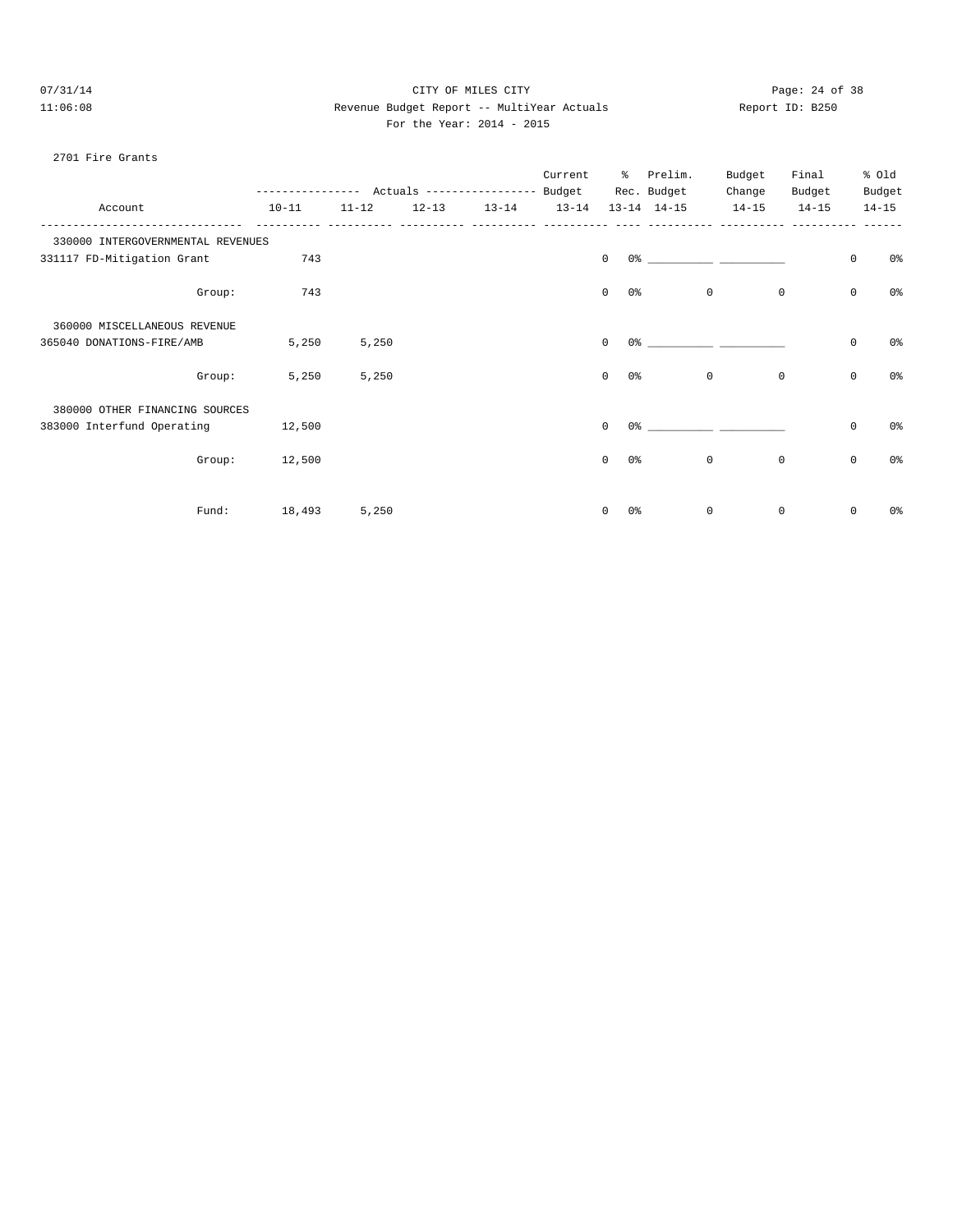# 07/31/14 Page: 25 of 38 11:06:08 Revenue Budget Report -- MultiYear Actuals Report ID: B250 For the Year: 2014 - 2015

| 2820 GAS TAX |  |  |
|--------------|--|--|
|              |  |  |

|           |                                            | Current                       | Prelim.                                                     | Budget                                                                        | Final                         | % old     |
|-----------|--------------------------------------------|-------------------------------|-------------------------------------------------------------|-------------------------------------------------------------------------------|-------------------------------|-----------|
|           |                                            | Budget                        |                                                             | Change                                                                        | Budget                        | Budget    |
| $12 - 13$ | $13 - 14$                                  | $13 - 14$                     | $14 - 15$                                                   | $14 - 15$                                                                     | $14 - 15$                     | $14 - 15$ |
|           |                                            |                               |                                                             |                                                                               |                               |           |
|           |                                            |                               |                                                             |                                                                               | 180,677                       | 99%       |
|           |                                            |                               |                                                             |                                                                               |                               |           |
|           |                                            |                               |                                                             |                                                                               | 180,677                       | 99%       |
|           |                                            |                               |                                                             |                                                                               |                               |           |
|           |                                            |                               |                                                             |                                                                               | 180,677                       | 99%       |
|           | $11 - 12$<br>181,588<br>181,588<br>181,588 | 181,265<br>181,265<br>181,265 | Actuals ------------------<br>182,188<br>182,188<br>182,188 | ိ<br>Rec. Budget<br>$13 - 14$<br>182,188 100%<br>182,188 100%<br>182,188 100% | 180,677<br>180,677<br>180,677 | 0<br>0    |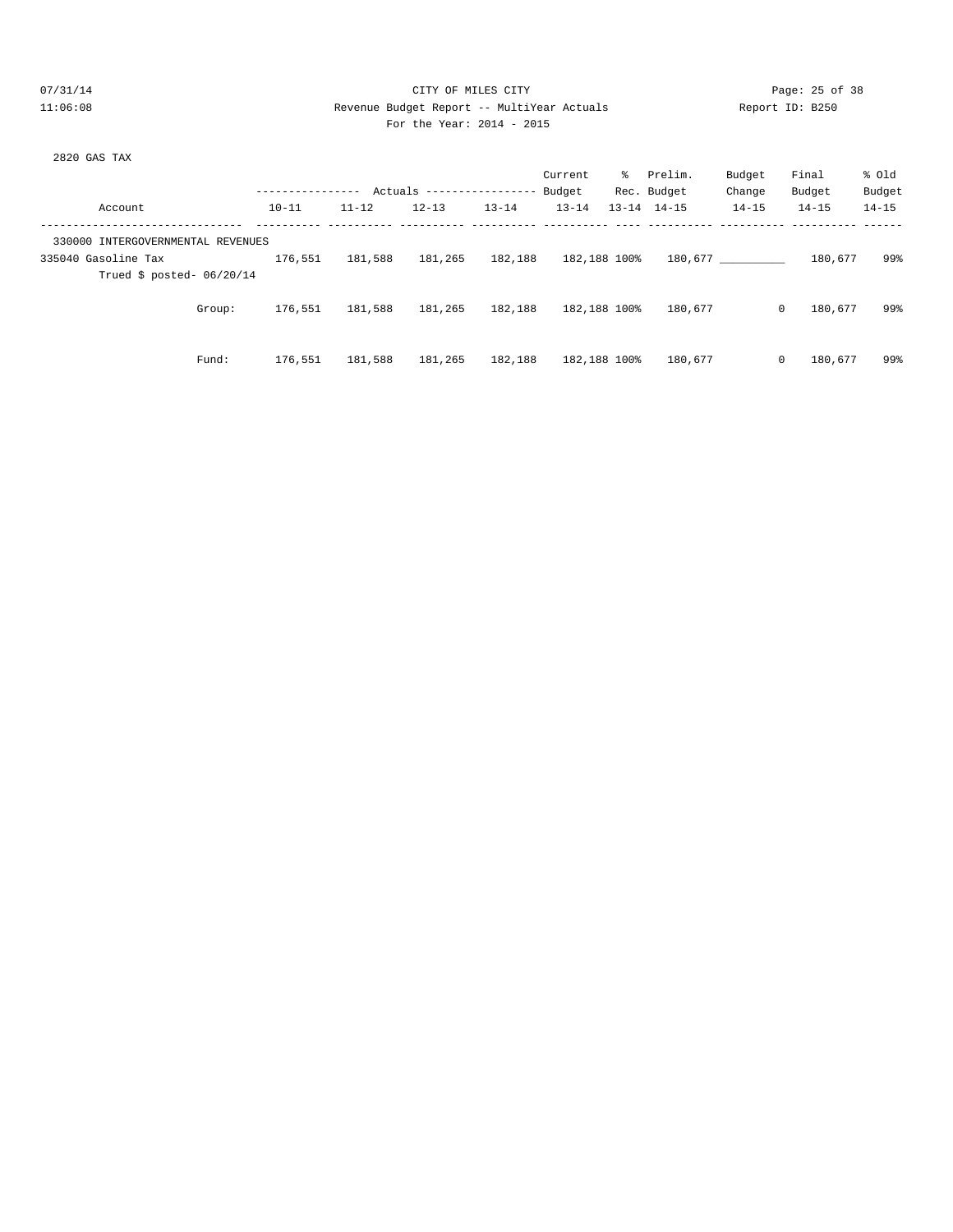# 07/31/14 Page: 26 of 38 11:06:08 Revenue Budget Report -- MultiYear Actuals Report ID: B250 For the Year: 2014 - 2015

#### 2850 911 EMERGENCY

|                                   |        |                   |           |                            |           | Current      | ွေ      | Prelim.             | Budget    | Final     | % old     |
|-----------------------------------|--------|-------------------|-----------|----------------------------|-----------|--------------|---------|---------------------|-----------|-----------|-----------|
|                                   |        | ----------------- |           | Actuals ------------------ |           | Budget       |         | Rec. Budget         | Change    | Budget    | Budget    |
| Account                           |        | $10 - 11$         | $11 - 12$ | $12 - 13$                  | $13 - 14$ | $13 - 14$    |         | $13 - 14$ $14 - 15$ | $14 - 15$ | $14 - 15$ | $14 - 15$ |
| 330000 INTERGOVERNMENTAL REVENUES |        |                   |           |                            |           |              |         |                     |           |           |           |
| 335080 Basic 911 Funds            |        | 65,498            | 64,842    | 63,958                     | 62,849    | 65,244 96%   |         |                     | 64,000    | 64,000    | 98%       |
| 335081 Enhanced 911 Funds         |        | 65,498            | 64,839    | 64,086                     | 62,849    | 65,244 96%   |         |                     |           | 64,000    | 98%       |
| 335082 911 - WIRELESS FUNDS       |        | 80,732            | 79,025    | 77,296                     | 105,834   | 78,217 135%  |         |                     |           | 77,000    | 98%       |
|                                   | Group: | 211,728           | 208,706   | 205,340                    | 231,532   | 208,705 111% |         | 205,000             | $\Omega$  | 205,000   | 98%       |
| 370000 INVESTMENT EARNINGS        |        |                   |           |                            |           |              |         |                     |           |           |           |
| 371010 Investment Earnings        |        | 678               | 91        | 119                        | 147       |              | 200 74% |                     | 300       | 300       | 150%      |
|                                   | Group: | 678               | 91        | 119                        | 147       | 200          | 74%     | 300                 | 0         | 300       | 150%      |
|                                   | Fund:  | 212,406           | 208,797   | 205,459                    | 231,679   | 208,905 111% |         | 205,300             | 0         | 205,300   | 98%       |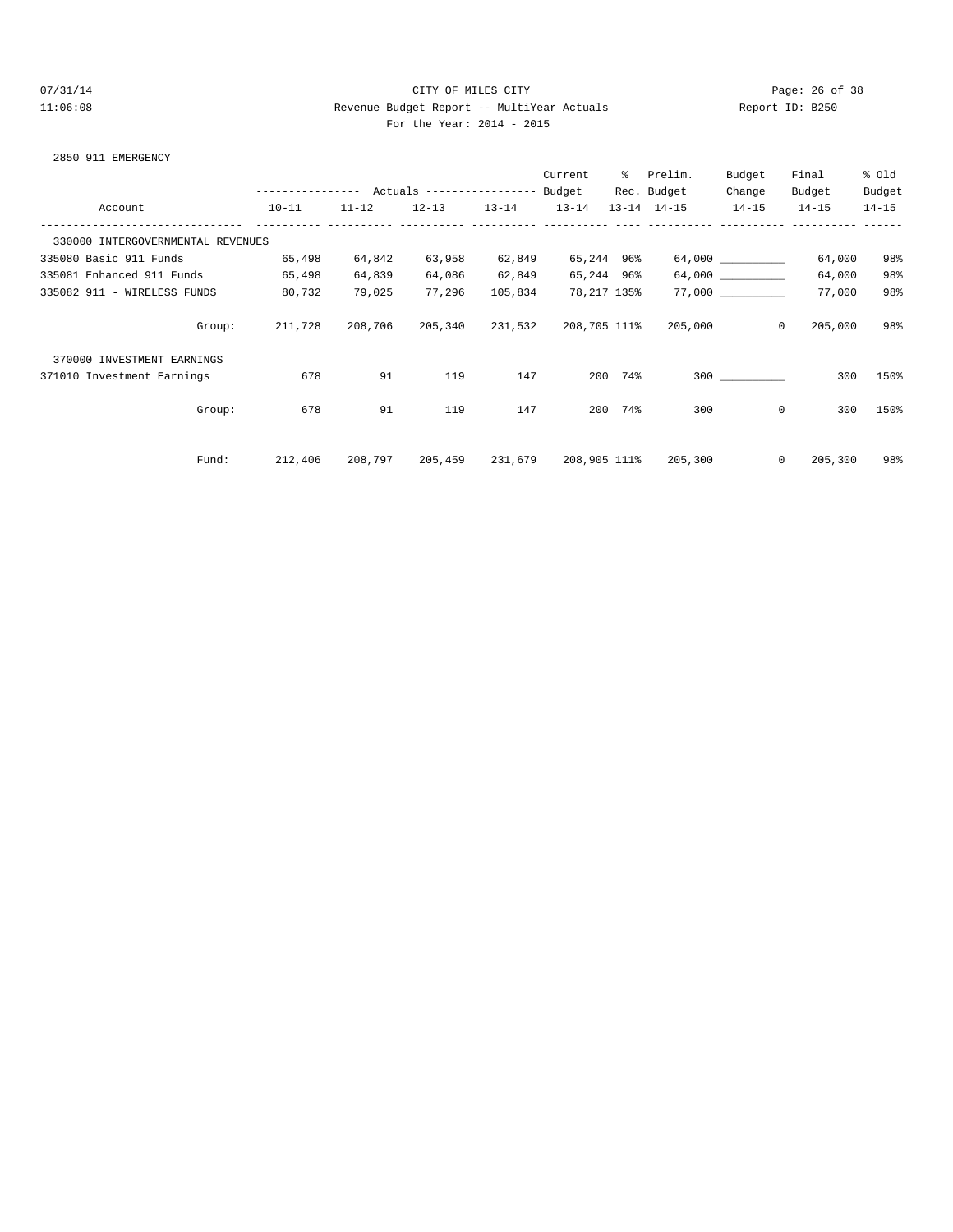# 07/31/14 Page: 27 of 38 11:06:08 Revenue Budget Report -- MultiYear Actuals Report ID: B250 For the Year: 2014 - 2015

#### 2880 LIBRARY GRANTS

|                                   |                  |           |                            |           | Current     | ႜၟ         | Prelim.                            | Budget    | Final                  | % old           |
|-----------------------------------|------------------|-----------|----------------------------|-----------|-------------|------------|------------------------------------|-----------|------------------------|-----------------|
|                                   | ---------------- |           | Actuals ------------------ |           | Budget      |            | Rec. Budget                        | Change    | Budget                 | Budget          |
| Account                           | $10 - 11$        | $11 - 12$ | $12 - 13$                  | $13 - 14$ | $13 - 14$   |            | $13 - 14$ $14 - 15$                | $14 - 15$ | $14 - 15$              | $14 - 15$       |
| 330000 INTERGOVERNMENTAL REVENUES |                  |           |                            |           |             |            |                                    |           |                        |                 |
| 334100 Library - State Aid        | 1,519            | 1,403     | 1,403                      | 5,399     |             | 5,398 100% |                                    | 5,398     | 5,398                  | 100%            |
| 334101 HB#193-Interlibrary Loan   | 1,500            |           | 3,000                      | 49,498    |             |            | $2,500$ *** \;                     |           | $\mathbf 0$            | 0%              |
| 334104 Sagebrush Fed              | 4,285            |           |                            |           | $\Omega$    |            | 0.왕 - 이 그는 아이들은 아이들은 아이들이 아이들이 없다. |           | $\mathbb O$            | 0%              |
| 334105 Sagebrush Fed/Coal Sev     | 1,025            | 7,403     | 5,417                      | 6,161     | 6,160 100%  |            |                                    | 6,160     | 6,160                  | 100%            |
| 334107 Humanities Montana Grant   |                  | 3,000     |                            |           | $\Omega$    | 0 %        |                                    | 2.000     |                        | $2,000$ ***** % |
| Group:                            | 8,329            | 11,806    | 9,820                      | 61,058    | 14,058 434% |            | 13,558                             |           | $\mathbf{0}$<br>13,558 | 96%             |
| Fund:                             | 8,329            | 11,806    | 9,820                      | 61,058    | 14,058 434% |            | 13,558                             |           | $\mathbf{0}$<br>13,558 | 96%             |
|                                   |                  |           |                            |           |             |            |                                    |           |                        |                 |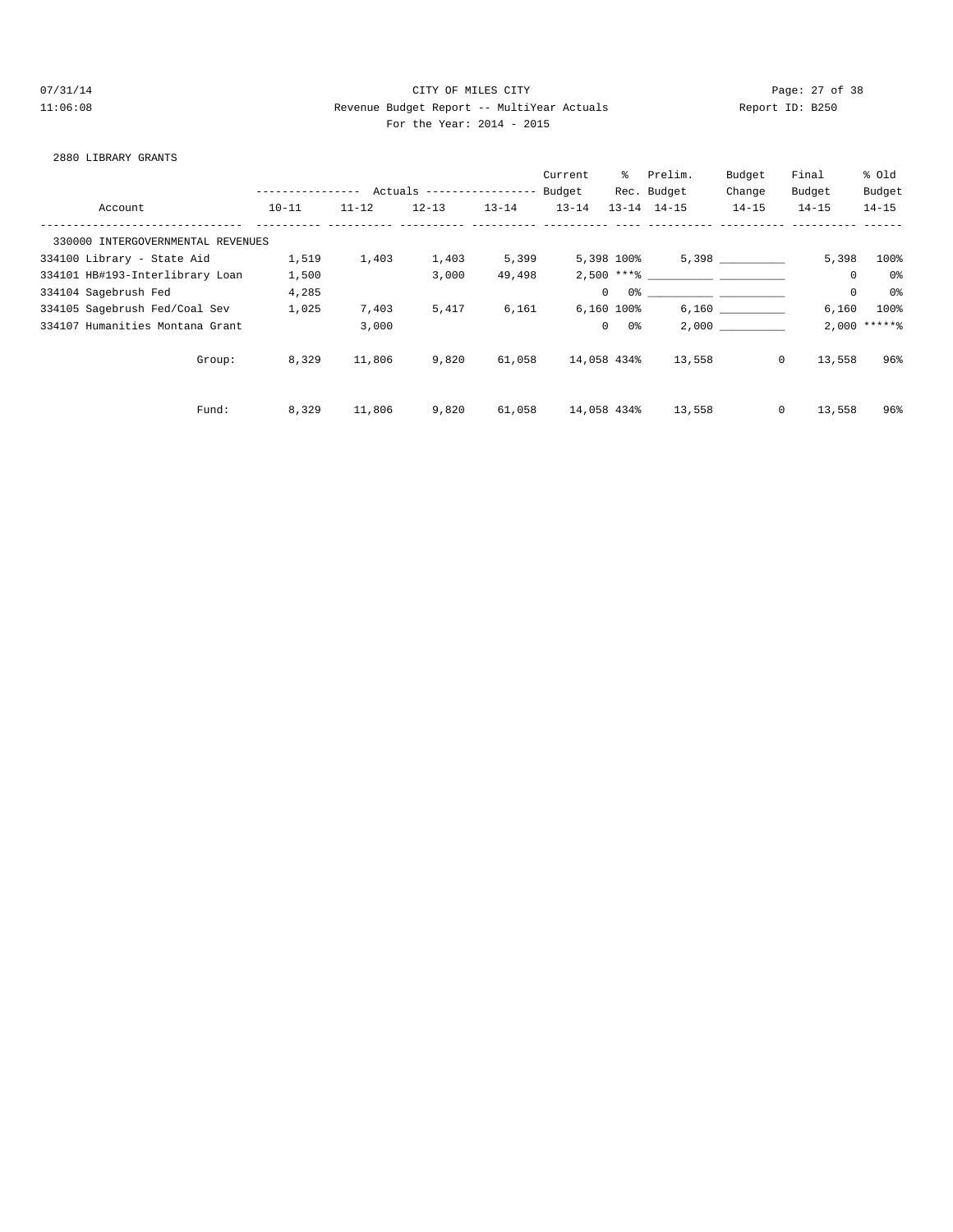2935 Historic Preservation

#### 07/31/14 Page: 28 of 38 11:06:08 Revenue Budget Report -- MultiYear Actuals Report ID: B250 For the Year: 2014 - 2015

|  | For the Year: 2014 | r. |
|--|--------------------|----|
|  |                    |    |

|                                   |           |           |           |           | Current    | - 옹      | Prelim.<br>Rec. Budget                  | Budget<br>Change | Final<br>Budget            | % Old<br>Budget |
|-----------------------------------|-----------|-----------|-----------|-----------|------------|----------|-----------------------------------------|------------------|----------------------------|-----------------|
| Account                           | $10 - 11$ | $11 - 12$ | $12 - 13$ | $13 - 14$ | $13 - 14$  |          | $13 - 14$ $14 - 15$                     | $14 - 15$        | $14 - 15$                  | $14 - 15$       |
| 330000 INTERGOVERNMENTAL REVENUES |           |           |           |           |            |          |                                         |                  |                            |                 |
| 331171 HP-CDBG-ED Grant           |           |           |           | 2,750     | 2,750 100% |          |                                         |                  | 7,500                      | 272%            |
| 331172 Montana Main St Grant      |           |           |           |           | 1,784 0%   |          |                                         |                  | 8,216                      | 460%            |
| 334000 State Grants               | 5,500     | 5,500     | 5,500     | 6,548     | 5,225 125% |          |                                         |                  | 5,225                      | 100%            |
| 334121 DNRC GRANTS                |           |           |           | 6,000     |            |          |                                         |                  | $\mathbf 0$                | 0 <sub>8</sub>  |
| Group:                            | 5,500     | 5,500     | 5,500     | 15,298    | 15,759 97% |          | 20,941                                  |                  | $\circ$                    | 20,941 132%     |
| 340000 Charges for Services       |           |           |           |           |            |          |                                         |                  |                            |                 |
| 346080 Preservation Service Fees  |           |           |           | 795       |            | $0***$ 8 |                                         | 1,200            |                            | $1,200$ *****%  |
| Group:                            |           |           |           | 795       |            | $0***8$  | 1,200                                   |                  | $\mathbf{0}$               | $1,200$ *****%  |
| 360000 MISCELLANEOUS REVENUE      |           |           |           |           |            |          |                                         |                  |                            |                 |
| 362020 MISC REVENUE               |           |           |           | 2         |            |          |                                         |                  | 0                          | 0 <sub>8</sub>  |
| 365000 Contributions and          | 3,400     | 300       | 100       | 100       |            |          | $0***$ $\frac{20}{10}$                  |                  | 0                          | 0%              |
| 365020 Private Grant              |           |           |           | 5,400     |            |          |                                         |                  | 0                          | 0 <sup>°</sup>  |
| 365050 Preservation-LPAnderson    |           |           |           | 7,258     |            |          | $0 \xrightarrow{***\,8} \xrightarrow{}$ |                  | 0                          | 0 <sub>8</sub>  |
| Group:                            | 3,400     | 300       | 100       | 12,760    |            |          | 5,750 222%<br>$\mathbf 0$               |                  | $\mathbf 0$<br>$\mathbf 0$ | 0%              |
| 380000 OTHER FINANCING SOURCES    |           |           |           |           |            |          |                                         |                  |                            |                 |
| 383000 Interfund Operating        | 6,000     | 6,000     | 6,000     | 8,585     |            |          | 8,000 107% 47,566 __________            |                  | 47,566                     | 594%            |
| Group:                            | 6,000     | 6,000     | 6,000     | 8,585     |            |          | 8,000 107% 47,566 0                     |                  | 47,566                     | 594%            |
| 340000 Charges for Services       |           |           |           |           |            |          |                                         |                  |                            |                 |
| 346080 Preservation Service Fees  |           |           |           |           | 1,200      |          |                                         |                  | 0                          | 0%              |
| Group:                            |           |           |           |           | 1,200      | 0%       | 0                                       |                  | $\mathbf 0$<br>$\mathbf 0$ | 0 <sub>8</sub>  |
| 360000 MISCELLANEOUS REVENUE      |           |           |           |           |            |          |                                         |                  |                            |                 |
| 365050 Preservation-LPAnderson    |           |           |           |           | 7,258      |          |                                         |                  | 0                          | 0 <sub>8</sub>  |
| 365070 Custer Co. Historical      |           |           |           |           | 5,023      |          |                                         |                  | $\Omega$                   | 0 <sub>8</sub>  |
| Group:                            |           |           |           |           | 12,281     | 0%       | $\mathbf{0}$                            |                  | $\mathbf 0$<br>$\mathbf 0$ | 0%              |
|                                   |           |           |           |           |            |          |                                         |                  |                            |                 |

Fund: 14,900 11,800 11,600 37,438 42,990 87% 69,707 0 69,707 162%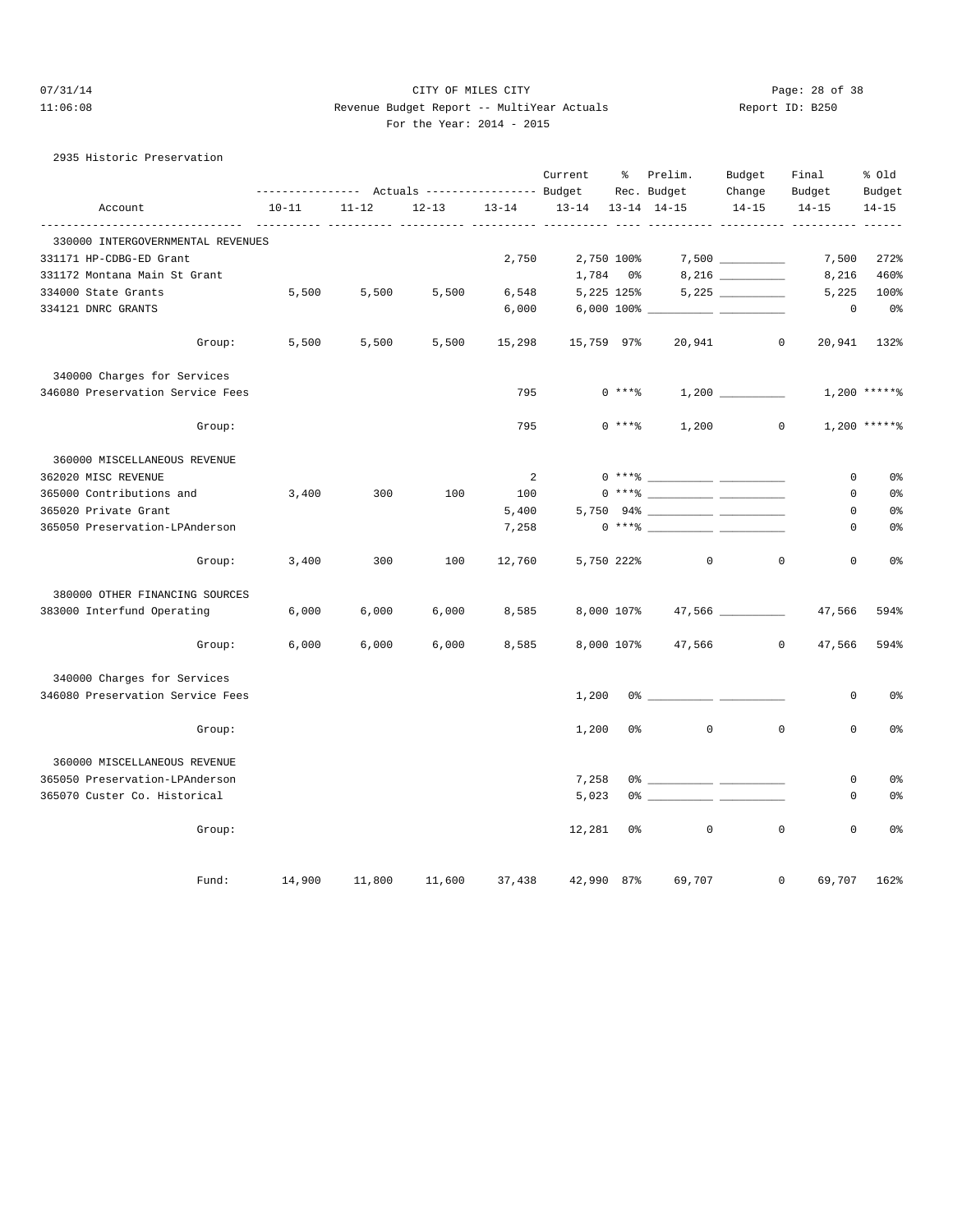# 07/31/14 Page: 29 of 38 11:06:08 Revenue Budget Report -- MultiYear Actuals Report ID: B250 For the Year: 2014 - 2015

2985 RETIRED SENIOR VOLUNTEER PROG (RSVP)

|                                   | --------------- Actuals ---------------- Budget Rec. Budget                     |    |    | Current       |               | % Prelim.                            | Budget<br>Change | Final<br>Budget                                                         | % Old<br>Budget |
|-----------------------------------|---------------------------------------------------------------------------------|----|----|---------------|---------------|--------------------------------------|------------------|-------------------------------------------------------------------------|-----------------|
| Account                           | $10-11$                                                                         |    |    |               |               |                                      |                  | $11-12$ $12-13$ $13-14$ $13-14$ $13-14$ $14-15$ $14-15$ $14-15$ $14-15$ |                 |
| 330000 INTERGOVERNMENTAL REVENUES |                                                                                 |    |    |               |               |                                      |                  |                                                                         |                 |
| 331165 RSVP FEDERAL               | $72,785$ $69,528$ $57,875$ $63,744$ $58,228$ $109\%$ $58,228$ $\ldots$ $\ldots$ |    |    |               |               |                                      |                  |                                                                         | 58,228 100%     |
| 331166 RSVP-Fallon                |                                                                                 |    |    |               | $0\qquad 0\%$ |                                      | 20,684           |                                                                         | 20,684 ******   |
|                                   | Group: 72,785 69,528 57,875 63,744 58,228 109% 78,912 0 78,912 135%             |    |    |               |               |                                      |                  |                                                                         |                 |
| 360000 MISCELLANEOUS REVENUE      |                                                                                 |    |    |               |               |                                      |                  |                                                                         |                 |
| 362020 MISC REVENUE               | 4,308                                                                           |    |    |               |               |                                      |                  | 10,945 11,382 7,622 10,000 76% 19,000 _________ 19,000 190%             |                 |
| 362021 Misc. Rev- Fallon          |                                                                                 |    |    |               |               | $0 \t 0$ $0 \t 2,000$                |                  |                                                                         | $2,000$ *****%  |
| 365000 Contributions and          | 12,235                                                                          |    |    |               |               | $5,194$ $4,014$ $4,525$ $2,746$ 165% |                  | $\overline{0}$                                                          | $0\,$ %         |
|                                   | Group: 16,543 16,139 15,396 12,147 12,746 95% 21,000 0                          |    |    |               |               |                                      |                  |                                                                         | 21,000 164%     |
| 370000 INVESTMENT EARNINGS        |                                                                                 |    |    |               |               |                                      |                  |                                                                         |                 |
| 371010 Investment Earnings        | $\sim$ 13                                                                       | 35 | 26 | 23 and $\sim$ |               |                                      |                  | $\circ$                                                                 | 0%              |
|                                   | Group: 13                                                                       | 35 | 26 | $23$ 0 ****   |               |                                      | $\Omega$         | $\circ$<br>$\mathbf{0}$                                                 | 0%              |
|                                   | Fund: 89,341 85,702 73,297 75,914 70,974 107% 99,912 0 99,912 140%              |    |    |               |               |                                      |                  |                                                                         |                 |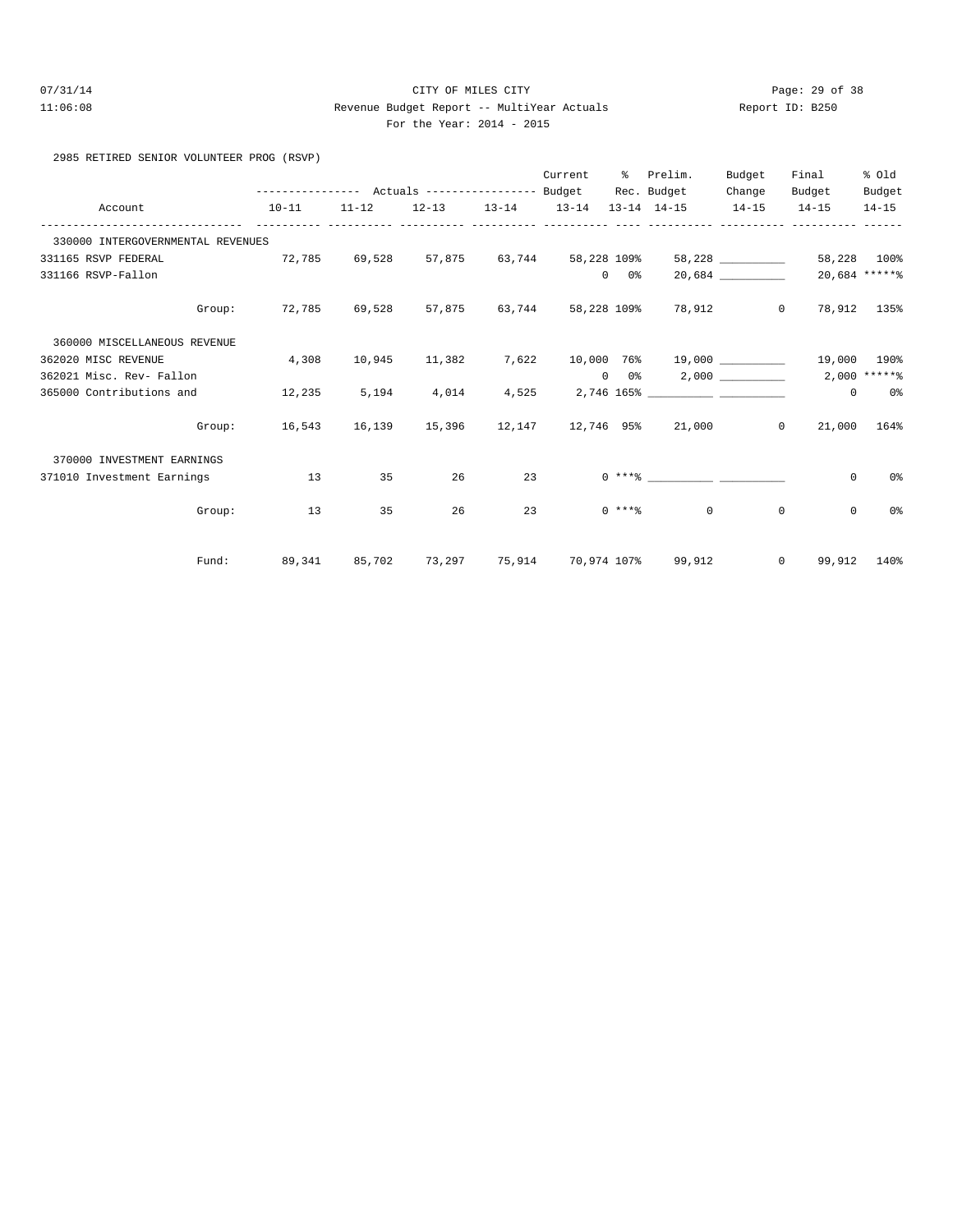# 07/31/14 Page: 30 of 38 11:06:08 Revenue Budget Report -- MultiYear Actuals Report ID: B250 For the Year: 2014 - 2015

|  |  | 3300 Judgement & Losses-Power Settlement |  |
|--|--|------------------------------------------|--|
|--|--|------------------------------------------|--|

|                                |        |           |               |                           |           | Current   | ៖                         | Prelim.                       | Budget      | Final       |             | % old          |
|--------------------------------|--------|-----------|---------------|---------------------------|-----------|-----------|---------------------------|-------------------------------|-------------|-------------|-------------|----------------|
|                                |        |           | $- - - - - -$ | Actuals ----------------- |           | Budget    |                           | Rec. Budget                   | Change      | Budget      |             | Budget         |
| Account                        |        | $10 - 11$ | $11 - 12$     | $12 - 13$                 | $13 - 14$ | $13 - 14$ |                           | $13 - 14$ $14 - 15$           | $14 - 15$   | $14 - 15$   |             | $14 - 15$      |
| 310000 TAXES                   |        |           |               |                           |           |           |                           |                               |             |             |             |                |
| 311010 Real Property Taxes     |        | 1,050     | 352           | 12                        |           |           | $\mathbf{0}$              | 0.왕 - 대한민국의 대학 대학 대학 대학 대학 대학 |             |             | 0           | 0%             |
| 312000 Penalty & Interest on   |        | 78        | 116           | $\overline{4}$            |           |           | $\circ$<br>0%             |                               |             |             | $\mathbb O$ | 0 <sup>°</sup> |
|                                | Group: | 1,128     | 468           | 16                        |           |           | $\overline{0}$<br>$0\,$ s |                               | 0           | $\mathbf 0$ | $\mathbb O$ | 0%             |
| 380000 OTHER FINANCING SOURCES |        |           |               |                           |           |           |                           |                               |             |             |             |                |
| 383000 Interfund Operating     |        |           |               |                           | 222       |           | $0***8$                   |                               |             |             | $\mathsf 0$ | 0%             |
|                                | Group: |           |               |                           | 222       |           | $0***8$                   |                               | $\mathbf 0$ | $\mathbb O$ | $\mathbb O$ | 0%             |
|                                | Fund:  | 1,128     | 468           | 16                        | 222       |           | $0***8$                   |                               | $\mathbf 0$ | $\mathbf 0$ | $\mathbf 0$ | 0%             |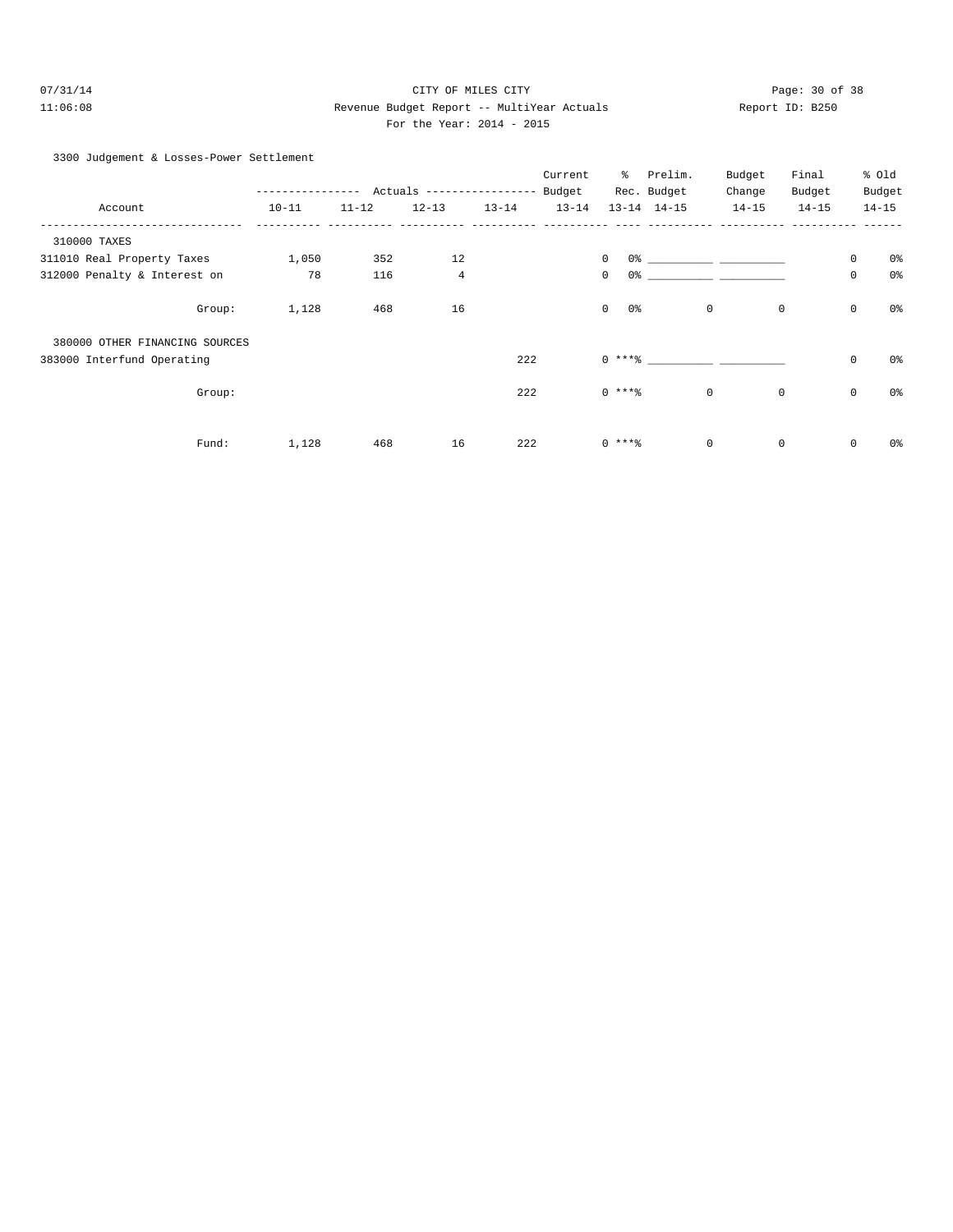# 07/31/14 Page: 31 of 38 11:06:08 Revenue Budget Report -- MultiYear Actuals Report ID: B250 For the Year: 2014 - 2015

| 4000 General Fund Capitol Improvement Fund |  |
|--------------------------------------------|--|
|--------------------------------------------|--|

|                                |               |           |                           |           | Current   | နွ           | Prelim.             | Budget    | Final       |             | % Old     |
|--------------------------------|---------------|-----------|---------------------------|-----------|-----------|--------------|---------------------|-----------|-------------|-------------|-----------|
|                                | ------------- |           | Actuals ----------------- |           | Budget    |              | Rec. Budget         | Change    | Budget      |             | Budget    |
| Account                        | $10 - 11$     | $11 - 12$ | $12 - 13$                 | $13 - 14$ | $13 - 14$ |              | $13 - 14$ $14 - 15$ | $14 - 15$ | $14 - 15$   |             | $14 - 15$ |
| 370000 INVESTMENT EARNINGS     |               |           |                           |           |           |              |                     |           |             |             |           |
| 371010 Investment Earnings     |               |           | 461                       | 328       |           | $0 \; * * *$ |                     |           |             | $\mathbf 0$ | 0%        |
| Group:                         |               |           | 461                       | 328       |           | $0***$       | $\mathsf{O}$        |           | $\mathbf 0$ | $\mathbb O$ | 0%        |
| 380000 OTHER FINANCING SOURCES |               |           |                           |           |           |              |                     |           |             |             |           |
| 383000 Interfund Operating     |               | 250,000   |                           | 46,000    |           |              | 46,000 100%         |           |             | $\mathsf 0$ | 0%        |
| Group:                         |               | 250,000   |                           | 46,000    |           | 46,000 100%  | 0                   |           | 0           | $\mathbb O$ | 0%        |
| Fund:                          |               | 250,000   | 461                       | 46,328    |           | 46,000 101%  | 0                   |           | 0           | 0           | 0%        |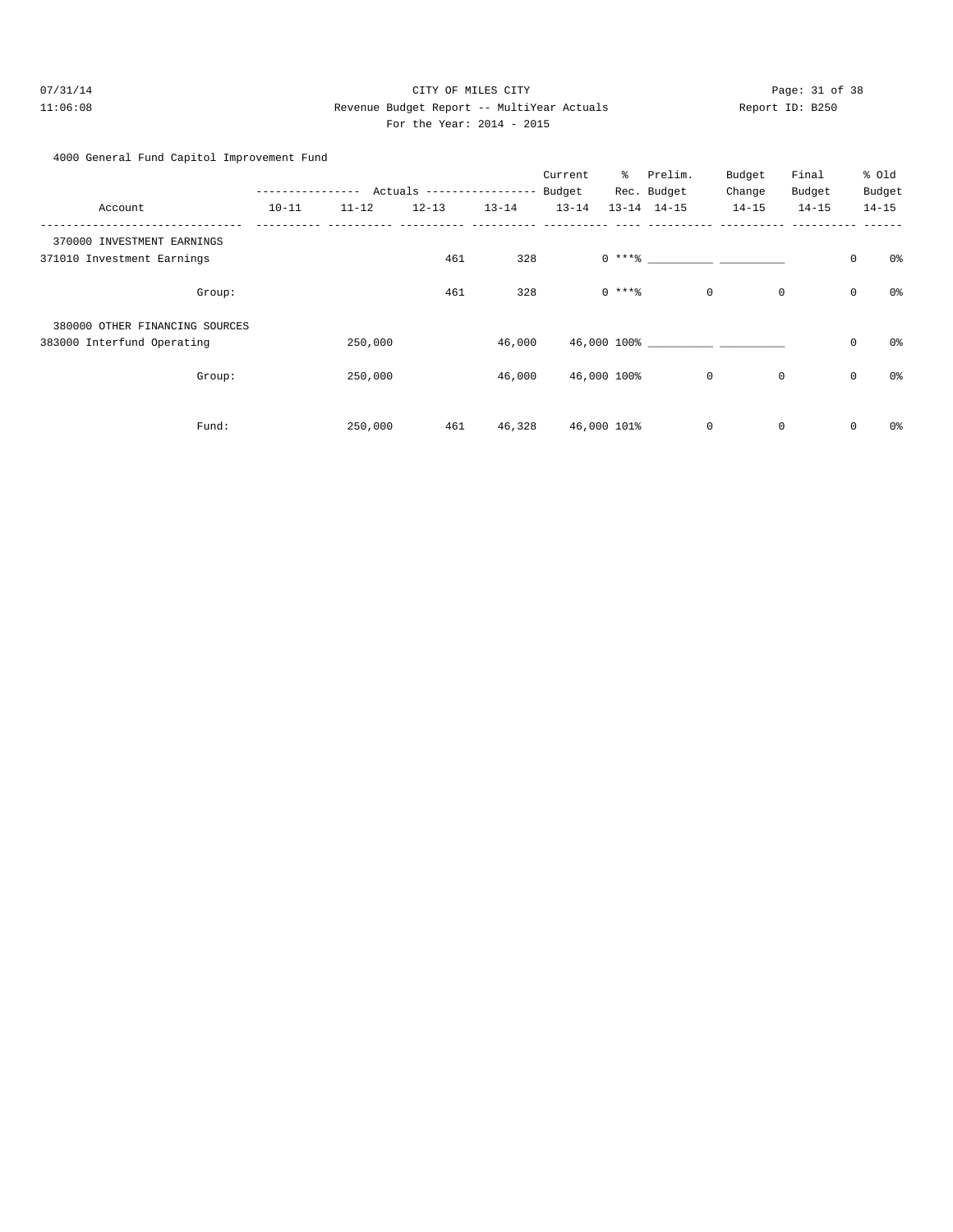# 07/31/14 Page: 32 of 38 11:06:08 Revenue Budget Report -- MultiYear Actuals Report ID: B250 For the Year: 2014 - 2015

4060 CAPITAL IMPROV-PUBLIC WORKS

|                                                                                                                                                              |                                                                    |           |           |           | Current     | ွေ           | Prelim.                            | Budget              | Final               | % old               |
|--------------------------------------------------------------------------------------------------------------------------------------------------------------|--------------------------------------------------------------------|-----------|-----------|-----------|-------------|--------------|------------------------------------|---------------------|---------------------|---------------------|
| Account                                                                                                                                                      | ---------------    Actuals ----------------    Budget<br>$10 - 11$ | $11 - 12$ | $12 - 13$ | $13 - 14$ | $13 - 14$   |              | Rec. Budget<br>$13 - 14$ $14 - 15$ | Change<br>$14 - 15$ | Budget<br>$14 - 15$ | Budget<br>$14 - 15$ |
| -------------                                                                                                                                                |                                                                    |           |           |           |             |              |                                    |                     |                     |                     |
| 320000 LICENSES AND PERMITS                                                                                                                                  |                                                                    |           |           |           |             |              |                                    |                     |                     |                     |
| 323040 Other Miscellaneous                                                                                                                                   | 600                                                                | 6,547     | 2,065     | 6,651     |             | 2,500 266%   |                                    |                     | 3,000               | 120%                |
| Group:                                                                                                                                                       | 600                                                                | 6,547     | 2,065     | 6,651     |             | 2,500 266%   | 3,000                              |                     | 0<br>3,000          | 120%                |
| 340000 Charges for Services                                                                                                                                  |                                                                    |           |           |           |             |              |                                    |                     |                     |                     |
| 343012 Street & Roadway                                                                                                                                      | 60                                                                 |           |           |           |             | $\mathbf{0}$ | 0 응                                |                     | $\mathbf 0$         | 0%                  |
| 343014 Street Cleaning                                                                                                                                       | 8,490                                                              | 8,490     | 9,590     | 9,490     |             | 8,490 112%   |                                    |                     | 8,490               | 100%                |
| 343016 Prkg Vio/Off Str-Impnd                                                                                                                                | 225                                                                | 1,666     | 992       | 1,359     |             | 500 272%     |                                    |                     | 500                 | 100%                |
| 343018 Sale of Street & Roadway                                                                                                                              | 10,685                                                             | 1,100     | 2,824     | 5,363     |             | $0***8$      |                                    |                     |                     | $1,000$ *****%      |
| Group:                                                                                                                                                       | 19,460                                                             | 11,256    | 13,406    | 16,212    |             | 8,990 180%   | 9,990                              |                     | 0<br>9,990          | 111%                |
| 360000 MISCELLANEOUS REVENUE                                                                                                                                 |                                                                    |           |           |           |             |              |                                    |                     |                     |                     |
| 362020 MISC REVENUE                                                                                                                                          |                                                                    |           | 211       | 1,060     |             |              | $0***$ $****$                      |                     | $\mathbf 0$         | 0%                  |
| 366050 Sale of Junk/Salvage-PD                                                                                                                               | 249                                                                |           |           |           | $\Omega$    |              | 0% _____________ ___________       |                     | 0                   | 0%                  |
| 367000 Sale of Junk or Salvage                                                                                                                               |                                                                    |           | 1,284     |           | $\Omega$    |              | 0% ______________ ________         |                     | 0                   | 0%                  |
| Group:                                                                                                                                                       | 249                                                                |           | 1,495     | 1,060     |             | $0***$       | $\circ$                            |                     | $\mathbf 0$<br>0    | 0%                  |
| 370000 INVESTMENT EARNINGS                                                                                                                                   |                                                                    |           |           |           |             |              |                                    |                     |                     |                     |
| 371010 Investment Earnings                                                                                                                                   | 102                                                                | 171       | 190       | 100       |             |              | $0***8$                            |                     | 0                   | 0%                  |
| Group:                                                                                                                                                       | 102                                                                | 171       | 190       | 100       |             | $0***$       | $\mathbf 0$                        |                     | $\mathbf 0$<br>0    | 0%                  |
| 380000 OTHER FINANCING SOURCES                                                                                                                               |                                                                    |           |           |           |             |              |                                    |                     |                     |                     |
| 383000 Interfund Operating<br>\$16,000 from 2510, changed to \$163,000 7/24/14<br>\$4,000 from 2520, changed to \$41,000 7/24/14<br>\$10961 from City Garage |                                                                    |           | 30,197    | 20,000    | 20,000 100% |              |                                    |                     | 214,961 1074%       |                     |
| Group:                                                                                                                                                       |                                                                    |           | 30,197    | 20,000    | 20,000 100% |              | 214,961                            |                     | $\mathbf 0$         | 214,961 1074%       |
| Fund:                                                                                                                                                        | 20,411                                                             | 17,974    | 47,353    | 44,023    | 31,490 140% |              | 227,951                            |                     | 0<br>227,951        | 723%                |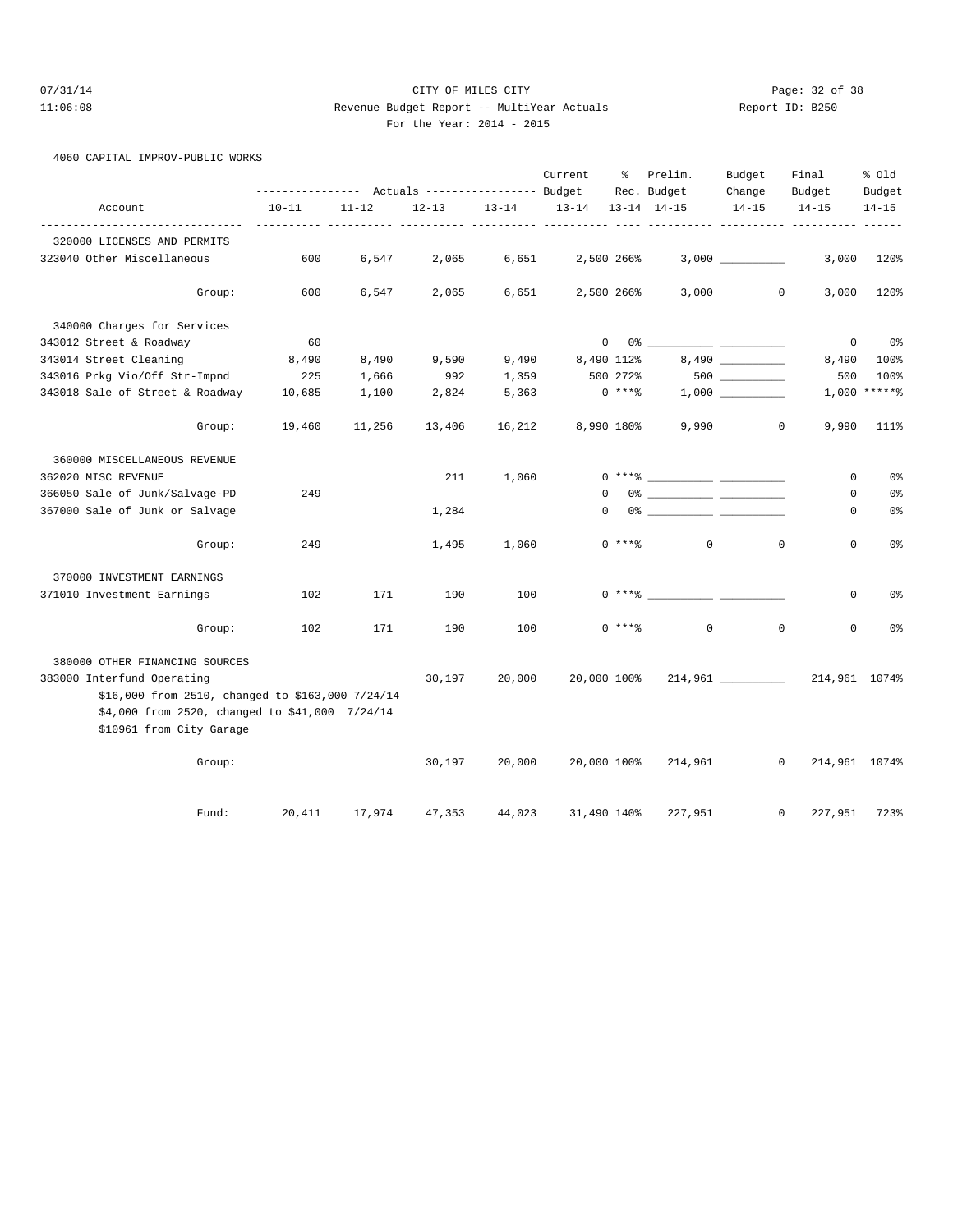#### 07/31/14 Page: 33 of 38 11:06:08 Revenue Budget Report -- MultiYear Actuals Report ID: B250 For the Year: 2014 - 2015

| the Year: 2014 |  | 2 |
|----------------|--|---|
|                |  |   |

#### 5210 WATER UTILITY

|                                                      | --------------- Actuals --------------- Budget |                     |           |           | Current           | ိ              | Prelim.<br>Rec. Budget                                                                                                                                                                                                                                                                                                                                                                                                                                                                                                                                | Budget<br>Change | Final<br>Budget    | % old<br>Budget |
|------------------------------------------------------|------------------------------------------------|---------------------|-----------|-----------|-------------------|----------------|-------------------------------------------------------------------------------------------------------------------------------------------------------------------------------------------------------------------------------------------------------------------------------------------------------------------------------------------------------------------------------------------------------------------------------------------------------------------------------------------------------------------------------------------------------|------------------|--------------------|-----------------|
| Account                                              | $10 - 11$                                      | $11 - 12$           | $12 - 13$ | $13 - 14$ | 13-14 13-14 14-15 |                |                                                                                                                                                                                                                                                                                                                                                                                                                                                                                                                                                       | $14 - 15$        | $14 - 15$          | $14 - 15$       |
| 330000 INTERGOVERNMENTAL REVENUES                    |                                                |                     |           |           |                   |                |                                                                                                                                                                                                                                                                                                                                                                                                                                                                                                                                                       |                  |                    |                 |
| 331041 Economic Development                          |                                                |                     |           |           | 0                 | 0 %            |                                                                                                                                                                                                                                                                                                                                                                                                                                                                                                                                                       |                  |                    | 25,000 ******   |
| 1/2 of Water Study                                   |                                                |                     |           |           |                   |                |                                                                                                                                                                                                                                                                                                                                                                                                                                                                                                                                                       |                  |                    |                 |
| 331075 DEQ Grant-EECBG Interface                     |                                                |                     | 48,400    |           |                   |                |                                                                                                                                                                                                                                                                                                                                                                                                                                                                                                                                                       |                  | 0                  | 0 <sup>8</sup>  |
| 331076 Petro Spill                                   |                                                |                     |           | 23,350    |                   |                | $0***$ $\longleftarrow$ $\longleftarrow$ $\longleftarrow$ $\longleftarrow$ $\longleftarrow$ $\longleftarrow$ $\longleftarrow$ $\longleftarrow$ $\longleftarrow$ $\longleftarrow$ $\longleftarrow$ $\longleftarrow$ $\longleftarrow$ $\longleftarrow$ $\longleftarrow$ $\longleftarrow$ $\longleftarrow$ $\longleftarrow$ $\longleftarrow$ $\longleftarrow$ $\longleftarrow$ $\longleftarrow$ $\longleftarrow$ $\longleftarrow$ $\longleftarrow$ $\longleftarrow$ $\longleftarrow$ $\longleftarrow$ $\longleftarrow$ $\longleftarrow$ $\longleftarrow$ |                  | $\circ$            | 0 <sup>8</sup>  |
| Group:                                               |                                                |                     | 48,400    |           |                   |                | 23,350 3,764 620% 25,000                                                                                                                                                                                                                                                                                                                                                                                                                                                                                                                              | $\mathbf{0}$     | 25,000             | 664%            |
| 340000 Charges for Services                          |                                                |                     |           |           |                   |                |                                                                                                                                                                                                                                                                                                                                                                                                                                                                                                                                                       |                  |                    |                 |
| 341075 Serv/Cnty-Interlocal Agmt                     | 4,415                                          | 4,063               | 3,819     |           | 3,764             |                |                                                                                                                                                                                                                                                                                                                                                                                                                                                                                                                                                       |                  | 0                  | 0 <sup>8</sup>  |
| 343021 Metered Water Sales                           |                                                | 1,905,291 2,243,090 | 2,188,921 |           |                   |                | $1,880,711$ $1,950,000$ $96\frac{1}{950,000}$ $\frac{\_}{\_ \_ \_ \_ \_$                                                                                                                                                                                                                                                                                                                                                                                                                                                                              |                  | 1,950,000          | 100%            |
| 343022 Unmetered Water                               | 1,062                                          | 1,964               | 1,639     | 2,478     | 1,800 138%        |                |                                                                                                                                                                                                                                                                                                                                                                                                                                                                                                                                                       |                  | 1,800              | 100%            |
| 343023 Bulk Water Sales                              | 3,559                                          | 4,783               | 4,503     | 6,585     | 4,500 146%        |                |                                                                                                                                                                                                                                                                                                                                                                                                                                                                                                                                                       |                  | 5,000              | 111%            |
| 343024 Sales of Water Materials                      |                                                | 280                 | 1,224     |           |                   | $0 \t 0$ % ___ |                                                                                                                                                                                                                                                                                                                                                                                                                                                                                                                                                       |                  | 0                  | 0%              |
| 343025 Hookup Fee                                    | 9,600                                          | 17,520              | 12,000    | 22,995    | 12,000 192%       |                |                                                                                                                                                                                                                                                                                                                                                                                                                                                                                                                                                       |                  |                    | 100%            |
|                                                      |                                                |                     |           |           |                   |                |                                                                                                                                                                                                                                                                                                                                                                                                                                                                                                                                                       |                  | 12,000             |                 |
| 343026 Water Install/Tap                             | 1,979                                          | 10,175              | 7,842     | 3,034     | 8,000 38%         |                |                                                                                                                                                                                                                                                                                                                                                                                                                                                                                                                                                       |                  | 3,000              | 37%             |
| 343027 Chg for Wtr Dept. Serv                        | 545                                            | 462                 | 749       | 2,809     |                   | 500 562%       |                                                                                                                                                                                                                                                                                                                                                                                                                                                                                                                                                       | $500$            | 500                | 100%            |
| 343029 Curb Stop Replacement Fee 42,145              |                                                | 42,285              | 42,552    | 42,782    | 41,880 102%       |                |                                                                                                                                                                                                                                                                                                                                                                                                                                                                                                                                                       |                  | 41,880             | 100%            |
| Group:                                               |                                                |                     |           |           |                   |                | 1,968,596 2,324,622 2,263,249 1,961,394 2,022,444 97% 2,014,180 0 2,014,180                                                                                                                                                                                                                                                                                                                                                                                                                                                                           |                  |                    | 99%             |
| 360000 MISCELLANEOUS REVENUE                         |                                                |                     |           |           |                   |                |                                                                                                                                                                                                                                                                                                                                                                                                                                                                                                                                                       |                  |                    |                 |
| 362020 MISC REVENUE                                  | 2,062                                          |                     | 3,119     |           |                   | $0\qquad 0$ %  |                                                                                                                                                                                                                                                                                                                                                                                                                                                                                                                                                       |                  |                    | 7,500 ******    |
| Contribution from Custer water district- Water study |                                                |                     |           |           |                   |                |                                                                                                                                                                                                                                                                                                                                                                                                                                                                                                                                                       |                  |                    |                 |
| 362040 \$2.00 State Assessment                       | $-26$                                          | -74                 | 6,986     | 254       |                   |                | $0***$ $\frac{20}{100}$                                                                                                                                                                                                                                                                                                                                                                                                                                                                                                                               |                  | $\circ$            | 0%              |
| 366050 Sale of Junk/Salvage-PD                       |                                                |                     | 4,570     |           | $\mathbf 0$       |                |                                                                                                                                                                                                                                                                                                                                                                                                                                                                                                                                                       |                  | $\mathbf 0$        | 0%              |
| 366060 Misc - MDU Refund                             |                                                |                     | 11,250    |           | 0                 |                |                                                                                                                                                                                                                                                                                                                                                                                                                                                                                                                                                       |                  | 0                  | 0 <sup>8</sup>  |
| 367000 Sale of Junk or Salvage                       | 680                                            |                     |           |           | $\Omega$          |                |                                                                                                                                                                                                                                                                                                                                                                                                                                                                                                                                                       |                  | 0                  | 0 <sup>8</sup>  |
| Group:                                               | 2,716                                          | $-74$               | 25,925    | 254       |                   | $0***8$        | 7,500                                                                                                                                                                                                                                                                                                                                                                                                                                                                                                                                                 | $\overline{0}$   |                    | 7,500 *****%    |
| 370000 INVESTMENT EARNINGS                           |                                                |                     |           |           |                   |                |                                                                                                                                                                                                                                                                                                                                                                                                                                                                                                                                                       |                  |                    |                 |
| 371010 Investment Earnings                           | 15,512                                         | 8,949               | 8,976     | 6,251     |                   | 6,000 104%     |                                                                                                                                                                                                                                                                                                                                                                                                                                                                                                                                                       | 2,000            | 2,000              | 33%             |
| Group:                                               | 15,512                                         | 8,949               | 8,976     | 6,251     |                   | 6,000 104%     | 2,000                                                                                                                                                                                                                                                                                                                                                                                                                                                                                                                                                 | $\mathbf 0$      | 2,000              | 33%             |
|                                                      |                                                |                     |           |           |                   |                |                                                                                                                                                                                                                                                                                                                                                                                                                                                                                                                                                       |                  |                    |                 |
| 380000 OTHER FINANCING SOURCES                       |                                                |                     |           |           |                   |                |                                                                                                                                                                                                                                                                                                                                                                                                                                                                                                                                                       |                  |                    |                 |
| 382010 Sale of Fixed Assets                          |                                                |                     | $-85,496$ |           | $\overline{0}$    | 0% __          |                                                                                                                                                                                                                                                                                                                                                                                                                                                                                                                                                       |                  | $\overline{0}$     | $0\,$ s         |
| 382030 Gain or Loss on Sale of                       |                                                |                     |           | 16,112    |                   |                |                                                                                                                                                                                                                                                                                                                                                                                                                                                                                                                                                       |                  | 0                  | 0 <sub>8</sub>  |
| 383000 Interfund Operating                           | 623,886                                        | 317,412             |           | 1,483     |                   |                | $0***8$                                                                                                                                                                                                                                                                                                                                                                                                                                                                                                                                               |                  | 0                  | 0 <sup>8</sup>  |
| Group:                                               | 623,886                                        | 317,412             | -85,496   | 17,595    |                   | $0***8$        | 0                                                                                                                                                                                                                                                                                                                                                                                                                                                                                                                                                     | $\mathbf 0$      | $\mathbf 0$        | 0 <sup>8</sup>  |
| Fund:                                                |                                                |                     |           |           |                   |                | 2,610,710 2,650,909 2,261,054 2,008,844 2,032,208 99% 2,048,680                                                                                                                                                                                                                                                                                                                                                                                                                                                                                       |                  | $0\quad 2,048,680$ | 100%            |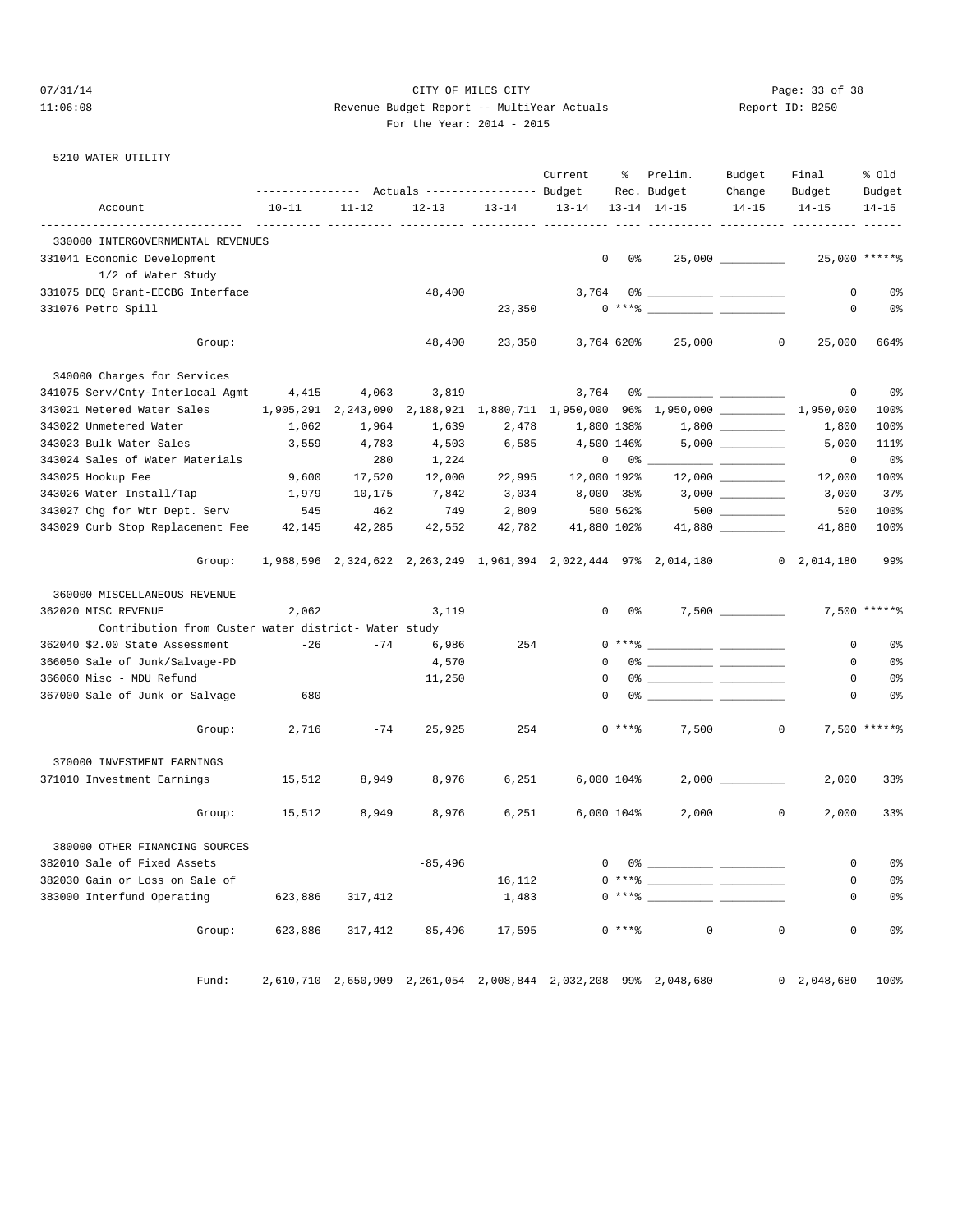# 07/31/14 Page: 34 of 38 11:06:08 Revenue Budget Report -- MultiYear Actuals Report ID: B250 For the Year: 2014 - 2015

#### 5211 Water Stimulus

|                                |           |           |                            |           | Current   | ိ                    | Prelim.             | Budget      | Final     |              | % old     |
|--------------------------------|-----------|-----------|----------------------------|-----------|-----------|----------------------|---------------------|-------------|-----------|--------------|-----------|
|                                |           |           | Actuals ------------------ |           | Budget    |                      | Rec. Budget         | Change      | Budget    |              | Budget    |
| Account                        | $10 - 11$ | $11 - 12$ | $12 - 13$                  | $13 - 14$ | $13 - 14$ |                      | $13 - 14$ $14 - 15$ | $14 - 15$   | $14 - 15$ |              | $14 - 15$ |
| 380000 OTHER FINANCING SOURCES |           |           |                            |           |           |                      |                     |             |           |              |           |
| 383000 Interfund Operating     | 321,682   |           |                            |           |           | 0%<br>$\circ$        |                     |             |           | $\mathbf 0$  | 0%        |
| Group:                         | 321,682   |           |                            |           |           | 0%<br>$\overline{0}$ |                     | $\circ$     | 0         | $\mathbf{0}$ | 0%        |
| Fund:                          | 321,682   |           |                            |           |           | 0%<br>$\overline{0}$ |                     | $\mathbf 0$ | 0         | $\mathbf 0$  | 0%        |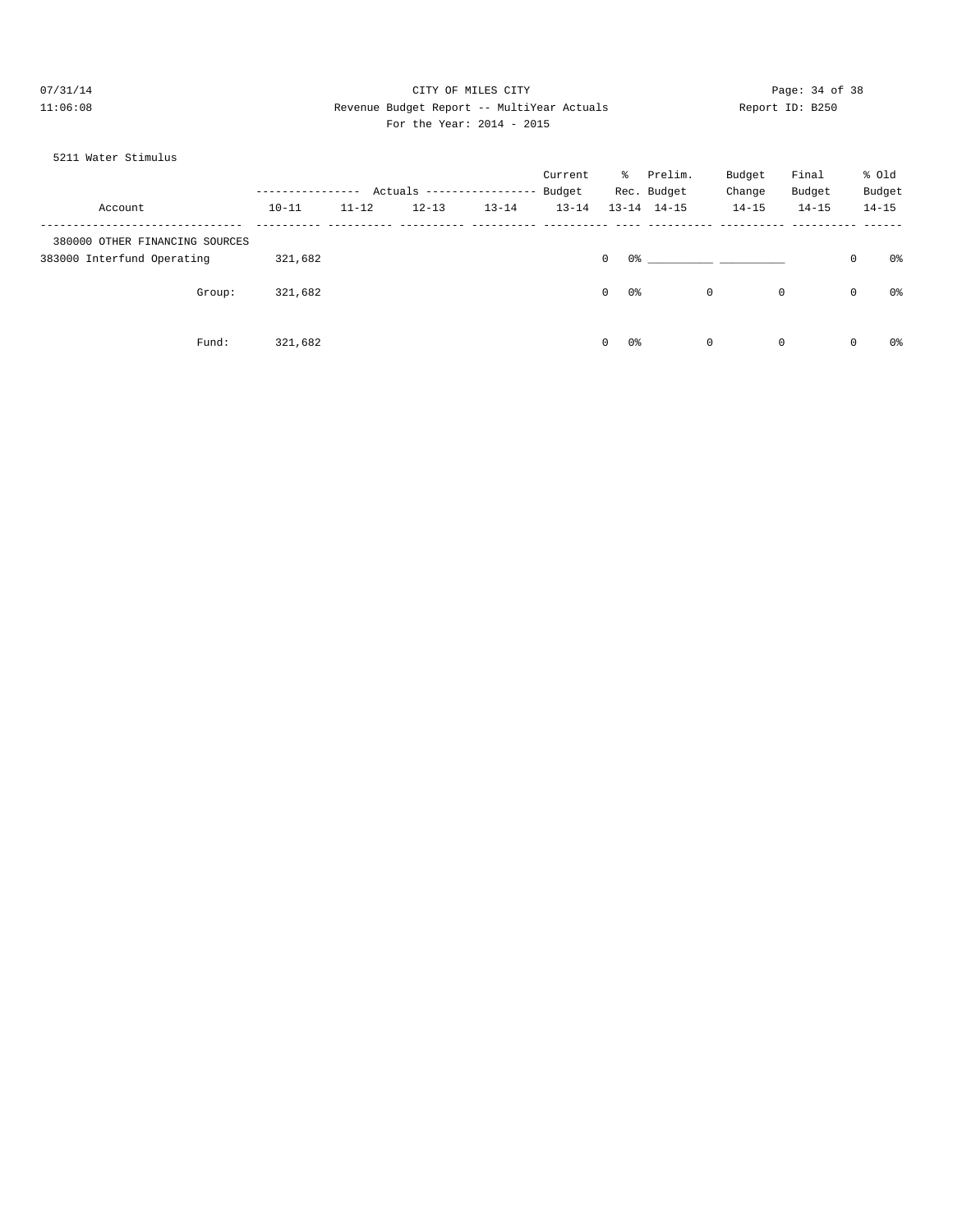#### 07/31/14 Page: 35 of 38 Page: 35 of 38 11:06:08 Revenue Budget Report -- MultiYear Actuals Report ID: B250 For the Year: 2014 - 2015

#### 5310 SEWER UTILITY

|                                                                     | --------------- Actuals ---------------- Budget |           |                             |           | Current            | ွေ             | Prelim.<br>Rec. Budget                               | Budget<br>Change | Final<br>Budget                                                   | % old<br>Budget |
|---------------------------------------------------------------------|-------------------------------------------------|-----------|-----------------------------|-----------|--------------------|----------------|------------------------------------------------------|------------------|-------------------------------------------------------------------|-----------------|
| Account                                                             | $10 - 11$                                       | $11 - 12$ | $12 - 13$                   | $13 - 14$ | $13 - 14$          |                | $13 - 14$ $14 - 15$                                  | $14 - 15$        | $14 - 15$                                                         | $14 - 15$       |
| ------------------------------<br>330000 INTERGOVERNMENTAL REVENUES |                                                 | .         | ___________ __________ ____ |           |                    |                |                                                      |                  |                                                                   |                 |
| 331041 Economic Development                                         |                                                 |           |                             |           | $\mathbf 0$        | 0 <sup>8</sup> |                                                      |                  |                                                                   | 25,000 ******   |
| 1/2 of Water Study                                                  |                                                 |           |                             |           |                    |                |                                                      |                  |                                                                   |                 |
| 331991 Federal Stimulus                                             |                                                 |           | 300,000                     |           | $\mathbf 0$        | 0%             |                                                      | $ -$             | $\mathbf 0$                                                       | 0 <sup>8</sup>  |
| 334120 TSEP Grant                                                   |                                                 |           |                             |           | 500,000            | 0%             |                                                      |                  | 500,000                                                           | 100%            |
| 334121 DNRC GRANTS                                                  |                                                 |           |                             |           | $\mathbb O$        | 0%             |                                                      |                  | 100,000 ******                                                    |                 |
| 334122 Renewable Resource Grant                                     |                                                 |           |                             |           | $\mathbf 0$        | 0%             |                                                      |                  | 100,000 ******                                                    |                 |
| Group:                                                              |                                                 |           | 300,000                     |           | 500,000            | 0 <sub>8</sub> | 725,000                                              |                  | $\circ$<br>725,000                                                | 145%            |
| 340000 Charges for Services                                         |                                                 |           |                             |           |                    |                |                                                      |                  |                                                                   |                 |
| 341075 Serv/Cnty-Interlocal Agmt                                    | 1,508                                           | 1,500     | 1,500                       | 383       |                    | 1,500 26%      |                                                      |                  | 1,530                                                             | 102%            |
| 343028 Miscellaneous for Sewer                                      | 3,383                                           | 325       |                             |           | $\mathbf 0$        | 0 %            |                                                      |                  | $\mathbf 0$                                                       | 0%              |
| 343031 Sewer Service Charges                                        | 928,529                                         | 926,674   |                             |           |                    |                | $\overline{\phantom{a}}$                             |                  | 1,060,696 1,086,530 1,028,304 106% 1,086,644 __________ 1,086,644 | 105%            |
| 343032 Sewer Installation                                           | 1,062                                           | 1,882     | 1,543                       | 1,952     |                    | 1,200 163%     |                                                      |                  | 1,200                                                             | 100%            |
| 343033 Hookup Fee                                                   | 6,045                                           | 12,720    | 3,960                       | 11,800    |                    | 5,000 236%     |                                                      |                  | 6,000                                                             | 120%            |
| 343034 Treatment Facilities Fees                                    | 4,443                                           | 3,690     | 4,503                       | 3,007     |                    | 3,000 100%     |                                                      |                  | 3,000                                                             | 100%            |
| 343036 Miscellaneous Sewer                                          | 4,763                                           | 1,488     | 4,633                       | 1,106     |                    | 2,000 55%      |                                                      |                  | 1,000                                                             | 50%             |
| 343037 Baker Road Etc.                                              | 8,763                                           | 8,325     | 8,234                       | 8,947     |                    | 8,200 109%     |                                                      |                  |                                                                   | 100%            |
| 343038 RURAL SWR DIST #1                                            | 23,775                                          | 21,965    | 23,775                      | 23,000    | 23,000 100%        |                |                                                      |                  | 8,200<br>23,000                                                   | 100%            |
| Group:                                                              | 982,271                                         |           |                             |           |                    |                |                                                      |                  | 978,569 1,108,844 1,136,725 1,072,204 106% 1,130,574 0 1,130,574  | 105%            |
|                                                                     |                                                 |           |                             |           |                    |                |                                                      |                  |                                                                   |                 |
| 360000 MISCELLANEOUS REVENUE                                        |                                                 |           |                             |           |                    |                |                                                      |                  |                                                                   |                 |
| 361010 Land Rental                                                  | 2,500                                           | 2,500     | 2,576                       | 2,576     |                    | 2,500 103%     |                                                      |                  | 2,576                                                             | 103%            |
| 362000 Insurance Proceeds                                           |                                                 |           | 1,445                       |           | $\mathbf 0$        | 0 %            |                                                      |                  | 0                                                                 | 0 <sup>8</sup>  |
| 362020 MISC REVENUE                                                 | 256                                             | $-50$     | 3,236                       |           | 8,300,805          | 0 %            |                                                      |                  | 7,500                                                             | 0 <sup>8</sup>  |
| Contribution from Custer Water district- Water study                |                                                 |           |                             |           |                    |                |                                                      |                  |                                                                   |                 |
| Group:                                                              | 2,756                                           | 2,450     | 7,257                       |           | 2,576 8,303,305 0% |                | 10,076                                               |                  | $\overline{0}$<br>10,076                                          | 0 <sup>°</sup>  |
| 370000 INVESTMENT EARNINGS                                          |                                                 |           |                             |           |                    |                |                                                      |                  |                                                                   |                 |
| 371010 Investment Earnings                                          | 11,676                                          | 5,939     | 4,981                       | 1,522     |                    | 3,000 51%      |                                                      |                  | 1,000                                                             | 33%             |
| Group:                                                              | 11,676                                          | 5,939     | 4,981                       | 1,522     | 3,000              | 51%            | 1,000                                                |                  | $\overline{0}$<br>1,000                                           | 33%             |
| 380000 OTHER FINANCING SOURCES                                      |                                                 |           |                             |           |                    |                |                                                      |                  |                                                                   |                 |
| 381070 Proceeds from                                                |                                                 |           |                             |           | 1,324,500          |                |                                                      |                  | 0% 6,000,000 ______________ 6,000,000                             | 453%            |
| 382030 Gain or Loss on Sale of                                      |                                                 |           |                             | 2,146     |                    | $0***$ $*$     |                                                      |                  | $^{\circ}$                                                        | 0 <sup>°</sup>  |
| Group:                                                              |                                                 |           |                             |           |                    |                | 2,146 1,324,500 0% 6,000,000                         |                  | 0, 6, 000, 000                                                    | 453%            |
| Fund:                                                               | 996,703                                         |           |                             |           |                    |                |                                                      |                  |                                                                   | 70%             |
|                                                                     |                                                 |           |                             |           |                    |                | 986,958 1,421,082 1,142,969 11,203,009 10% 7,866,650 |                  | 0, 7, 866, 650                                                    |                 |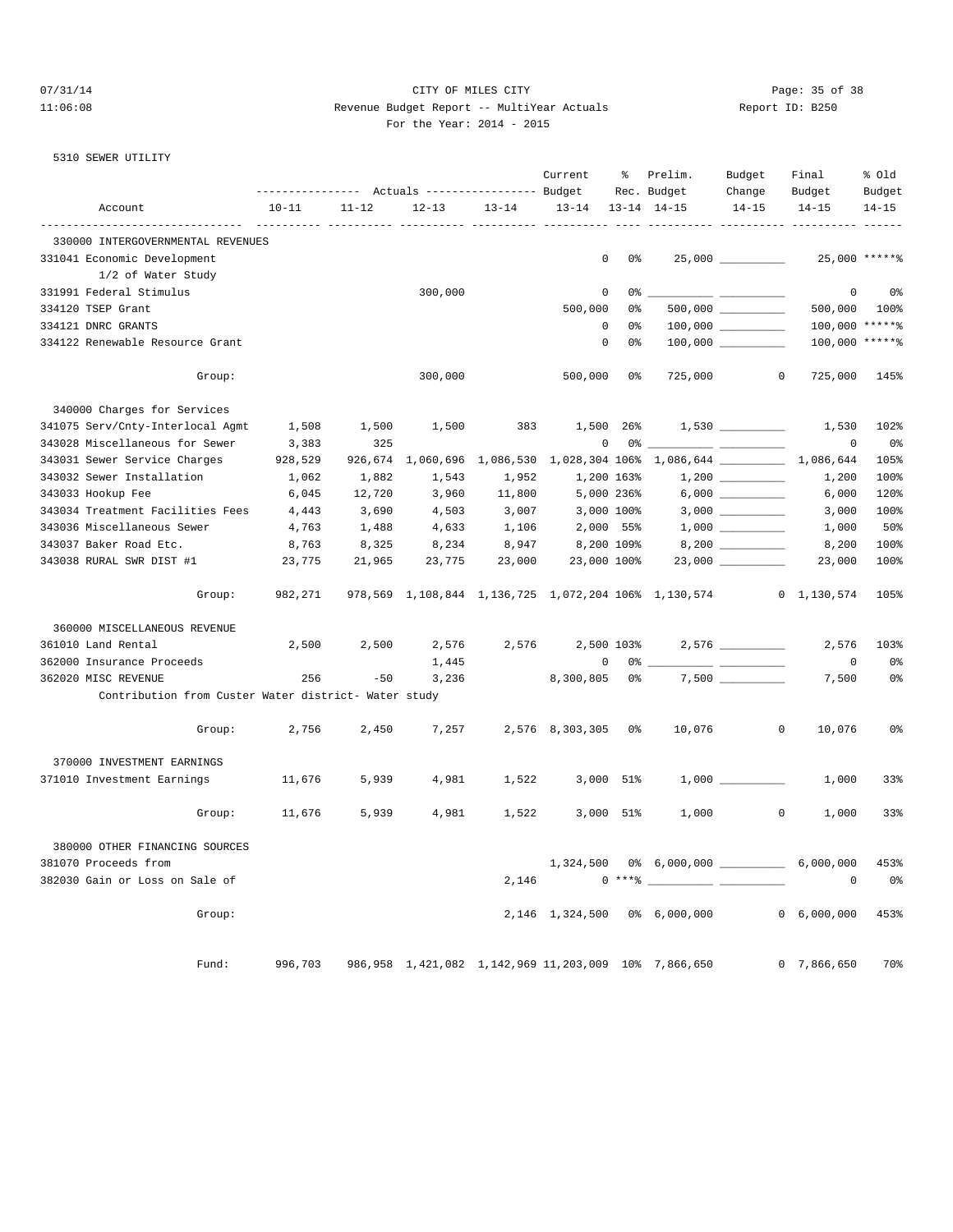# 07/31/14 Page: 36 of 38 11:06:08 Revenue Budget Report -- MultiYear Actuals Report ID: B250 For the Year: 2014 - 2015

#### 5510 AMBULANCE FUND

|                                   | ---------------- |           | Actuals ----------------- Budget |           | Current     | ႜ              | Prelim.<br>Rec. Budget | Budget<br>Change  | Final<br>Budget           | % old<br>Budget |
|-----------------------------------|------------------|-----------|----------------------------------|-----------|-------------|----------------|------------------------|-------------------|---------------------------|-----------------|
| Account                           | $10 - 11$        | $11 - 12$ | $12 - 13$                        | $13 - 14$ | $13 - 14$   |                | $13 - 14$ $14 - 15$    | $14 - 15$         | $14 - 15$                 | $14 - 15$       |
| 310000 TAXES                      |                  |           |                                  |           |             |                |                        |                   |                           |                 |
| 311010 Real Property Taxes        | 6,126            | 6,186     | 6,650                            | 6,787     |             | 6,500 104%     |                        |                   | 6,500                     | 100%            |
| 311020 Personal Property Taxes    | 368              | 307       | 340                              | 267       | 650         | $41\%$         |                        | 650               | 650                       | 100%            |
| 312000 Penalty & Interest on      | 36               | 50        | 30                               | 33        |             | 40 83%         |                        |                   | 30                        | 75%             |
| Group:                            | 6,530            | 6,543     | 7,020                            | 7,087     |             | 7,190 99%      | 7,180                  |                   | $\mathbf{0}$<br>7,180     | 99%             |
| 330000 INTERGOVERNMENTAL REVENUES |                  |           |                                  |           |             |                |                        |                   |                           |                 |
| 331040 Medicaid Supplemental      | 4,533            | 5,623     | 6,832                            |           | 3,700       |                |                        |                   | 0                         | 0 <sub>8</sub>  |
| Group:                            | 4,533            | 5,623     | 6,832                            |           | 3,700       | 0 <sup>8</sup> | $\mathbf 0$            | $\mathbf 0$       | $\mathbf 0$               | 0%              |
| 340000 Charges for Services       |                  |           |                                  |           |             |                |                        |                   |                           |                 |
| 341075 Serv/Cnty-Interlocal Agmt  | 44,489           | 35,748    | 20,500                           | 26,200    | 35,747 73%  |                |                        | 27,000 __________ | 27,000                    | 75%             |
| 342026 Ambulance Charges          | 735,147          | 720,708   | 739,540                          | 805,814   | 824,085 98% |                |                        | 784,636           | 784,636                   | 95%             |
| 342027 Ambulance Standby          | 8,300            | 6,000     | 5,800                            | 7,000     | 7,500 93%   |                |                        |                   | 5,000                     | 66%             |
| Group:                            | 787,936          | 762,456   | 765,840                          | 839,014   | 867,332 97% |                | 816,636                |                   | $\overline{0}$<br>816,636 | 94%             |
| 360000 MISCELLANEOUS REVENUE      |                  |           |                                  |           |             |                |                        |                   |                           |                 |
| 362020 MISC REVENUE               | 369              |           |                                  | 7,825     |             | $0***8$        |                        |                   | $^{\circ}$                | 0%              |
| 366010 Misc- From Charge off      | 4,271            | 2,052     | 1,558                            | 1,348     |             | 5,500 25%      |                        |                   | 500                       | 9 <sub>8</sub>  |
| 367000 Sale of Junk or Salvage    |                  | 2,932     |                                  |           | 0           | $0\%$ $-$      |                        |                   | $^{\circ}$                | 0 <sup>8</sup>  |
| Group:                            | 4,640            | 4,984     | 1,558                            | 9,173     |             | 5,500 167%     | 500                    | $\mathbf 0$       | 500                       | 9 <sub>8</sub>  |
| 370000 INVESTMENT EARNINGS        |                  |           |                                  |           |             |                |                        |                   |                           |                 |
| 371010 Investment Earnings        | 187              | 5         |                                  |           | 499         |                |                        |                   | 0                         | 0%              |
| Group:                            | 187              | 5         |                                  |           | 499         | 0%             | $\mathbf 0$            | $\mathbf 0$       | $\mathbf 0$               | 0 <sup>8</sup>  |
| 380000 OTHER FINANCING SOURCES    |                  |           |                                  |           |             |                |                        |                   |                           |                 |
| 382010 Sale of Fixed Assets       | $-27,339$        |           |                                  |           | $\Omega$    | 0 %            |                        |                   | $\mathbf 0$               | 0 <sup>°</sup>  |
| Group:                            | $-27,339$        |           |                                  |           | $\Omega$    | 0 <sup>8</sup> | $\mathbf 0$            | $\mathbf 0$       | $\Omega$                  | 0 <sup>8</sup>  |
| Fund:                             | 776,487          | 779,611   | 781,250                          | 855,274   | 884,221 97% |                | 824,316                |                   | 824,316<br>$\mathbf{0}$   | 93%             |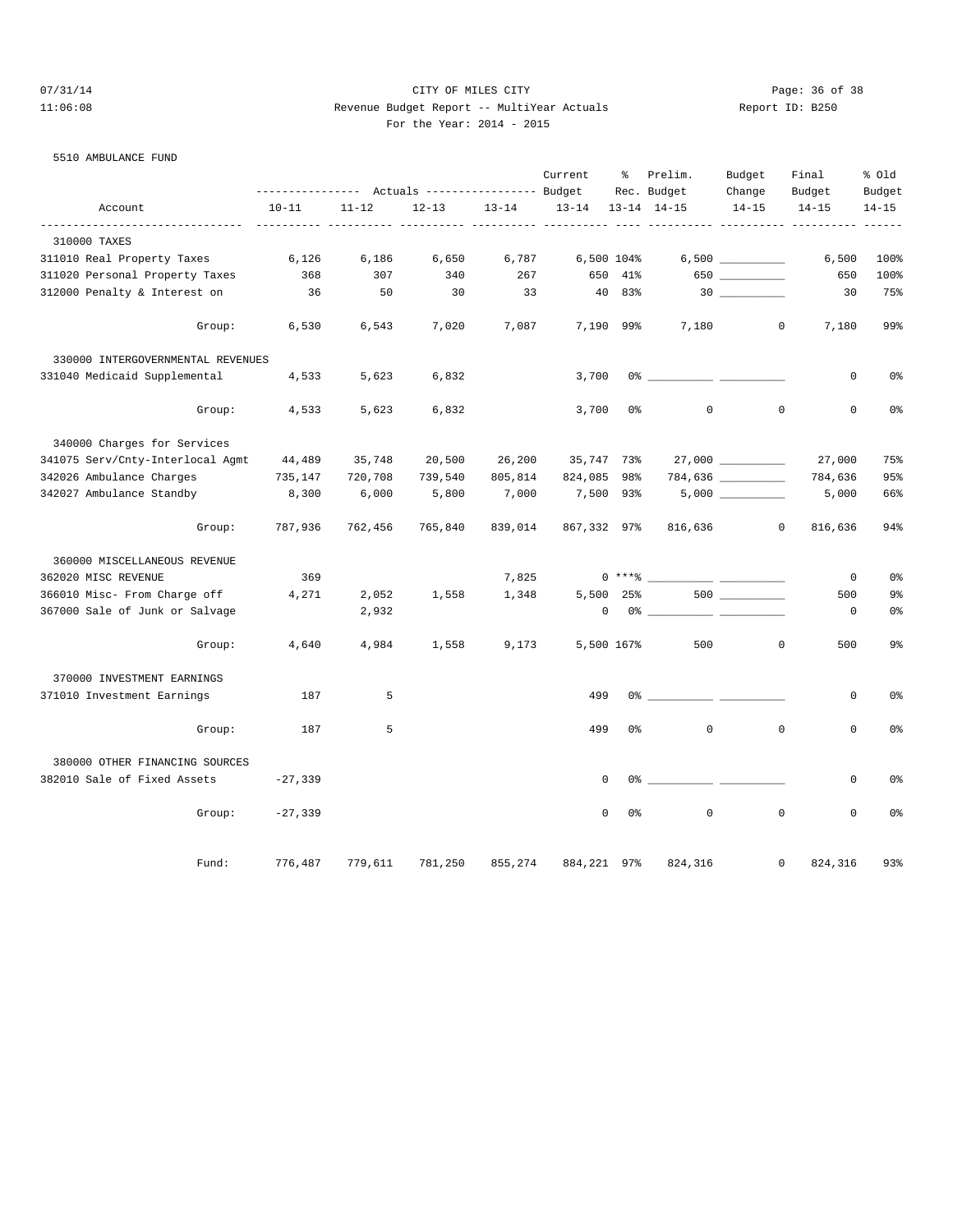# 07/31/14 Page: 37 of 38 11:06:08 Revenue Budget Report -- MultiYear Actuals Report ID: B250 For the Year: 2014 - 2015

#### 5610 AIRPORT OPERATING

|                                   |           |           | Actuals ----------------- Budget |           | Current      | ႜွ         | Prelim.<br>Rec. Budget | Budget<br>Change    | Final<br>Budget | % old<br>Budget |
|-----------------------------------|-----------|-----------|----------------------------------|-----------|--------------|------------|------------------------|---------------------|-----------------|-----------------|
| Account                           | $10 - 11$ | $11 - 12$ | $12 - 13$                        | $13 - 14$ | $13 - 14$    |            | $13 - 14$ $14 - 15$    | $14 - 15$           | $14 - 15$       | $14 - 15$       |
|                                   |           |           |                                  |           |              |            |                        |                     |                 |                 |
| 310000 TAXES                      |           |           |                                  |           |              |            |                        |                     |                 |                 |
| 311010 Real Property Taxes        | $-301$    | 9,279     | 9,976                            | 10,126    |              | 9,000 113% |                        |                     | 9,000           | 100%            |
| 311020 Personal Property Taxes    | 19        | 457       | 510                              | 399       |              | 1,400 29%  |                        |                     | 1,400           | 100%            |
| 312000 Penalty & Interest on      | 57        | 78        | 38                               | 40        |              | 50 80%     |                        |                     | 50              | 100%            |
| Group:                            | $-225$    | 9,814     | 10,524                           | 10,565    | 10,450 101%  |            | 10,450                 | $\circ$             | 10,450          | 100%            |
| 330000 INTERGOVERNMENTAL REVENUES |           |           |                                  |           |              |            |                        |                     |                 |                 |
| 331129 Federal Aeronautics Admin  | 279,949   | 187,982   |                                  | 258,068   |              |            |                        |                     | 0               | 0%              |
| 334030 State Aeronautics Grant    | 4,500     | 5,800     |                                  |           | $\mathbf{0}$ |            |                        |                     | 0               | 0%              |
| Group:                            | 284,449   | 193,782   |                                  | 258,068   | 180,000 143% |            | $\mathbf{0}$           | 0                   | $\mathbf 0$     | 0 <sup>°</sup>  |
| 340000 Charges for Services       |           |           |                                  |           |              |            |                        |                     |                 |                 |
| 341075 Serv/Cnty-Interlocal Agmt  | 309       | 24,014    | 24,471                           | 26,528    | 22,000 121%  |            |                        | $22,000$ __________ | 22,000          | 100%            |
| 343018 Sale of Street & Roadway   | 53        |           | 882                              | 2,231     |              | $0***8$    |                        |                     | 0               | 0%              |
| 343061 Landing Fees               | 3,264     | 1,922     | 1,313                            | 920       | 10,000       | 9%         |                        |                     | 2,500           | 25%             |
| 343062 Aviation Fuel              | 234,126   | 419,877   | 781,785                          | 372,566   | 380,000      | 98%        |                        | 530,000 __________  | 530,000         | 139%            |
| 343063 Fuel Pumping Fees-Great    | 47,847    |           |                                  |           | 0            | 0%         |                        |                     | $\mathbf 0$     | 0%              |
| 343064 Hangar Rent                | 16,963    | 22,978    | 28,266                           | 37,159    | 36,223 103%  |            |                        |                     | 41,300          | 114%            |
| 343065 Building Rentals           | 40,505    | 38,528    | 38,887                           | 34,907    | 51,000 68%   |            |                        |                     | 34,000          | 66%             |
| 343067 Other - Miscellaneous      | 103       |           | 13,306                           |           | 5,000        | 0%         |                        |                     | 5,000           | 100%            |
| Group:                            | 343,170   | 507,319   | 888,910                          | 474,311   | 504,223 94%  |            |                        | 634,800 0           | 634,800         | 125%            |
| 360000 MISCELLANEOUS REVENUE      |           |           |                                  |           |              |            |                        |                     |                 |                 |
| 361010 Land Rental                | 26,703    | 19,876    | 28,858                           | 20,955    | 25,000 84%   |            |                        |                     | 19,000          | 76%             |
| 362000 Insurance Proceeds         | 1,103     |           |                                  |           | 0            | 0 %        |                        |                     | 0               | 0%              |
| 362020 MISC REVENUE               | 2,554     | 2,488     | 2,280                            | 3,008     |              | 3,000 100% |                        |                     | 11,000          | 366%            |
| Group:                            | 30,360    | 22,364    | 31,138                           | 23,963    | 28,000 86%   |            | 30,000                 | $\mathbf{0}$        | 30,000          | 107%            |
| 370000 INVESTMENT EARNINGS        |           |           |                                  |           |              |            |                        |                     |                 |                 |
| 371010 Investment Earnings        | 816       | 243       | 253                              | 156       |              | 200 78%    |                        | 200                 | 200             | 100%            |
| Group:                            | 816       | 243       | 253                              | 156       |              | 200 78%    | 200                    | $\Omega$            | 200             | 100%            |
| Fund:                             | 658,570   | 733,522   | 930,825                          | 767,063   | 722,873 106% |            | 675,450                | $\circ$             | 675,450         | 93%             |